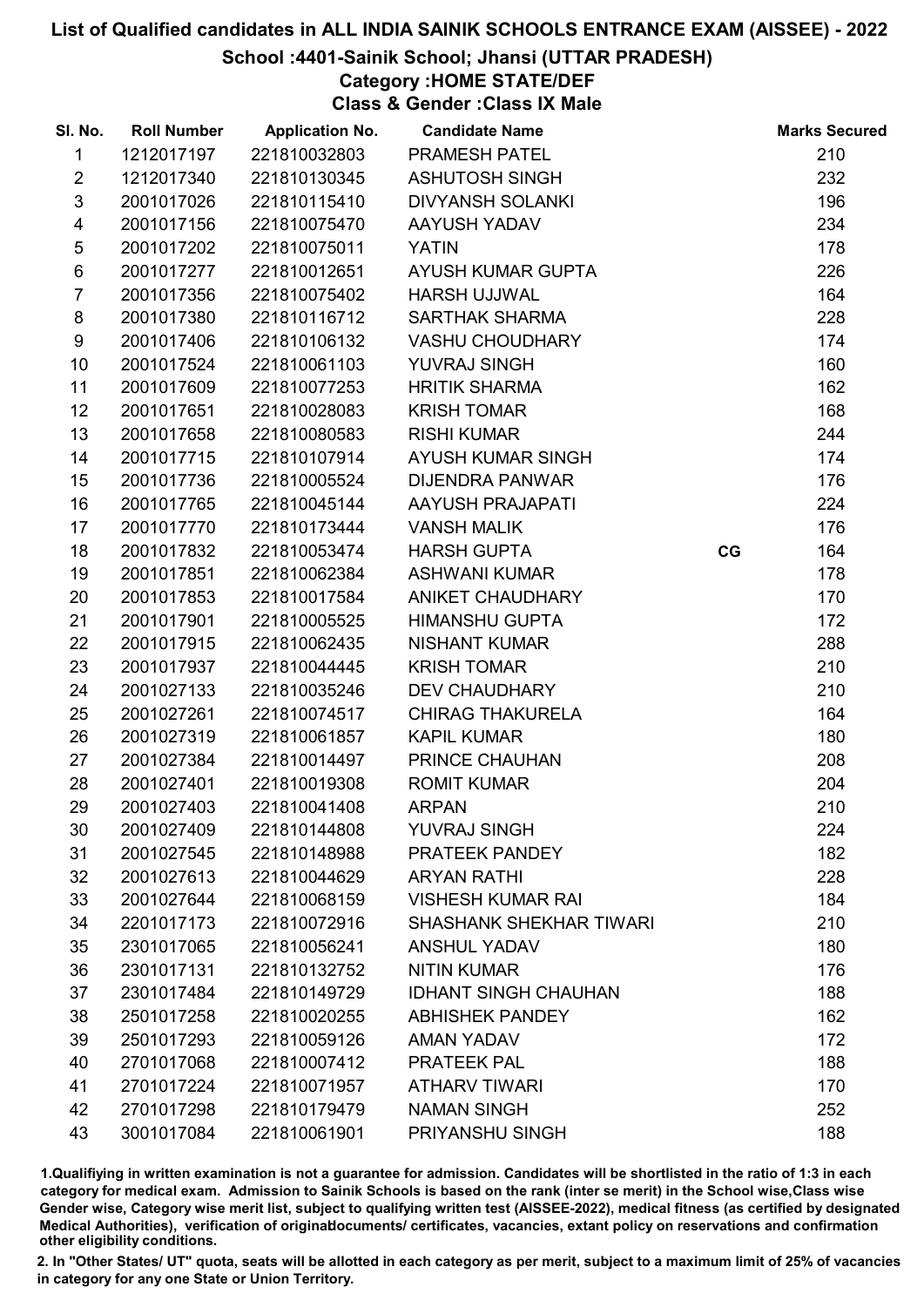# School :4401-Sainik School; Jhansi (UTTAR PRADESH)

# Category :HOME STATE/DEF

Class & Gender :Class IX Male

| SI. No. | <b>Roll Number</b> | <b>Application No.</b> | <b>Candidate Name</b>          | <b>Marks Secured</b> |
|---------|--------------------|------------------------|--------------------------------|----------------------|
| 44      | 3002017284         | 221810154526           | KAUSHLENDRA SINGH              | 274                  |
| 45      | 3002017413         | 221810168209           | <b>AVANEESH</b>                | 196                  |
| 46      | 3002017425         | 221810148329           | <b>MANMOHAN SINGH</b>          | 342                  |
| 47      | 3101017074         | 221810049744           | <b>ABHISHEK</b>                | 248                  |
| 48      | 3110017201         | 221810026065           | SHOBHIT SOAM                   | 270                  |
| 49      | 3111017127         | 221810082954           | PRATYAKSH KAUSHIK              | 166                  |
| 50      | 3111017244         | 221810010909           | SAURABH KUMAR YADAV            | 194                  |
| 51      | 3114017391         | 221810025058           | <b>SHIVAM</b>                  | 166                  |
| 52      | 3802017040         | 221810124014           | SANDEEP YADAV                  | 182                  |
| 53      | 3805017024         | 221810005311           | PRIYANSHU GUPTA                | 262                  |
| 54      | 3901017130         | 221810048038           | <b>PUSHKAR SINGH</b>           | 180                  |
| 55      | 3902017055         | 221810133648           | <b>VAIBHAV YADAV</b>           | 178                  |
| 56      | 3902017060         | 221810132119           | <b>PRASHANT KUMAR</b>          | 182                  |
| 57      | 3905017027         | 221810046670           | <b>SUMIT KUMAR</b>             | 344                  |
| 58      | 3905017285         | 221810090855           | NISHANT YADAV                  | 316                  |
| 59      | 3905017329         | 221810029436           | <b>VIKAS DEEP</b>              | 292                  |
| 60      | 3905017413         | 221810128808           | <b>JATIN KUMAR</b>             | 166                  |
| 61      | 3906017081         | 221810154532           | ATULYA MISHRA                  | 234                  |
| 62      | 3906017168         | 221810018594           | <b>ADITYA KUMAR</b>            | 202                  |
| 63      | 3906017260         | 221810134177           | <b>PRADYUMAN</b>               | 166                  |
| 64      | 3907017036         | 221810042833           | <b>ANSH YADAV</b>              | 200                  |
| 65      | 3907017093         | 221810184369           | <b>DIVYANSHU SINGH KAPKOTI</b> | 188                  |
| 66      | 3908017004         | 221810097040           | <b>HARSHIT VERMA</b>           | 188                  |
| 67      | 4201027116         | 221810121218           | <b>ANURAG SHARMA</b>           | 234                  |
| 68      | 4401017019         | 221810052930           | <b>AKASH YADAV</b>             | 214                  |
| 69      | 4401017114         | 221810047951           | KAUSHAL KUMAR BHARANGER        | 186                  |
| 70      | 4401017116         | 221810038161           | <b>SAGAR SINGH</b>             | 196                  |
| 71      | 4401017165         | 221810048632           | <b>ADITYA CHAUDHARY</b>        | 232                  |
| 72      | 4401017193         | 221810118662           | <b>PAWAN KUMAR</b>             | 260                  |
| 73      | 4401017242         | 221810122153           | <b>SIDHARATH</b>               | 168                  |
| 74      | 4401017243         | 221810115353           | <b>DUSHYANT SINGH</b>          | 194                  |
| 75      | 4401017244         | 221810146453           | <b>ROHIT KUMAR</b>             | 162                  |
| 76      | 4401017292         | 221810042524           | <b>ADITYA SHARMA</b>           | 174                  |
| 77      | 4401017295         | 221810039724           | <b>NIKHIL SINGH</b>            | 212                  |
| 78      | 4401017302         | 221810077334           | <b>ANKIT YADAV</b>             | 272                  |
| 79      | 4401017325         | 221810082374           | <b>RUDRA SHARMA</b>            | 176                  |
| 80      | 4401017365         | 221810007425           | <b>SAHIL KUMAR</b>             | 280                  |
| 81      | 4401017370         | 221810006825           | <b>YUVRAJ SINGH</b>            | 188                  |
| 82      | 4401017378         | 221810081835           | <b>RISHAV PAYAL</b>            | 184                  |
| 83      | 4401017443         | 221810003236           | <b>DEV SINGH RANA</b>          | 218                  |
| 84      | 4401017535         | 221810131197           | <b>ADITYA KUMAR</b>            | 236                  |
| 85      | 4401017538         | 221810115497           | SHREEDHAR MISHRA               | 186                  |
| 86      | 4401017539         | 221810191897           | <b>ARYAN</b>                   | 186                  |

1.Qualifiying in written examination is not a guarantee for admission. Candidates will be shortlisted in the ratio of 1:3 in each category for medical exam. Admission to Sainik Schools is based on the rank (inter se merit) in the School wise,Class wise Gender wise, Category wise merit list, subject to qualifying written test (AISSEE-2022), medical fitness (as certified by designated Medical Authorities), verification of originablocuments/ certificates, vacancies, extant policy on reservations and confirmation other eligibility conditions.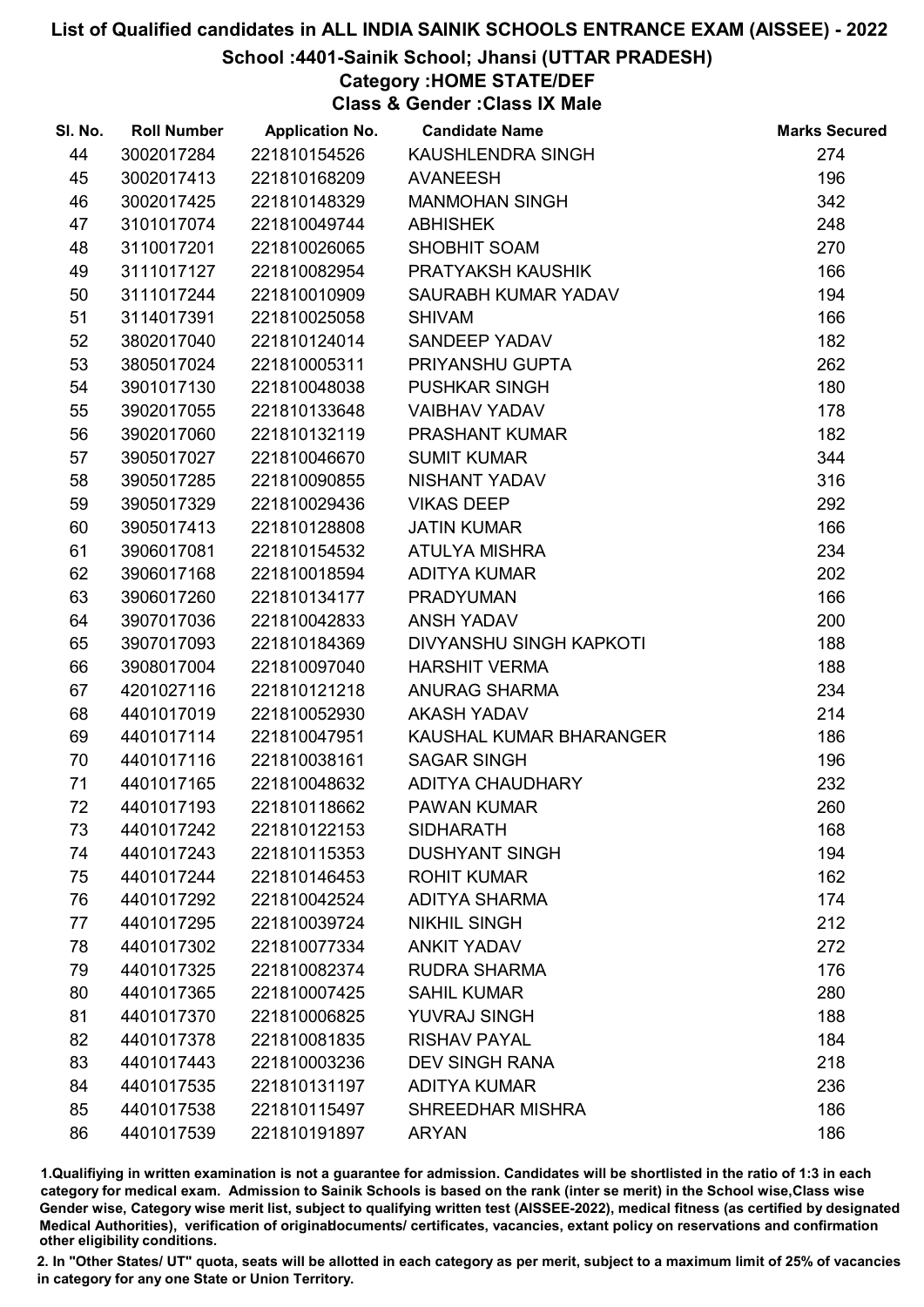## School :4401-Sainik School; Jhansi (UTTAR PRADESH)

# Category :HOME STATE/DEF

Class & Gender :Class IX Male

| SI. No. | <b>Roll Number</b> | <b>Application No.</b> | <b>Candidate Name</b>      |    | <b>Marks Secured</b> |
|---------|--------------------|------------------------|----------------------------|----|----------------------|
| 87      | 4401017544         | 221810110908           | <b>ARNAV BAJPAI</b>        |    | 210                  |
| 88      | 4401017570         | 221810009158           | <b>ARUN KUMAR</b>          |    | 168                  |
| 89      | 4401017573         | 221810023068           | <b>NITIN SINGH PARIHAR</b> |    | 164                  |
| 90      | 4401017575         | 221810058768           | <b>VISHAL SHARMA</b>       |    | 196                  |
| 91      | 4401017577         | 221810041968           | <b>MANISH SINGH</b>        |    | 214                  |
| 92      | 4401017595         | 221810032888           | <b>KRISH SIKARWAR</b>      |    | 180                  |
| 93      | 4401017599         | 221810143298           | <b>ANSH TYAGI</b>          |    | 208                  |
| 94      | 4401017622         | 221810077339           | SOORAJ NOUHWAR             |    | 206                  |
| 95      | 4401017645         | 221810000279           | <b>PIYUSH KUMAR</b>        |    | 212                  |
| 96      | 4401017660         | 221810177899           | <b>MANGLESH KUMAR</b>      |    | 254                  |
| 97      | 4401017661         | 221810068899           | <b>SUMIT SOLANKI</b>       |    | 204                  |
| 98      | 4402017004         | 221810027210           | <b>ADITYA SINGH</b>        |    | 204                  |
| 99      | 4402017008         | 221810029330           | <b>SHIVANSH OJHA</b>       |    | 192                  |
| 100     | 4402017025         | 221810000190           | <b>SONU YADAV</b>          |    | 228                  |
| 101     | 4402017037         | 221810173601           | <b>DHRUV SAXENA</b>        |    | 160                  |
| 102     | 4402017053         | 221810019661           | KAUSHLENDER SINGH CHANDEL  |    | 196                  |
| 103     | 4402017056         | 221810015471           | <b>SUHEL</b>               |    | 178                  |
| 104     | 4402017061         | 221810118591           | <b>ABHAY RAJ SINGH</b>     |    | 220                  |
| 105     | 4402017064         | 221810095202           | PAARTH VERMA               |    | 184                  |
| 106     | 4402017074         | 221810011832           | KAUSHIK SINGH CHANDEL      |    | 250                  |
| 107     | 4402017080         | 221810080862           | ANUJ KUMAR YADAV           |    | 206                  |
| 108     | 4402017114         | 221810005993           | <b>PREETAM</b>             |    | 234                  |
| 109     | 4402017153         | 221810185455           | <b>VIPUL YADAV</b>         |    | 202                  |
| 110     | 4402017198         | 221810072766           | <b>SACHIN KUMAR RAI</b>    |    | 234                  |
| 111     | 4402017206         | 221810080707           | <b>HARSH KUMAR GUPTA</b>   |    | 248                  |
| 112     | 4402017255         | 221810025248           | <b>UTKARSH YADAV</b>       |    | 186                  |
| 113     | 4402017265         | 221810011088           | <b>OM SINGH</b>            |    | 224                  |
| 114     | 4402017279         | 221810026329           | <b>AMOGH MISHRA</b>        |    | 190                  |
| 115     | 4402017287         | 221810054479           | <b>DIVYANSHU TIWARI</b>    |    | 258                  |
| 116     | 4403017010         | 221810006090           | <b>DIVYANSH VERMA</b>      |    | 174                  |
| 117     | 4405017008         | 221810151051           | <b>SAURABH KUMAR YADAV</b> |    | 190                  |
| 118     | 4405017029         | 221810069303           | <b>HARSH YADAV</b>         |    | 178                  |
| 119     | 4405017043         | 221810000624           | MONU YADAV                 |    | 200                  |
| 120     | 4405017044         | 221810065434           | <b>UTKARSH SINGH</b>       |    | 254                  |
| 121     | 4406017089         | 221810102602           | <b>DEVRAJ</b>              |    | 216                  |
| 122     | 4406017134         | 221810068003           | <b>LOVE KUMAR</b>          |    | 302                  |
| 123     | 4406017167         | 221810040983           | <b>CHETENDER SINGH</b>     |    | 168                  |
| 124     | 4406017174         | 221810074304           | <b>ARYAN MALIK</b>         |    | 266                  |
| 125     | 4406017189         | 221810043924           | <b>ASHUTOSH KUMAR</b>      |    | 230                  |
| 126     | 4406017225         | 221810008305           | YASH PRAKASH SINGH         |    | 230                  |
| 127     | 4406017282         | 221810183146           | NIKUNJ SHARMA              |    | 188                  |
| 128     | 4406017290         | 221810125856           | <b>ANANT CHAUDHARY</b>     |    | 194                  |
| 129     | 4406017305         | 221810065617           | <b>ARYAN</b>               | CG | 206                  |

1.Qualifiying in written examination is not a guarantee for admission. Candidates will be shortlisted in the ratio of 1:3 in each category for medical exam. Admission to Sainik Schools is based on the rank (inter se merit) in the School wise,Class wise Gender wise, Category wise merit list, subject to qualifying written test (AISSEE-2022), medical fitness (as certified by designated Medical Authorities), verification of originablocuments/ certificates, vacancies, extant policy on reservations and confirmation other eligibility conditions.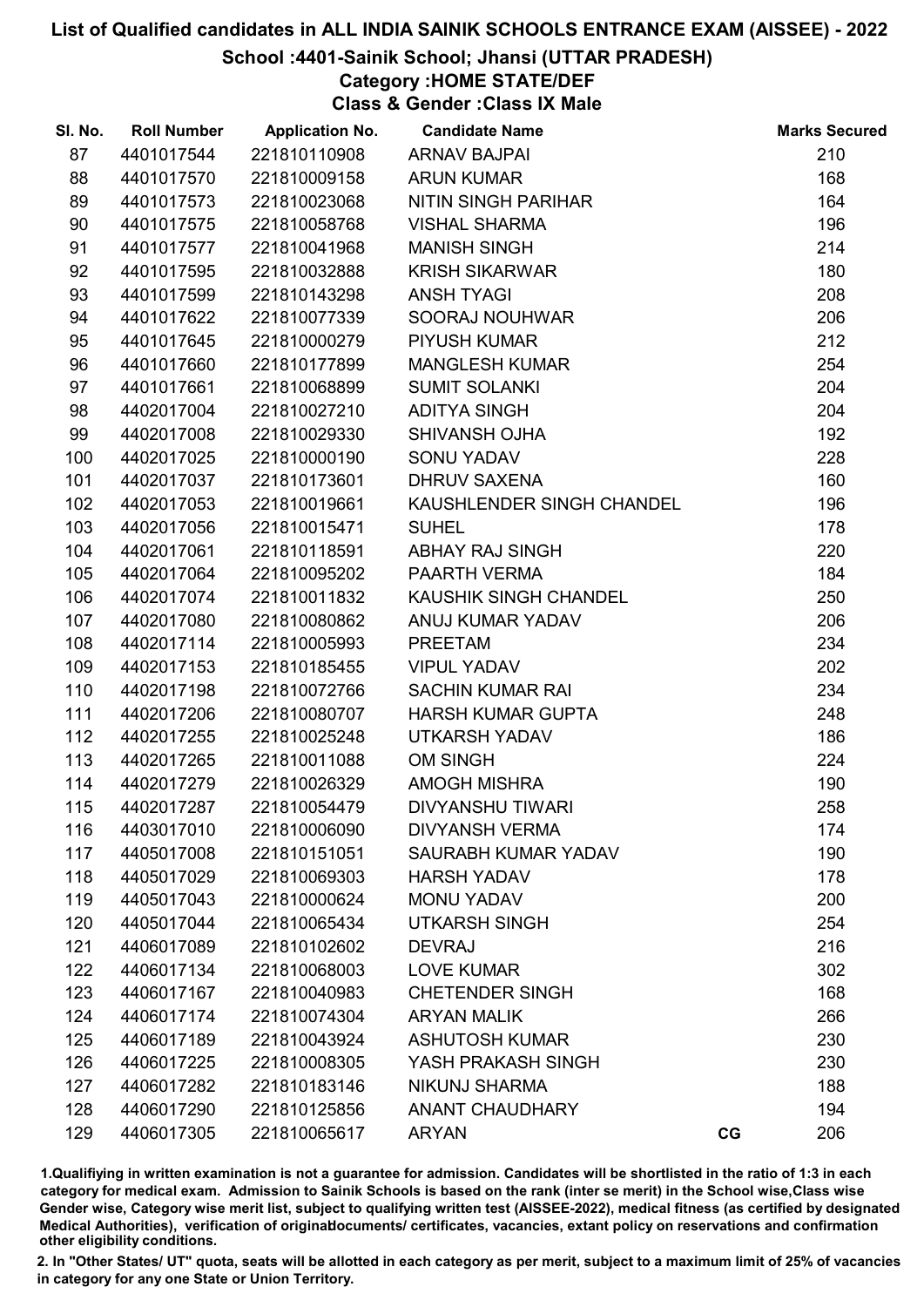# School :4401-Sainik School; Jhansi (UTTAR PRADESH)

# Category :HOME STATE/DEF

Class & Gender :Class IX Male

| SI. No. | <b>Roll Number</b> | <b>Application No.</b> | <b>Candidate Name</b>      | <b>Marks Secured</b> |
|---------|--------------------|------------------------|----------------------------|----------------------|
| 130     | 4406017401         | 221810065029           | <b>RAHUL GANGWAR</b>       | 258                  |
| 131     | 4407017003         | 221810045500           | <b>ABHINASH RAO</b>        | 202                  |
| 132     | 4407017042         | 221810133990           | <b>ADARSH SHARMA</b>       | 190                  |
| 133     | 4407017043         | 221810161001           | <b>AMIT YADAV</b>          | 174                  |
| 134     | 4407017051         | 221810021311           | <b>ARYAN SINGH</b>         | 230                  |
| 135     | 4407017058         | 221810147131           | UTKARSH CHATURVEDI         | 178                  |
| 136     | 4407017059         | 221810037231           | <b>ARSH YADAV</b>          | 220                  |
| 137     | 4407017087         | 221810001912           | <b>ABHASH SINGH</b>        | 234                  |
| 138     | 4407017139         | 221810042933           | <b>WATAN SHARMA</b>        | 160                  |
| 139     | 4407017191         | 221810044974           | <b>DIVYANSHU RAI</b>       | 196                  |
| 140     | 4407017194         | 221810052484           | <b>RAJBEER RAI</b>         | 166                  |
| 141     | 4407017205         | 221810064215           | <b>RITESH RAI</b>          | 186                  |
| 142     | 4407017253         | 221810129266           | <b>SAMEER NISHAD</b>       | 274                  |
| 143     | 4407017262         | 221810052886           | <b>ADITYA YADAV</b>        | 200                  |
| 144     | 4407017284         | 221810137357           | SUDHANSHU YADAV            | 176                  |
| 145     | 4407017307         | 221810073208           | <b>TEJAS KUMAR SAHU</b>    | 194                  |
| 146     | 4407017331         | 221810114278           | <b>PRATIK KUMAR</b>        | 220                  |
| 147     | 4407017353         | 221810045349           | <b>KARTIK SINGH</b>        | 160                  |
| 148     | 4407017367         | 221810088779           | <b>HARDIK YADAV</b>        | 170                  |
| 149     | 4408017011         | 221810116430           | <b>SATYAM MAURYA</b>       | 170                  |
| 150     | 4408017040         | 221810005541           | <b>SHAURYA TANGAR</b>      | 224                  |
| 151     | 4408017105         | 221810026143           | <b>JYOTI PRAKASH JENA</b>  | 228                  |
| 152     | 4408017264         | 221810047369           | <b>PUSHKAR SINGH</b>       | 194                  |
| 153     | 4409017009         | 221810028520           | PRINCE YADAV               | 164                  |
| 154     | 4409017043         | 221810039141           | <b>RUDRA TIWARI</b>        | 232                  |
| 155     | 4409017053         | 221810122371           | <b>TEJAS PATHAK</b>        | 162                  |
| 156     | 4409017112         | 221810116173           | <b>DIVIJ TIWARI</b>        | 216                  |
| 157     | 4409017119         | 221810120783           | ADITYA SINGH BHADAURIYA    | 200                  |
| 158     | 4409017124         | 221810173304           | <b>ARYAN YADAV</b>         | 160                  |
| 159     | 4409017176         | 221810020565           | <b>ALOK KUMAR</b>          | 170                  |
| 160     | 4409017189         | 221810025985           | <b>ASHIWAN SINGH</b>       | 264                  |
| 161     | 4409017198         | 221810000136           | <b>ABHISHEK YADAV</b>      | 228                  |
| 162     | 4409017214         | 221810000666           | <b>ANIMESH SINGH</b>       | 214                  |
| 163     | 4409017226         | 221810186917           | <b>AYUSH PAL</b>           | 228                  |
| 164     | 4409017241         | 221810142667           | <b>ANSH YADAV</b>          | 192                  |
| 165     | 4409017245         | 221810131777           | <b>SHREYASH PANDEY</b>     | 202                  |
| 166     | 4409017252         | 221810140808           | RAGHAV DWIVEDI             | 216                  |
| 167     | 4409017269         | 221810003168           | <b>AYUSH PAL</b>           | 192                  |
| 168     | 4409017273         | 221810191778           | <b>NIKHIL KUMAR GAUTAM</b> | 206                  |
| 169     | 4409017283         | 221810014219           | <b>AYUSH KUMAR</b>         | 164                  |
| 170     | 4409017306         | 221810027269           | <b>MRISHANK YADAV</b>      | 206                  |
| 171     | 4410017018         | 221810115420           | <b>NIKHIL YADAV</b>        | 208                  |
| 172     | 4410017050         | 221810051770           | AYAN YADAV                 | 198                  |

1.Qualifiying in written examination is not a guarantee for admission. Candidates will be shortlisted in the ratio of 1:3 in each category for medical exam. Admission to Sainik Schools is based on the rank (inter se merit) in the School wise,Class wise Gender wise, Category wise merit list, subject to qualifying written test (AISSEE-2022), medical fitness (as certified by designated Medical Authorities), verification of originablocuments/ certificates, vacancies, extant policy on reservations and confirmation other eligibility conditions.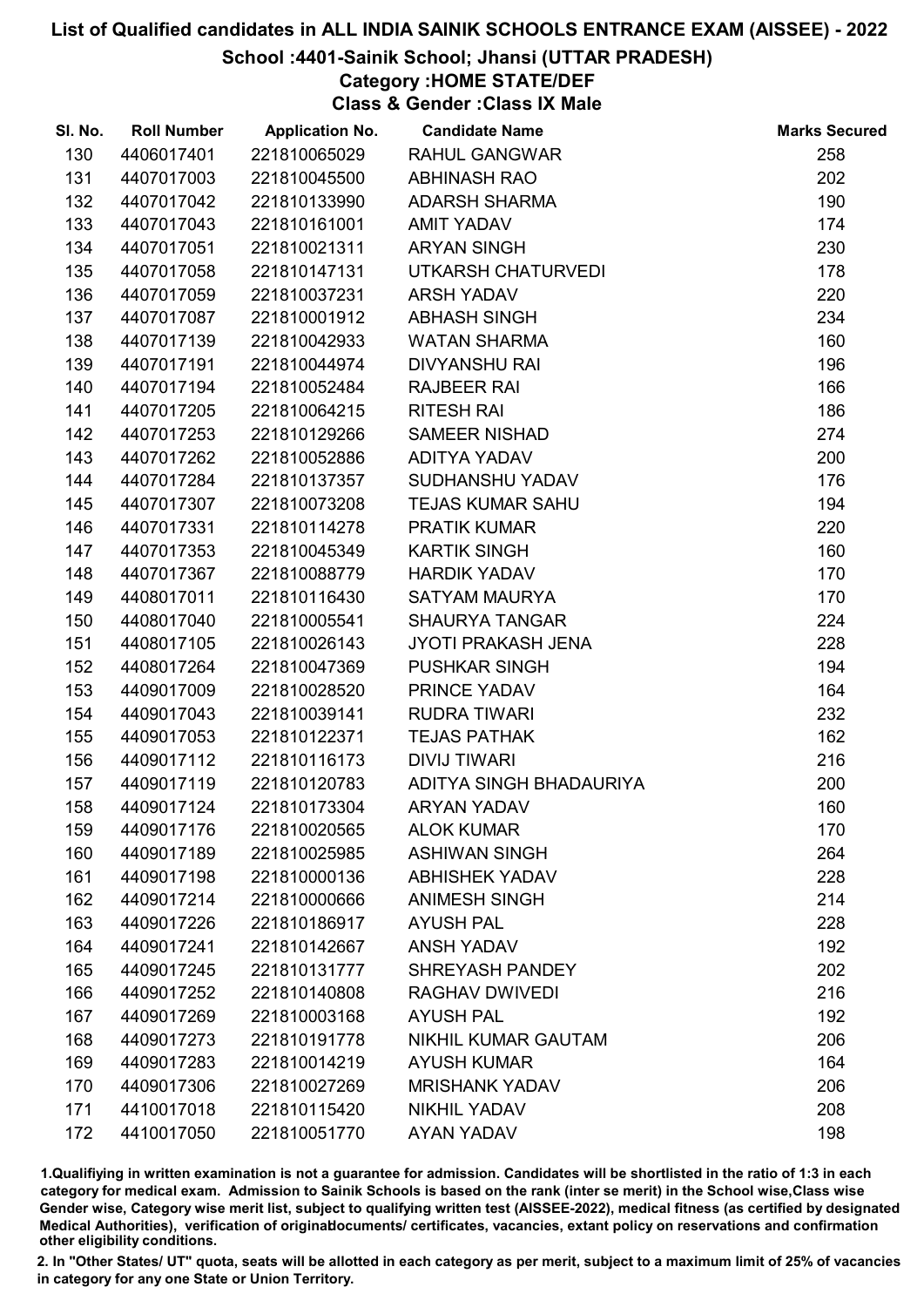# School :4401-Sainik School; Jhansi (UTTAR PRADESH)

Category :HOME STATE/DEF

Class & Gender :Class IX Male

| SI. No. | <b>Roll Number</b> | <b>Application No.</b> | <b>Candidate Name</b>       | <b>Marks Secured</b> |
|---------|--------------------|------------------------|-----------------------------|----------------------|
| 173     | 4410017053         | 221810058970           | ANKIT KUMAR RAJ             | 220                  |
| 174     | 4410017081         | 221810086421           | <b>DIVYANSH CHANDEL</b>     | 192                  |
| 175     | 4410017092         | 221810106041           | PARITOSH PANDEY             | 180                  |
| 176     | 4410017093         | 221810014141           | <b>ANIKET SINGH</b>         | 180                  |
| 177     | 4410017115         | 221810166381           | <b>ISHAQ AHMAD</b>          | 206                  |
| 178     | 4410017117         | 221810087681           | <b>AJAY KUAMR</b>           | 238                  |
| 179     | 4410017171         | 221810053972           | <b>ARYAN KUMAR</b>          | 266                  |
| 180     | 4410017214         | 221810058373           | <b>MD EHARAN</b>            | 170                  |
| 181     | 4410017255         | 221810009634           | <b>ANAND KUMAR</b>          | 212                  |
| 182     | 4410017259         | 221810003844           | <b>AYUSH PANDEY</b>         | 222                  |
| 183     | 4410017270         | 221810024864           | <b>ADITYA TIWARI</b>        | 178                  |
| 184     | 4410017302         | 221810020735           | <b>UTKARSH SINGH</b>        | 262                  |
| 185     | 4410017322         | 221810058765           | <b>SHYAMAL SHUKLA</b>       | 296                  |
| 186     | 4410017339         | 221810031895           | PRATOSH SINGH               | 274                  |
| 187     | 4410017345         | 221810101316           | <b>ASMIT SINGH</b>          | 178                  |
| 188     | 4410017349         | 221810060626           | <b>ADITYA MISHRA</b>        | 218                  |
| 189     | 4410017358         | 221810091836           | <b>SHUBHAM SINGH</b>        | 200                  |
| 190     | 4410017359         | 221810079836           | <b>DIPANSHU</b>             | 296                  |
| 191     | 4410017407         | 221810024517           | PREETAM NISHAD              | 186                  |
| 192     | 4410017477         | 221810095818           | <b>SHAURYA SINGH</b>        | 168                  |
| 193     | 4410017501         | 221810070758           | KARTAVYA PANDEY             | 210                  |
| 194     | 4410017503         | 221810018758           | <b>HIMANSU VERMA</b>        | 168                  |
| 195     | 4410017511         | 221810022468           | <b>BISWADEEP SINGH</b>      | 162                  |
| 196     | 4410017529         | 221810197188           | <b>ADITYA SINGH</b>         | 236                  |
| 197     | 4410017544         | 221810020698           | <b>HARSHIT TIWARI</b>       | 266                  |
| 198     | 4410017563         | 221810041429           | <b>ADITYA SINGH</b>         | 286                  |
| 199     | 4410017573         | 221810013559           | <b>SIDDHARTH</b>            | 234                  |
| 200     | 4410017577         | 221810058859           | PRINCE KUMAR YADAV          | 194                  |
| 201     | 4411017059         | 221810184313           | <b>RITESH SINGH CHAUHAN</b> | 214                  |
| 202     | 4411017085         | 221810000974           | <b>AYUSH</b>                | 316                  |
| 203     | 4411017099         | 221810052745           | <b>ALOK YADAV</b>           | 222                  |
| 204     | 4411017157         | 221810101748           | <b>ABHINAV RATHORE</b>      | 174                  |
| 205     | 4411017160         | 221810083858           | <b>ANURUDH PAL</b>          | 166                  |
| 206     | 4412017021         | 221810041050           | <b>AMAN KUMAR YADAV</b>     | 170                  |
| 207     | 4412017028         | 221810106860           | <b>AKASH YADAV</b>          | 168                  |
| 208     | 4412017069         | 221810020491           | <b>ABHINAV TIWARI</b>       | 240                  |
| 209     | 4412017075         | 221810073302           | <b>ANISH</b>                | 172                  |
| 210     | 4412017126         | 221810190543           | <b>ANURAG SINGH</b>         | 166                  |
| 211     | 4412017139         | 221810141763           | <b>ARYAN CHAUHAN</b>        | 172                  |
| 212     | 4412017184         | 221810006684           | <b>HRITIK KUMAR YADAV</b>   | 202                  |
| 213     | 4412017203         | 221810026125           | <b>SWARAJ YADAV</b>         | 182                  |
| 214     | 4412017207         | 221810029935           | <b>ABHIRAJ PRATAP SINGH</b> | 182                  |
| 215     | 4412017209         | 221810011345           | PRATEEK KUMAR RAI           | 228                  |

1.Qualifiying in written examination is not a guarantee for admission. Candidates will be shortlisted in the ratio of 1:3 in each category for medical exam. Admission to Sainik Schools is based on the rank (inter se merit) in the School wise,Class wise Gender wise, Category wise merit list, subject to qualifying written test (AISSEE-2022), medical fitness (as certified by designated Medical Authorities), verification of originablocuments/ certificates, vacancies, extant policy on reservations and confirmation other eligibility conditions.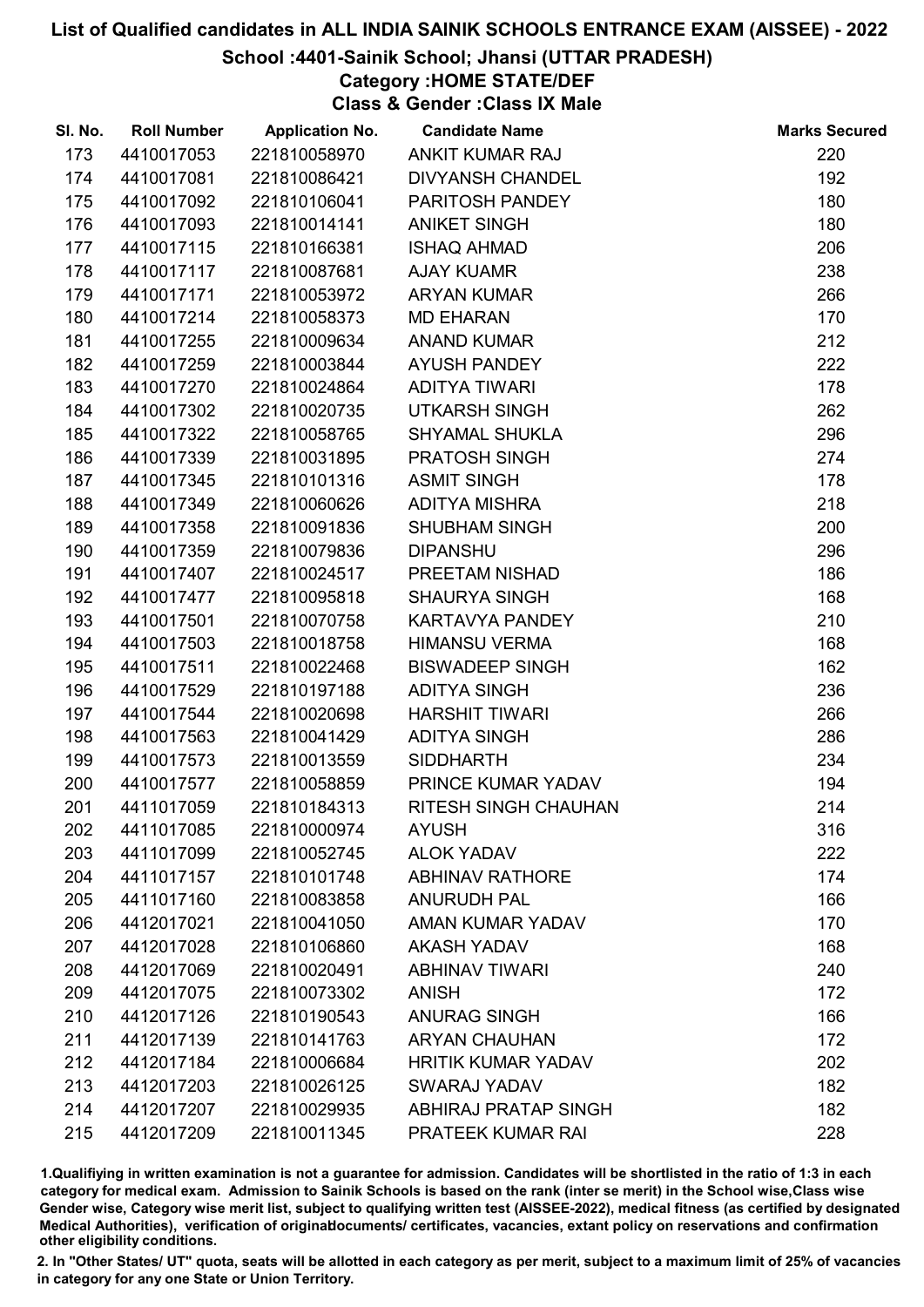# List of Qualified candidates in ALL INDIA SAINIK SCHOOLS ENTRANCE EXAM (AISSEE) - 2022 School :4401-Sainik School; Jhansi (UTTAR PRADESH) Category :HOME STATE/DEF Class & Gender :Class IX Male

| SI. No. | <b>Roll Number</b> | <b>Application No.</b> | <b>Candidate Name</b> | <b>Marks Secured</b> |
|---------|--------------------|------------------------|-----------------------|----------------------|
| 216     | 4412017251         | 221810118546           | ARYAVEER SINGH        | 174                  |
| 217     | 4412017259         | 221810072276           | <b>ARYAN SINGH</b>    | 198                  |
| 218     | 4412017312         | 221810074197           | AMEY SINGH            | 208                  |
| 219     | 4412017352         | 221810018598           | ABHIMANYU YADAV       | 166                  |
| 220     | 4412017355         | 221810062798           | ASMIT KUMAR RAI       | 256                  |
| 221     | 4412017362         | 221810131019           | <b>MANISH SINGH</b>   | 290                  |
| 222     | 4502017406         | 221810039255           | ARYAN SINGH           | 292                  |
| 223     | 4502017710         | 221810065829           | AMAN KUMAR YADAV      | 200                  |
| 224     | 4507017185         | 221810099464           | ABHINAV CHOUDHARY     | 168                  |
| 225     | 4507017197         | 221810034505           | CHETAN KUMAR BHARDWAJ | 186                  |
| 226     | 4602017096         | 221810131815           | ATHARV MISHRA         | 206                  |

1.Qualifiying in written examination is not a guarantee for admission. Candidates will be shortlisted in the ratio of 1:3 in each category for medical exam. Admission to Sainik Schools is based on the rank (inter se merit) in the School wise,Class wise Gender wise, Category wise merit list, subject to qualifying written test (AISSEE-2022), medical fitness (as certified by designated Medical Authorities), verification of originablocuments/ certificates, vacancies, extant policy on reservations and confirmation other eligibility conditions.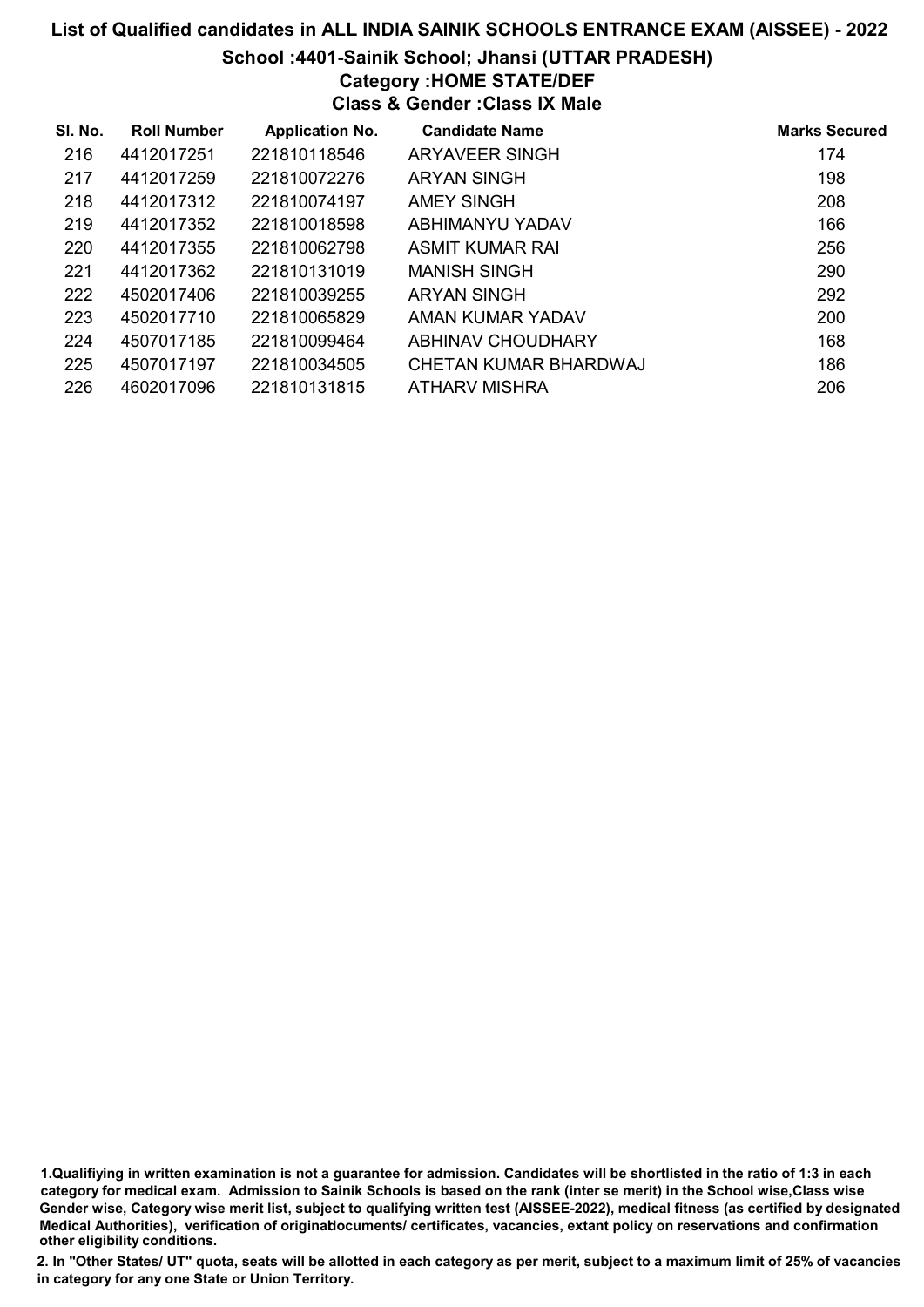## School :4401-Sainik School; Jhansi (UTTAR PRADESH)

# Category :HOME STATE/GEN

Class & Gender :Class IX Male

| SI. No. | <b>Roll Number</b> | <b>Application No.</b> | <b>Candidate Name</b>   | <b>Marks Secured</b> |
|---------|--------------------|------------------------|-------------------------|----------------------|
| 227     | 1211017185         | 221810026127           | <b>HARIOM TIWARI</b>    | 170                  |
| 228     | 1212017120         | 221810084022           | <b>SAMEER SINGH</b>     | 210                  |
| 229     | 1403017102         | 221810017079           | <b>NITIN KUMAR</b>      | 170                  |
| 230     | 1506017020         | 221810052691           | <b>ADARSH KUMAR RAI</b> | 162                  |
| 231     | 1705017105         | 221810089814           | <b>RITESH SINGH</b>     | 166                  |
| 232     | 2001017007         | 221810025500           | <b>ARYAN N</b>          | 172                  |
| 233     | 2001017050         | 221810002220           | <b>ANSHU VAKSHISH</b>   | 180                  |
| 234     | 2001017075         | 221810016330           | <b>KARTIKEY</b>         | 228                  |
| 235     | 2001017125         | 221810003060           | PARTH UPADHYAY          | 190                  |
| 236     | 2001017148         | 221810114270           | <b>ABHIMANYU SINGH</b>  | 186                  |
| 237     | 2001017160         | 221810024670           | <b>KARTIK MISHRA</b>    | 244                  |
| 238     | 2001017178         | 221810058190           | <b>SUSHANT PANWAR</b>   | 198                  |
| 239     | 2001017194         | 221810109001           | <b>RISHABH SHARMA</b>   | 172                  |
| 240     | 2001017304         | 221810197471           | <b>BHAVIK</b>           | 248                  |
| 241     | 2001017324         | 221810173981           | <b>ARYAV PANGHAL</b>    | 310                  |
| 242     | 2001017347         | 221810101102           | RAIYANSH SHARMA         | 310                  |
| 243     | 2001017370         | 221810084012           | <b>MANPREET MAAN</b>    | 202                  |
| 244     | 2001017384         | 221810073122           | SHREYAS SRIVASTAVA      | 222                  |
| 245     | 2001017461         | 221810098362           | YAJUSH PANWAR           | 236                  |
| 246     | 2001017482         | 221810169672           | <b>ARYAN PANGHAL</b>    | 248                  |
| 247     | 2001017485         | 221810109872           | <b>GAGAN SINGH</b>      | 162                  |
| 248     | 2001017518         | 221810024892           | <b>HARSH RATHI</b>      | 194                  |
| 249     | 2001017540         | 221810062903           | AYUSH KUMAR CHOUHAN     | 200                  |
| 250     | 2001017558         | 221810042123           | <b>SATYA SINGH</b>      | 170                  |
| 251     | 2001017605         | 221810000843           | <b>SHIVANG DHINGRA</b>  | 230                  |
| 252     | 2001017628         | 221810031563           | <b>AYUSH TIWARI</b>     | 212                  |
| 253     | 2001017662         | 221810148883           | <b>SURYANSH GUPTA</b>   | 202                  |
| 254     | 2001017667         | 221810117393           | <b>MRINAL PANDEY</b>    | 182                  |
| 255     | 2001017680         | 221810091004           | <b>ANIK GARG</b>        | 194                  |
| 256     | 2001017757         | 221810133834           | <b>ANIKET MISHRA</b>    | 190                  |
| 257     | 2001017761         | 221810128834           | <b>ISHANK SINGH</b>     | 170                  |
| 258     | 2001017797         | 221810104954           | <b>UTKARSH</b>          | 200                  |
| 259     | 2001017816         | 221810188764           | <b>HARSHIT AHLAWAT</b>  | 170                  |
| 260     | 2001017822         | 221810144964           | <b>ASHISH DWIVEDI</b>   | 166                  |
| 261     | 2001017847         | 221810113184           | PRIYAM TIWARI           | 168                  |
| 262     | 2001017864         | 221810050894           | <b>ADITYA SHARMA</b>    | 228                  |
| 263     | 2001017916         | 221810105435           | NILAX VASHISHTHA        | 224                  |
| 264     | 2001017938         | 221810021545           | AADITYA JAIN            | 194                  |
| 265     | 2001027026         | 221810023965           | <b>ADITYA SINGH</b>     | 232                  |
| 266     | 2001027060         | 221810149685           | <b>ATHARAV MATHUR</b>   | 182                  |
| 267     | 2001027062         | 221810103785           | <b>HARSHIT MALIK</b>    | 182                  |
| 268     | 2001027081         | 221810094206           | <b>YASH TIWARI</b>      | 236                  |
| 269     | 2001027116         | 221810101426           | <b>KRISHNA CHAUHAN</b>  | 184                  |

1.Qualifiying in written examination is not a guarantee for admission. Candidates will be shortlisted in the ratio of 1:3 in each category for medical exam. Admission to Sainik Schools is based on the rank (inter se merit) in the School wise,Class wise Gender wise, Category wise merit list, subject to qualifying written test (AISSEE-2022), medical fitness (as certified by designated Medical Authorities), verification of originablocuments/ certificates, vacancies, extant policy on reservations and confirmation other eligibility conditions.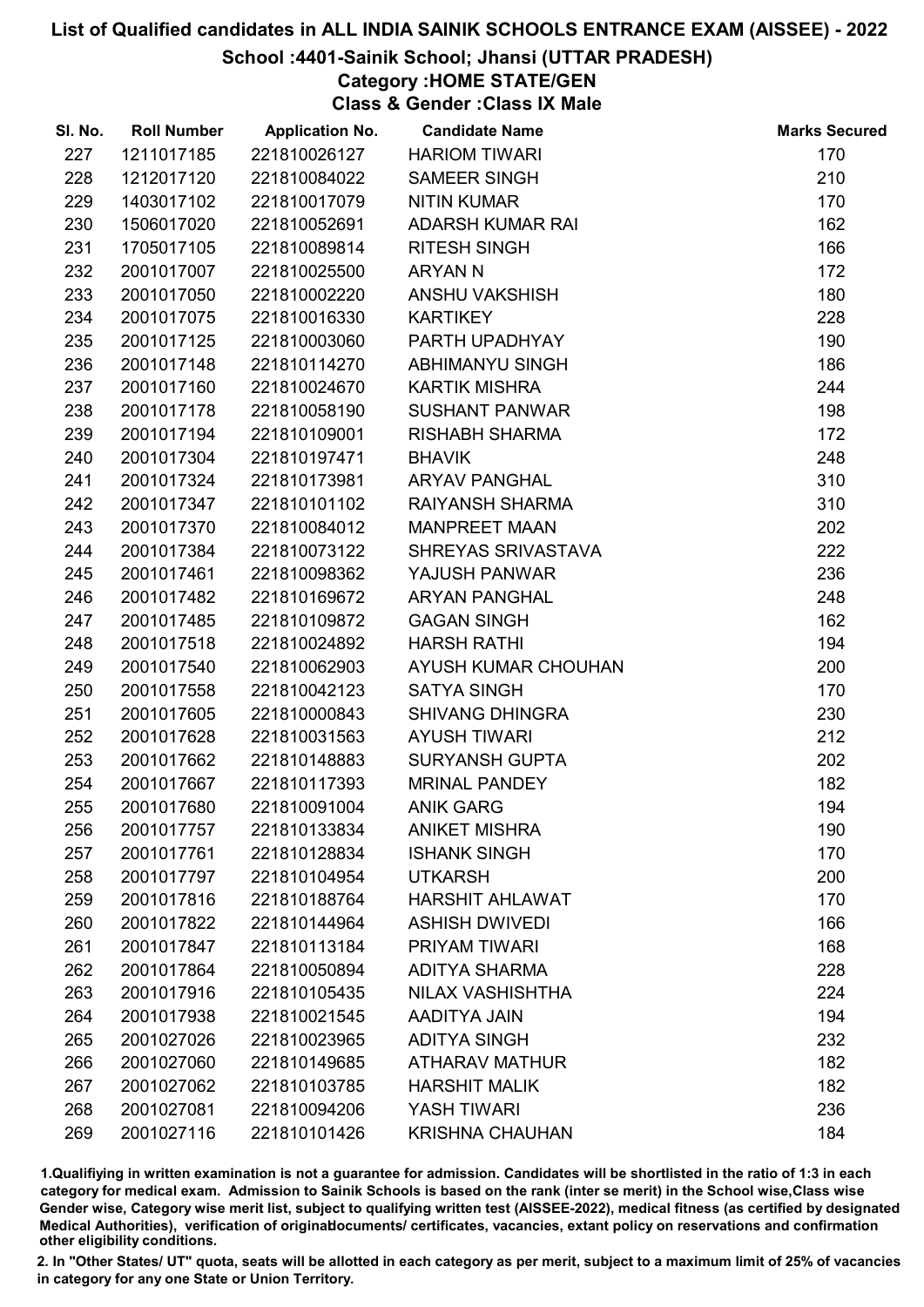# School :4401-Sainik School; Jhansi (UTTAR PRADESH)

Category :HOME STATE/GEN

Class & Gender :Class IX Male

| SI. No. | <b>Roll Number</b> | <b>Application No.</b> | <b>Candidate Name</b>      | <b>Marks Secured</b> |
|---------|--------------------|------------------------|----------------------------|----------------------|
| 270     | 2001027127         | 221810052836           | <b>AKSHANSH BAJAD</b>      | 238                  |
| 271     | 2001027171         | 221810117366           | <b>AKSHAT AGNIHOTRI</b>    | 160                  |
| 272     | 2001027245         | 221810115107           | <b>KRISHNA VATS</b>        | 232                  |
| 273     | 2001027272         | 221810041227           | UJJWAL BHARDWAJ            | 176                  |
| 274     | 2001027295         | 221810164047           | <b>VIBHOR VASHISHT</b>     | 220                  |
| 275     | 2001027307         | 221810147647           | <b>RAVISH SHARMA</b>       | 180                  |
| 276     | 2001027333         | 221810078467           | CHAUDHARY DHANANJAY SINGH  | 266                  |
| 277     | 2001027357         | 221810089477           | <b>MOULIK SHARMA</b>       | 174                  |
| 278     | 2001027365         | 221810117087           | PARTH DWIVEDI              | 182                  |
| 279     | 2001027367         | 221810021187           | <b>GARVIT KAUSHIK</b>      | 230                  |
| 280     | 2001027404         | 221810009408           | YATIN SHARMA               | 166                  |
| 281     | 2001027415         | 221810005118           | <b>HIMANSHU GAUTAM</b>     | 218                  |
| 282     | 2001027422         | 221810037618           | <b>AKARSH SHARMA</b>       | 232                  |
| 283     | 2001027447         | 221810044238           | <b>CHETAN ANAND PALI</b>   | 172                  |
| 284     | 2001027454         | 221810196048           | <b>ANAND SHANKAR</b>       | 220                  |
| 285     | 2001027455         | 221810013148           | DHANANJAY SHARMA           | 230                  |
| 286     | 2001027529         | 221810044288           | AADITYA DUBEY              | 210                  |
| 287     | 2001027541         | 221810004688           | <b>UTKARSH SHARMA</b>      | 216                  |
| 288     | 2001027574         | 221810072709           | LAKSHYA CHAUDHARY          | 186                  |
| 289     | 2001027576         | 221810044709           | YATHARTH SHARMA            | 220                  |
| 290     | 2001027605         | 221810015329           | RAMENDRA VIKRAM SINGH      | 184                  |
| 291     | 2001027628         | 221810074639           | <b>RANVEER TYAGI</b>       | 172                  |
| 292     | 2001027645         | 221810023259           | <b>SHASHANK SOAM</b>       | 240                  |
| 293     | 2001027668         | 221810054569           | <b>TANAY BISHT</b>         | 170                  |
| 294     | 2201017038         | 221810114071           | RAGHAV DUBEY               | 280                  |
| 295     | 2201017168         | 221810186006           | <b>RISHABH AGNIHOTRI</b>   | 296                  |
| 296     | 2301017101         | 221810132791           | <b>ADITYA VATS</b>         | 192                  |
| 297     | 2301017129         | 221810024552           | <b>VISHESH</b>             | 186                  |
| 298     | 2301017166         | 221810053233           | <b>SARTAJ SINGH</b>        | 178                  |
| 299     | 2301017297         | 221810070855           | <b>DIVIT SINGH</b>         | 194                  |
| 300     | 2301017344         | 221810052926           | <b>AKSH KUMAR</b>          | 206                  |
| 301     | 2301017508         | 221810028879           | <b>ADARSH SHUKLA</b>       | 264                  |
| 302     | 2302017128         | 221810134572           | KUNAL CHAUCHAN             | 202                  |
| 303     | 2302017330         | 221810194486           | <b>AYUSH SINGH MANDHAN</b> | 228                  |
| 304     | 2303017427         | 221810091124           | PARAM POONIA               | 230                  |
| 305     | 2303017700         | 221810188576           | <b>HIMANSHU GUPTA</b>      | 162                  |
| 306     | 2304017218         | 221810026642           | <b>RAKSHIT VATS</b>        | 198                  |
| 307     | 2304017366         | 221810007704           | <b>HARSH SINGH</b>         | 204                  |
| 308     | 2304017554         | 221810068306           | <b>ARYAN CHAUDHARY</b>     | 180                  |
| 309     | 2401017004         | 221810073230           | <b>YUGANT SINGH</b>        | 164                  |
| 310     | 2501017352         | 221810107447           | UTKARSH PRATAP SINGH       | 262                  |
| 311     | 2612017111         | 221810113966           | ATISHU KUMAR SINGH         | 266                  |
| 312     | 2701017072         | 221810115032           | SIDDHARTH SINGH            | 206                  |

1.Qualifiying in written examination is not a guarantee for admission. Candidates will be shortlisted in the ratio of 1:3 in each category for medical exam. Admission to Sainik Schools is based on the rank (inter se merit) in the School wise,Class wise Gender wise, Category wise merit list, subject to qualifying written test (AISSEE-2022), medical fitness (as certified by designated Medical Authorities), verification of originablocuments/ certificates, vacancies, extant policy on reservations and confirmation other eligibility conditions.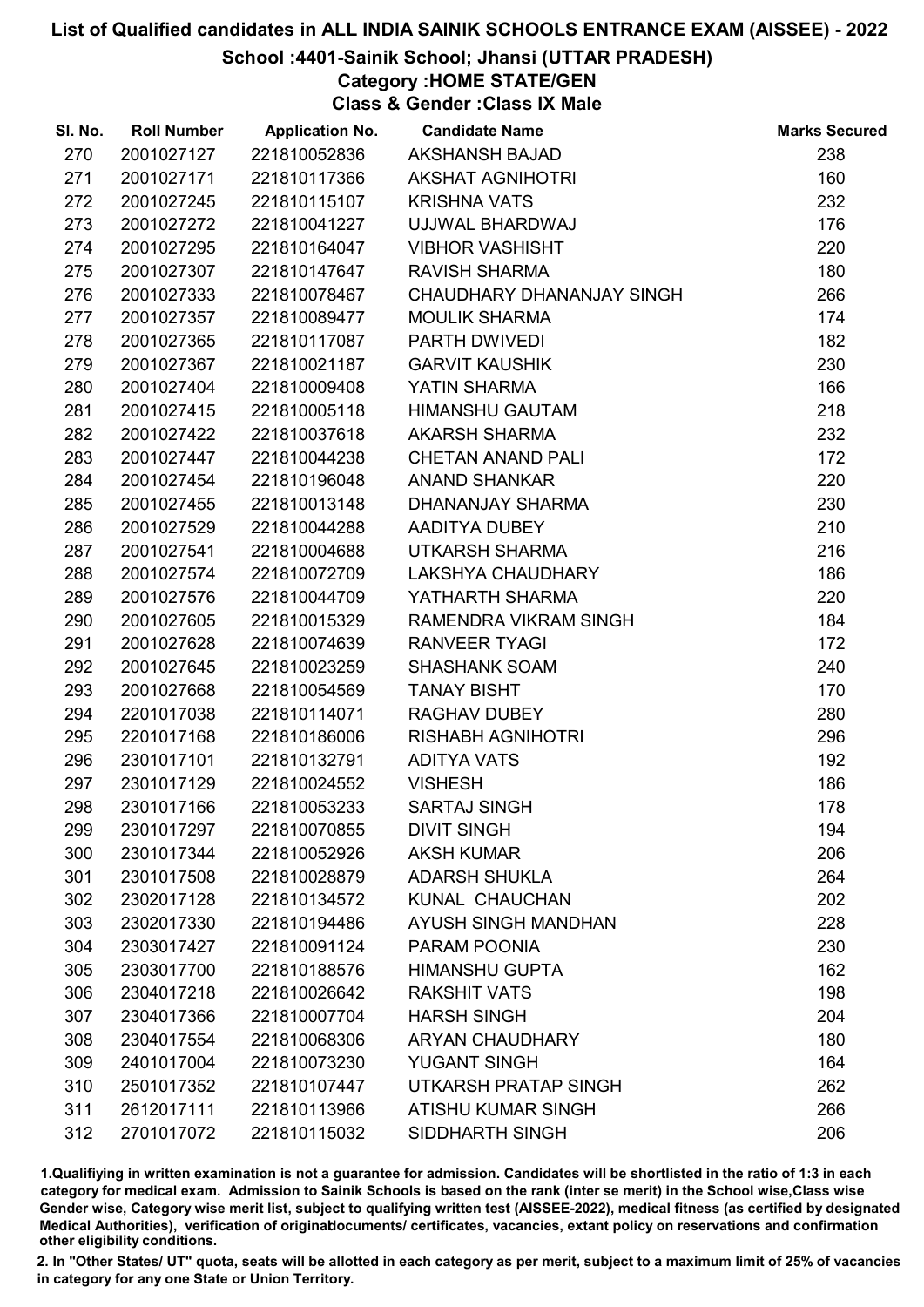# School :4401-Sainik School; Jhansi (UTTAR PRADESH)

Category :HOME STATE/GEN

Class & Gender :Class IX Male

| SI. No. | <b>Roll Number</b> | <b>Application No.</b> | <b>Candidate Name</b>      | <b>Marks Secured</b> |
|---------|--------------------|------------------------|----------------------------|----------------------|
| 313     | 3001017337         | 221810021554           | SIDDHARTH SHARMA           | 238                  |
| 314     | 3001017738         | 221810113499           | PAVITRA CHOUHAN            | 176                  |
| 315     | 3002017041         | 221810015280           | <b>HARSHIT JAIN</b>        | 238                  |
| 316     | 3002017256         | 221810037565           | <b>ALOK SINGH</b>          | 282                  |
| 317     | 3002017345         | 221810078157           | ARYAN SINGH BHADOURIYA     | 258                  |
| 318     | 3110017311         | 221810119908           | AALEKH SRIVASTAVA          | 214                  |
| 319     | 3801017010         | 221810060650           | <b>AKHIL SINGH</b>         | 210                  |
| 320     | 3801017036         | 221810126971           | <b>AAYUSH NAIN</b>         | 202                  |
| 321     | 3801017128         | 221810031156           | AADARSH SINGH              | 212                  |
| 322     | 3901017058         | 221810052873           | <b>MAYANK SHARMA</b>       | 194                  |
| 323     | 3905017449         | 221810128268           | <b>MEGHANSH CHHOKAR</b>    | 340                  |
| 324     | 3906017047         | 221810097221           | <b>KAPIL SHARMA</b>        | 176                  |
| 325     | 3908017021         | 221810042182           | <b>SHIVAM PRATAP SINGH</b> | 168                  |
| 326     | 3908017096         | 221810012889           | <b>JAY SINGH BHATI</b>     | 168                  |
| 327     | 4201027068         | 221810049277           | <b>SACHIN SHUKLA</b>       | 178                  |
| 328     | 4201027099         | 221810120897           | <b>ARJIT SHARMA</b>        | 178                  |
| 329     | 4401017001         | 221810032300           | <b>SHUBHAM SOLANKI</b>     | 166                  |
| 330     | 4401017002         | 221810060500           | <b>ANKIT SHARMA</b>        | 188                  |
| 331     | 4401017007         | 221810065310           | <b>PRAVEEN KUMAR</b>       | 206                  |
| 332     | 4401017011         | 221810079220           | PIYUSH RAGHUVANSHI         | 188                  |
| 333     | 4401017015         | 221810072920           | <b>AVNISH KUMAR</b>        | 262                  |
| 334     | 4401017017         | 221810044230           | SIDDHARTH KAUSHIK          | 166                  |
| 335     | 4401017022         | 221810018640           | PRIYANK ATTRI              | 208                  |
| 336     | 4401017023         | 221810093940           | <b>DAKSH SIKARWAR</b>      | 204                  |
| 337     | 4401017024         | 221810059940           | <b>SHUBH CHOUDHARY</b>     | 274                  |
| 338     | 4401017032         | 221810110460           | SANSKAR UPADHYAY           | 190                  |
| 339     | 4401017033         | 221810117460           | <b>VAIBHAV KUNTAL</b>      | 162                  |
| 340     | 4401017036         | 221810078760           | <b>SWAPNIL SURAJ</b>       | 240                  |
| 341     | 4401017038         | 221810121960           | <b>DAKSH SHARMA</b>        | 180                  |
| 342     | 4401017044         | 221810144270           | <b>ARPIT SINGH</b>         | 186                  |
| 343     | 4401017061         | 221810020390           | <b>ATUL KUMAR SINGH</b>    | 186                  |
| 344     | 4401017075         | 221810000111           | <b>SHAURYA AGARWAL</b>     | 256                  |
| 345     | 4401017102         | 221810107441           | PRINCE CHAUHAN             | 166                  |
| 346     | 4401017103         | 221810019541           | <b>SURYA KRISHN DIXIT</b>  | 182                  |
| 347     | 4401017104         | 221810022641           | <b>RAJAT</b>               | 198                  |
| 348     | 4401017115         | 221810157951           | SIDDHARTH CHAUHAN          | 168                  |
| 349     | 4401017120         | 221810131071           | <b>ROHIT PARIHAR</b>       | 194                  |
| 350     | 4401017135         | 221810110791           | <b>MAYANK JHA</b>          | 248                  |
| 351     | 4401017136         | 221810140891           | APOORVA VASHISTH           | 176                  |
| 352     | 4401017139         | 221810009991           | <b>GARV SHARMA</b>         | 264                  |
| 353     | 4401017144         | 221810090112           | <b>JAY KHIRWAR</b>         | 172                  |
| 354     | 4401017156         | 221810036032           | <b>SHAURYA SINGH</b>       | 200                  |
| 355     | 4401017183         | 221810022852           | <b>AARAV CHAUHAN</b>       | 200                  |

1.Qualifiying in written examination is not a guarantee for admission. Candidates will be shortlisted in the ratio of 1:3 in each category for medical exam. Admission to Sainik Schools is based on the rank (inter se merit) in the School wise,Class wise Gender wise, Category wise merit list, subject to qualifying written test (AISSEE-2022), medical fitness (as certified by designated Medical Authorities), verification of originablocuments/ certificates, vacancies, extant policy on reservations and confirmation other eligibility conditions.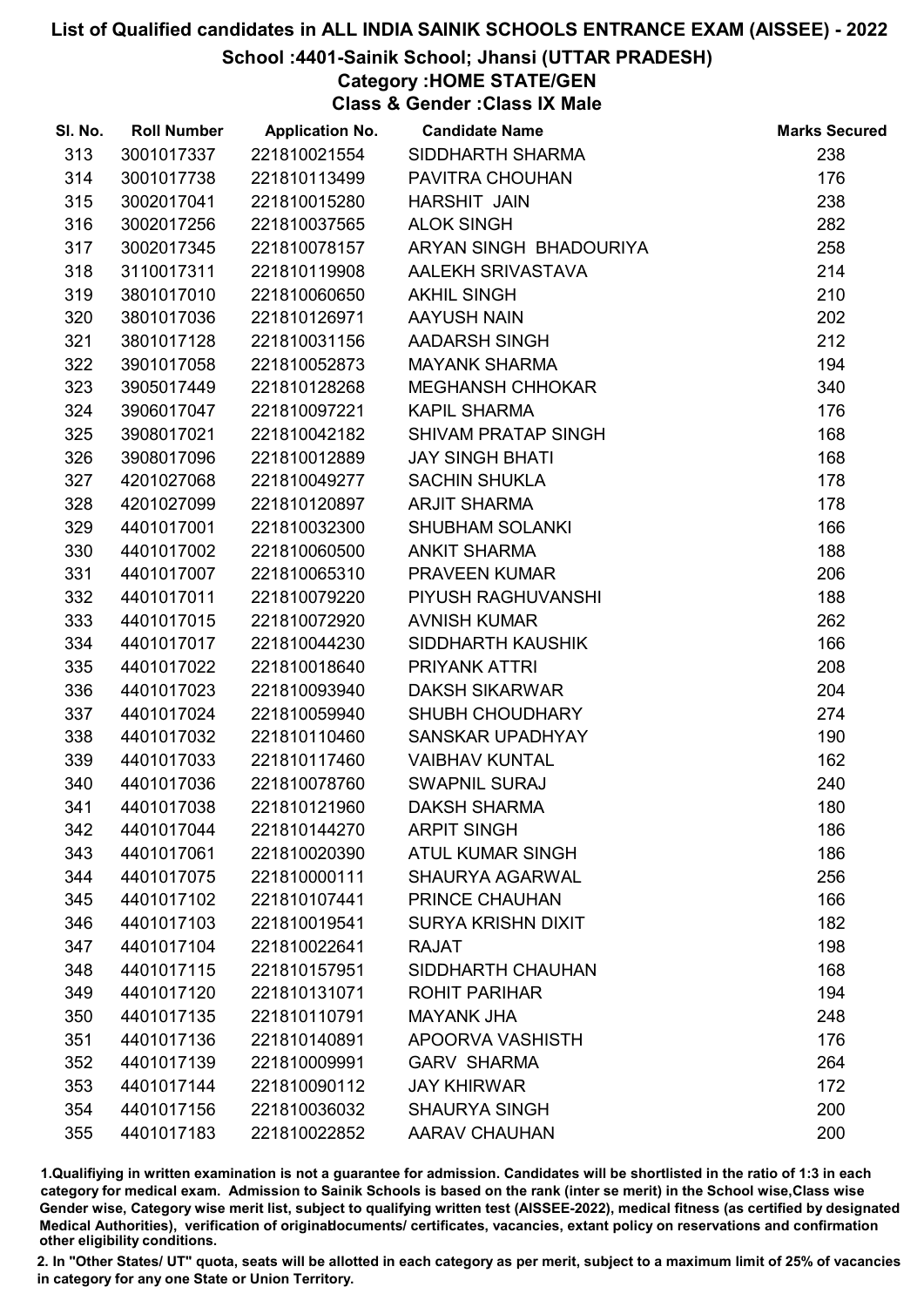# School :4401-Sainik School; Jhansi (UTTAR PRADESH)

Category :HOME STATE/GEN

Class & Gender :Class IX Male

| SI. No. | <b>Roll Number</b> | <b>Application No.</b> | <b>Candidate Name</b>        | <b>Marks Secured</b> |
|---------|--------------------|------------------------|------------------------------|----------------------|
| 356     | 4401017197         | 221810071772           | <b>SHIVAM CHAUDHARY</b>      | 212                  |
| 357     | 4401017201         | 221810145582           | <b>DEVANSHU AWASTHI</b>      | 186                  |
| 358     | 4401017218         | 221810015223           | <b>RAJAT KUMAR</b>           | 166                  |
| 359     | 4401017226         | 221810123533           | <b>SHUBH BHARDWAJ</b>        | 162                  |
| 360     | 4401017229         | 221810087833           | <b>VISHAL SINGH</b>          | 184                  |
| 361     | 4401017268         | 221810100783           | <b>ARYAN KUMAR</b>           | 176                  |
| 362     | 4401017269         | 221810061983           | <b>DEEPAK TOMAR</b>          | 230                  |
| 363     | 4401017293         | 221810103524           | PRINCE KUMAR THENUAN         | 214                  |
| 364     | 4401017313         | 221810170944           | YASH SHARMA                  | 182                  |
| 365     | 4401017324         | 221810011964           | <b>LABHANSH UPADHYAY</b>     | 202                  |
| 366     | 4401017351         | 221810039505           | <b>MRITUNJAY KRISHAN</b>     | 166                  |
| 367     | 4401017352         | 221810170605           | LAKSHYA AMORIYA              | 232                  |
| 368     | 4401017377         | 221810012735           | <b>SHIVAM SINGH</b>          | 206                  |
| 369     | 4401017401         | 221810092175           | PANKAJ KUMAR                 | 240                  |
| 370     | 4401017404         | 221810062775           | <b>ABHAY CHAUDHARY</b>       | 164                  |
| 371     | 4401017409         | 221810001385           | <b>KSHITIJ KUMAR</b>         | 332                  |
| 372     | 4401017410         | 221810029585           | <b>MANDEEP SINGH</b>         | 238                  |
| 373     | 4401017415         | 221810123885           | SHAURYA PRATAP SINGH         | 232                  |
| 374     | 4401017441         | 221810105036           | SHUBHAM VARSHNEY             | 204                  |
| 375     | 4401017442         | 221810025036           | <b>KARTIK GUPTA</b>          | 166                  |
| 376     | 4401017450         | 221810083746           | <b>ANUBHAV SIKARWAR</b>      | 280                  |
| 377     | 4401017467         | 221810093376           | <b>RAJEEV NAIN</b>           | 208                  |
| 378     | 4401017480         | 221810037886           | <b>ATHARV SHARMA</b>         | 242                  |
| 379     | 4401017484         | 221810038396           | PRATEEK TEBTIYA              | 218                  |
| 380     | 4401017486         | 221810101696           | <b>SHUBHAM KUMAR</b>         | 294                  |
| 381     | 4401017492         | 221810039107           | <b>BANVARI CHAUDHARY</b>     | 182                  |
| 382     | 4401017515         | 221810144357           | <b>VEDANT GUPTA</b>          | 172                  |
| 383     | 4401017516         | 221810129457           | RAM VIJAY DEEP BHARDWAJ      | 208                  |
| 384     | 4401017517         | 221810026657           | <b>TEJAS KUMAR</b>           | 270                  |
| 385     | 4401017519         | 221810008167           | <b>ABHINAV RAJ CHAUDHARY</b> | 222                  |
| 386     | 4401017523         | 221810037377           | <b>TANMAY GAUR</b>           | 182                  |
| 387     | 4401017531         | 221810164977           | <b>ANANT KUMAR</b>           | 160                  |
| 388     | 4401017537         | 221810018397           | <b>ISHAAN DOGRA</b>          | 162                  |
| 389     | 4401017540         | 221810074897           | <b>LALIT SINGH BHADAURIA</b> | 178                  |
| 390     | 4401017549         | 221810141228           | <b>DEEPANSHU SHARMA</b>      | 164                  |
| 391     | 4401017554         | 221810008628           | <b>SURAJ SARASWAT</b>        | 218                  |
| 392     | 4401017561         | 221810133638           | <b>HIMANSHU SINGH</b>        | 178                  |
| 393     | 4401017568         | 221810005648           | <b>KUSHAJ KASHYAP</b>        | 182                  |
| 394     | 4401017578         | 221810102968           | <b>KESHAV DEV BHARDWAJ</b>   | 208                  |
| 395     | 4401017585         | 221810119678           | <b>ANKIT</b>                 | 208                  |
| 396     | 4401017607         | 221810190509           | <b>BHUPENDRA SINGH</b>       | 256                  |
| 397     | 4401017608         | 221810182709           | ANIRUDDHA PRATAP PANDEY      | 202                  |
| 398     | 4401017610         | 221810180219           | <b>KESHAV VASHISTHA</b>      | 270                  |

1.Qualifiying in written examination is not a guarantee for admission. Candidates will be shortlisted in the ratio of 1:3 in each category for medical exam. Admission to Sainik Schools is based on the rank (inter se merit) in the School wise,Class wise Gender wise, Category wise merit list, subject to qualifying written test (AISSEE-2022), medical fitness (as certified by designated Medical Authorities), verification of originablocuments/ certificates, vacancies, extant policy on reservations and confirmation other eligibility conditions.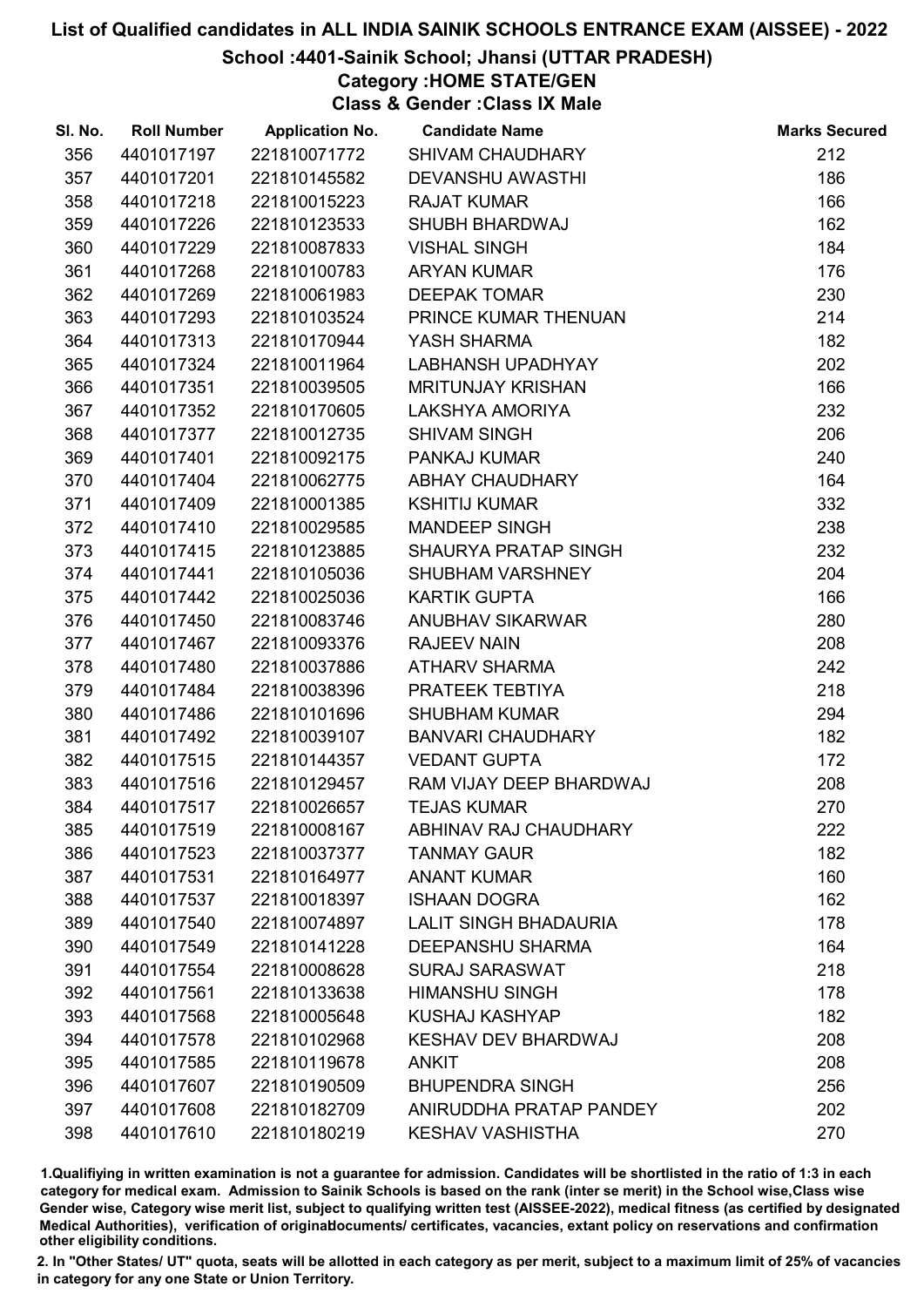## School :4401-Sainik School; Jhansi (UTTAR PRADESH)

Category :HOME STATE/GEN

Class & Gender :Class IX Male

| SI. No. | <b>Roll Number</b> | <b>Application No.</b> | <b>Candidate Name</b>     |    | <b>Marks Secured</b> |
|---------|--------------------|------------------------|---------------------------|----|----------------------|
| 399     | 4401017631         | 221810112549           | <b>DHRUV KOYAL</b>        |    | 294                  |
| 400     | 4401017633         | 221810026649           | <b>HARSHIT GUPTA</b>      |    | 222                  |
| 401     | 4401017640         | 221810104759           | <b>JAYANT KUMAR</b>       |    | 226                  |
| 402     | 4401017641         | 221810111859           | <b>NAVDIP CHAUHAN</b>     |    | 166                  |
| 403     | 4401017652         | 221810128389           | NITIN CHAUDHARY           |    | 200                  |
| 404     | 4401017659         | 221810113899           | <b>DIPANSHU CHAHAR</b>    |    | 186                  |
| 405     | 4402017006         | 221810055720           | SAIISHWER AGRAWAL         |    | 288                  |
| 406     | 4402017007         | 221810146330           | AYUSHMAN SRIVASTAVA       |    | 210                  |
| 407     | 4402017030         | 221810117890           | <b>SAJAL MISHRA</b>       |    | 224                  |
| 408     | 4402017032         | 221810065001           | <b>SOUMYA OJHA</b>        |    | 202                  |
| 409     | 4402017041         | 221810018321           | <b>RISHABH SRIVASTAVA</b> |    | 204                  |
| 410     | 4402017043         | 221810040441           | <b>SUMIT DUBEY</b>        |    | 160                  |
| 411     | 4402017044         | 221810170251           | YASHARTH TRIPATHI         |    | 202                  |
| 412     | 4402017049         | 221810073361           | <b>MOHD AARIZ KHAN</b>    |    | 328                  |
| 413     | 4402017052         | 221810074461           | SUNDARAM UMAR VAISHYA     |    | 202                  |
| 414     | 4402017062         | 221810075791           | <b>KARTIK TIWARI</b>      |    | 200                  |
| 415     | 4402017066         | 221810100402           | <b>ANURAG PANDEY</b>      |    | 210                  |
| 416     | 4402017071         | 221810184822           | ARPAN KUMAR MISHRA        |    | 178                  |
| 417     | 4402017072         | 221810098822           | <b>ATHARV SINGH</b>       |    | 192                  |
| 418     | 4402017073         | 221810025032           | <b>GOVIND OJHA</b>        |    | 194                  |
| 419     | 4402017075         | 221810012932           | <b>MRITYUNJAY MISHRA</b>  |    | 204                  |
| 420     | 4402017079         | 221810061062           | <b>SARTHAK MISHRA</b>     |    | 174                  |
| 421     | 4402017088         | 221810193503           | <b>RUDRA SHUKLA</b>       |    | 176                  |
| 422     | 4402017098         | 221810051543           | <b>SAHIL RAI</b>          |    | 164                  |
| 423     | 4402017103         | 221810008653           | ATUL KUMAR PANDEY         |    | 170                  |
| 424     | 4402017109         | 221810180183           | <b>SAURABH DUBEY</b>      | CG | 204                  |
| 425     | 4402017111         | 221810123683           | ATHARVA SINGH PARIHAR     |    | 224                  |
| 426     | 4402017142         | 221810084615           | <b>ANMOL SINGH</b>        |    | 252                  |
| 427     | 4402017148         | 221810101635           | <b>ANURAG MISHRA</b>      |    | 202                  |
| 428     | 4402017157         | 221810093765           | <b>ATHARVA SHUKLA</b>     |    | 296                  |
| 429     | 4402017166         | 221810184875           | <b>SAKSHAM TIWARI</b>     |    | 242                  |
| 430     | 4402017167         | 221810038875           | <b>ROBIN SINGH</b>        |    | 186                  |
| 431     | 4402017171         | 221810143785           | <b>SURYANSH SINGH</b>     |    | 214                  |
| 432     | 4402017172         | 221810078785           | <b>TATSAM DWIVEDI</b>     |    | 248                  |
| 433     | 4402017176         | 221810010595           | NAMAN KUMAR MISHRA        |    | 256                  |
| 434     | 4402017178         | 221810094995           | <b>VISHNUKANT SHUKLA</b>  |    | 196                  |
| 435     | 4402017182         | 221810086906           | <b>KAUSHAL TIWARI</b>     |    | 200                  |
| 436     | 4402017187         | 221810167136           | <b>SATYAM TIWARI</b>      |    | 178                  |
| 437     | 4402017196         | 221810171646           | <b>SHIVANG SRIVASTAVA</b> |    | 174                  |
| 438     | 4402017210         | 221810105227           | <b>PRATYUSH SINHA</b>     |    | 212                  |
| 439     | 4402017219         | 221810043257           | <b>ARPIT SHUKLA</b>       |    | 228                  |
| 440     | 4402017221         | 221810043457           | <b>AVINASH PANDEY</b>     |    | 172                  |
| 441     | 4402017227         | 221810121277           | SANDEEP KUMAR TIWARI      |    | 160                  |

1.Qualifiying in written examination is not a guarantee for admission. Candidates will be shortlisted in the ratio of 1:3 in each category for medical exam. Admission to Sainik Schools is based on the rank (inter se merit) in the School wise,Class wise Gender wise, Category wise merit list, subject to qualifying written test (AISSEE-2022), medical fitness (as certified by designated Medical Authorities), verification of originablocuments/ certificates, vacancies, extant policy on reservations and confirmation other eligibility conditions.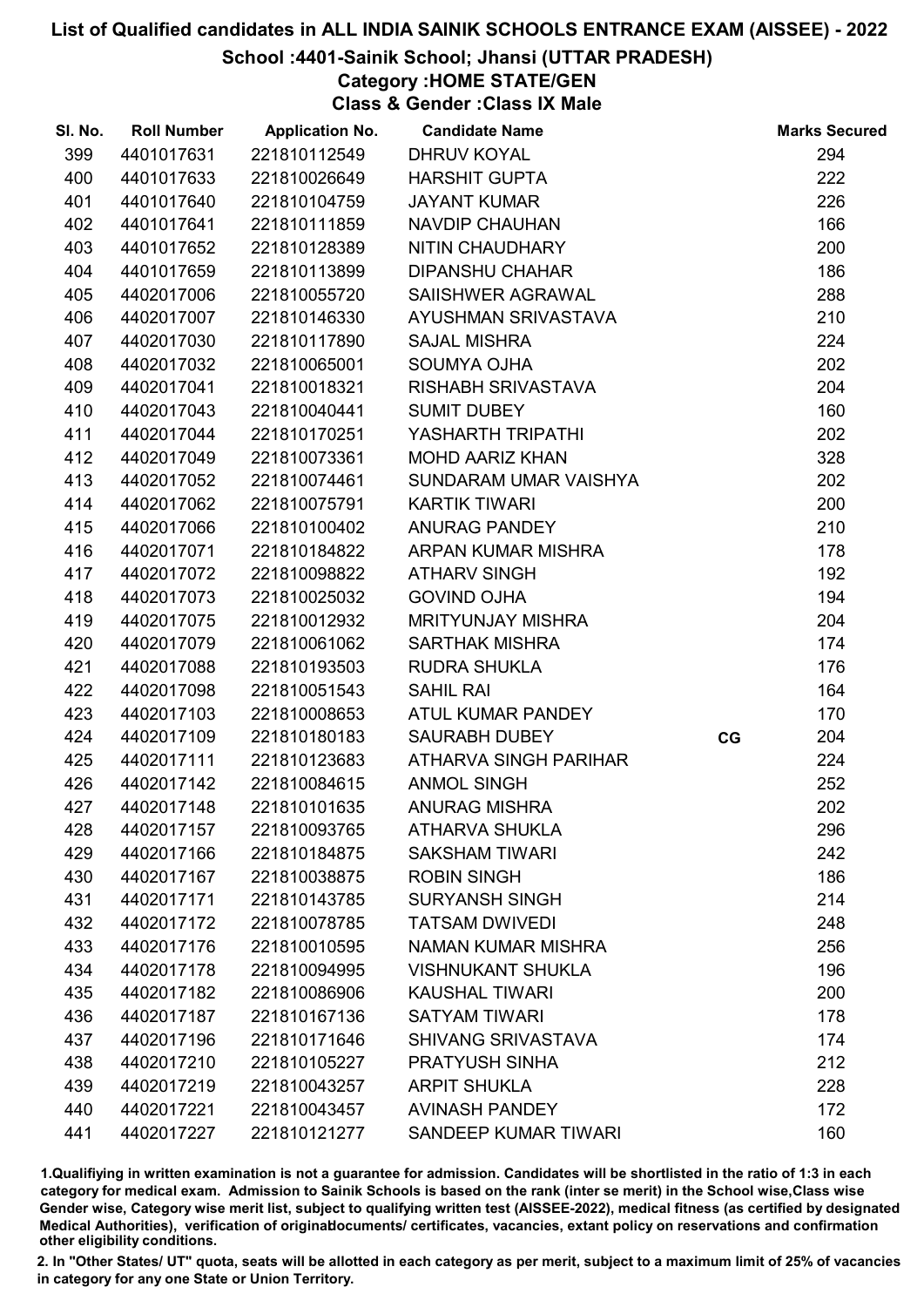## School :4401-Sainik School; Jhansi (UTTAR PRADESH)

Category :HOME STATE/GEN

Class & Gender :Class IX Male

| SI. No. | <b>Roll Number</b> | <b>Application No.</b> | <b>Candidate Name</b>       |           | <b>Marks Secured</b> |
|---------|--------------------|------------------------|-----------------------------|-----------|----------------------|
| 442     | 4402017239         | 221810064687           | <b>UTKARSH SHUKL</b>        |           | 218                  |
| 443     | 4402017240         | 221810190787           | <b>OM TIWARI</b>            |           | 170                  |
| 444     | 4402017264         | 221810062178           | <b>UTKRISHT PATHAK</b>      |           | 194                  |
| 445     | 4402017269         | 221810014298           | <b>RISHIT SINGH SENGAR</b>  |           | 236                  |
| 446     | 4402017270         | 221810082598           | <b>SHASHANK TRIVEDI</b>     |           | 208                  |
| 447     | 4402017276         | 221810068019           | <b>SAUMYA TRIPATHI</b>      |           | 246                  |
| 448     | 4402017277         | 221810146129           | <b>SHAURYA PRATAP SINGH</b> |           | 166                  |
| 449     | 4402017281         | 221810031539           | AASH DUBEY                  |           | 192                  |
| 450     | 4403017005         | 221810098830           | <b>YUVRAJ SINGH</b>         |           | 160                  |
| 451     | 4403017006         | 221810034240           | <b>RUDRANSH PANDEY</b>      |           | 172                  |
| 452     | 4403017027         | 221810025642           | <b>UTKARSH SHUKLA</b>       | <b>AR</b> | 162                  |
| 453     | 4403017033         | 221810166072           | <b>HARSHIT TIWARI</b>       |           | 178                  |
| 454     | 4403017057         | 221810006984           | <b>VARDAN MANI DWIVEDI</b>  |           | 170                  |
| 455     | 4403017063         | 221810097465           | ANUBHAV KUMAR PAL           |           | 296                  |
| 456     | 4403017076         | 221810102256           | <b>ABHINAV SINGH</b>        |           | 204                  |
| 457     | 4403017079         | 221810088076           | <b>ABHISHEK MISHRA</b>      |           | 206                  |
| 458     | 4403017081         | 221810023586           | <b>KRISHNADEV TIWARI</b>    | <b>AR</b> | 178                  |
| 459     | 4403017086         | 221810113137           | <b>MANAS PATHAK</b>         |           | 174                  |
| 460     | 4403017087         | 221810016847           | <b>TEJASVA PRATAP SINGH</b> |           | 174                  |
| 461     | 4403017089         | 221810087767           | <b>ASHUTOSH TIWARI</b>      |           | 160                  |
| 462     | 4403017092         | 221810068877           | YASH VARDHAN SINGH          |           | 172                  |
| 463     | 4403017104         | 221810054309           | SAMAR UPADHYAY              |           | 160                  |
| 464     | 4403017111         | 221810006999           | <b>VISHAL SINGH</b>         |           | 168                  |
| 465     | 4404017013         | 221810146643           | <b>HARIOM MISHRA</b>        |           | 168                  |
| 466     | 4404017017         | 221810053983           | SHIVENDRA SINGH             |           | 212                  |
| 467     | 4404017024         | 221810071516           | MRITYUNJAY PANDEY           |           | 168                  |
| 468     | 4404017027         | 221810049457           | <b>AVIRAL TRIPATHI</b>      |           | 226                  |
| 469     | 4404017028         | 221810187567           | DIVYANSH PANDEY             |           | 246                  |
| 470     | 4404017030         | 221810008797           | <b>AYUSH SRIVASTAVA</b>     |           | 238                  |
| 471     | 4405017014         | 221810148981           | <b>ANAND RAJ</b>            |           | 166                  |
| 472     | 4405017015         | 221810005491           | <b>DHRUV RAI</b>            |           | 212                  |
| 473     | 4405017027         | 221810134682           | <b>ANURAG SINGH</b>         |           | 240                  |
| 474     | 4405017038         | 221810094883           | <b>ANMOL KUMAR SINGH</b>    |           | 264                  |
| 475     | 4405017048         | 221810066554           | <b>RUDRA PRATAP SINGH</b>   |           | 172                  |
| 476     | 4405017068         | 221810119285           | <b>ARPIT TIWARI</b>         |           | 222                  |
| 477     | 4405017072         | 221810025916           | <b>RANVEER SINGH</b>        |           | 202                  |
| 478     | 4405017087         | 221810127427           | <b>SATYAM SINGH</b>         |           | 186                  |
| 479     | 4405017097         | 221810077087           | <b>SHUBHAM KUMAR SINGH</b>  |           | 206                  |
| 480     | 4405017107         | 221810075968           | <b>RAJVEER SINGH</b>        |           | 172                  |
| 481     | 4405017117         | 221810043919           | <b>DIVYANSH SINGH</b>       |           | 244                  |
| 482     | 4406017010         | 221810093710           | <b>ATHARVA</b>              |           | 180                  |
| 483     | 4406017014         | 221810116910           | <b>AKANSH TYAGI</b>         |           | 238                  |
| 484     | 4406017045         | 221810073190           | YASH CHAUDHARY              |           | 160                  |

1.Qualifiying in written examination is not a guarantee for admission. Candidates will be shortlisted in the ratio of 1:3 in each category for medical exam. Admission to Sainik Schools is based on the rank (inter se merit) in the School wise,Class wise Gender wise, Category wise merit list, subject to qualifying written test (AISSEE-2022), medical fitness (as certified by designated Medical Authorities), verification of originablocuments/ certificates, vacancies, extant policy on reservations and confirmation other eligibility conditions.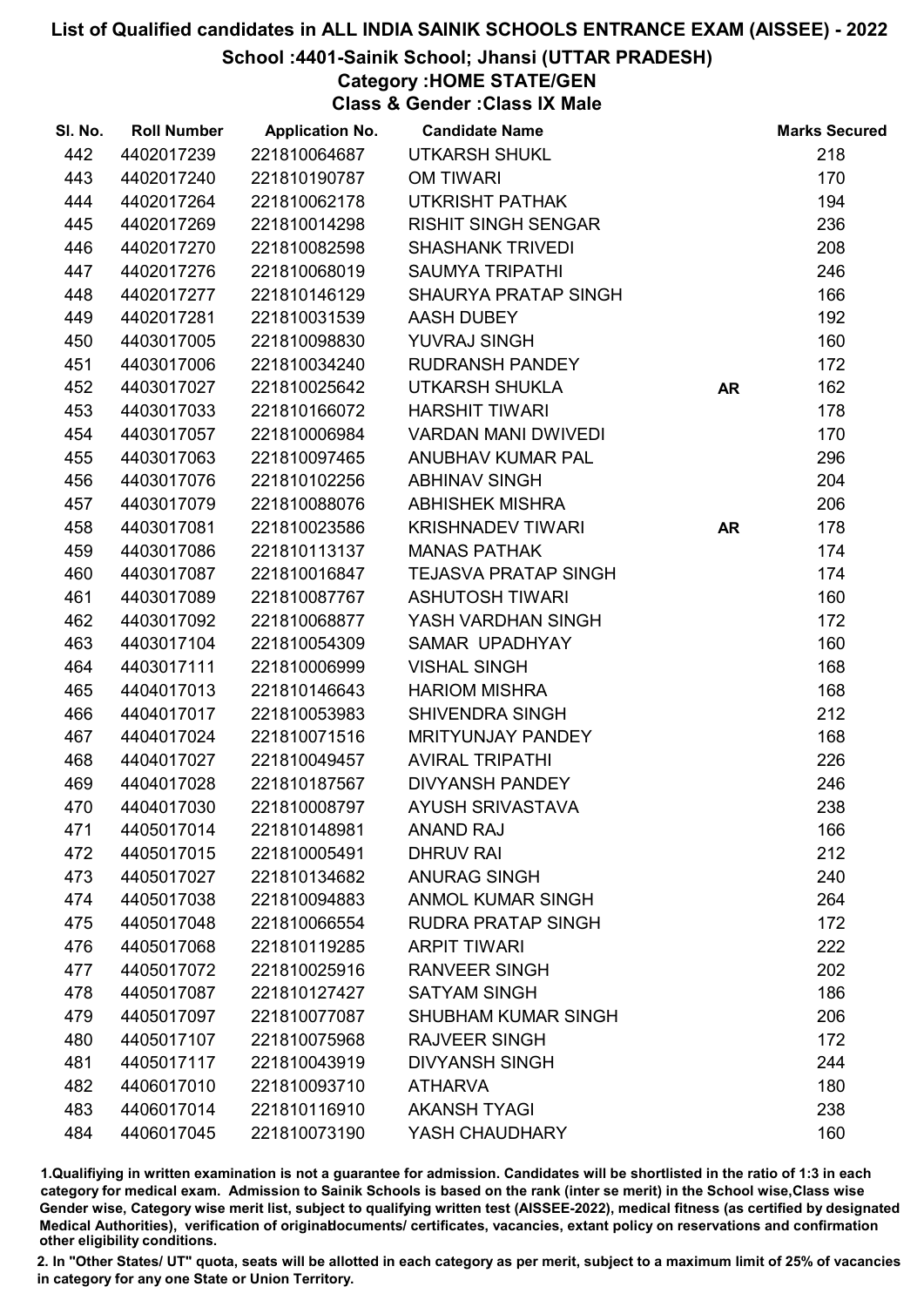# School :4401-Sainik School; Jhansi (UTTAR PRADESH)

# Category :HOME STATE/GEN

Class & Gender :Class IX Male

| SI. No. | <b>Roll Number</b> | <b>Application No.</b> | <b>Candidate Name</b>   | <b>Marks Secured</b> |
|---------|--------------------|------------------------|-------------------------|----------------------|
| 485     | 4406017055         | 221810002611           | SHANTAKARAM VISHNU      | 196                  |
| 486     | 4406017072         | 221810019561           | <b>DHRUV MITTAL</b>     | 258                  |
| 487     | 4406017079         | 221810000481           | <b>UJJWAL SINGH</b>     | 218                  |
| 488     | 4406017091         | 221810017902           | <b>ARJUN SHINGHAL</b>   | 214                  |
| 489     | 4406017099         | 221810103122           | <b>TANMAY SINGH</b>     | 218                  |
| 490     | 4406017184         | 221810163024           | <b>ANSH DAGAR</b>       | 178                  |
| 491     | 4406017199         | 221810170844           | <b>YUG CHANDRA</b>      | 228                  |
| 492     | 4406017201         | 221810009454           | RUDRA PRATAP RAJPUT     | 274                  |
| 493     | 4406017205         | 221810128264           | <b>ABHAY RATHI</b>      | 196                  |
| 494     | 4406017247         | 221810163065           | <b>DHRUV GAUR</b>       | 212                  |
| 495     | 4406017284         | 221810090846           | <b>CHIRAG RAGHAV</b>    | 204                  |
| 496     | 4406017294         | 221810036476           | <b>KETAN GANGWAR</b>    | 262                  |
| 497     | 4406017311         | 221810003327           | SHIKHAR SAXENA          | 280                  |
| 498     | 4406017332         | 221810065567           | YASH KUMAR              | 166                  |
| 499     | 4406017336         | 221810035677           | ABHAY DIXIT             | 170                  |
| 500     | 4406017341         | 221810016587           | <b>VIVEK VERMA</b>      | 284                  |
| 501     | 4406017349         | 221810043908           | ABHINAV PRATAP SINGH    | 190                  |
| 502     | 4406017379         | 221810074178           | YAMAN CHAUDHARY         | 252                  |
| 503     | 4406017409         | 221810032839           | KRISHNA PARTH CHAUHAN   | 174                  |
| 504     | 4406017410         | 221810014839           | <b>DHRUV THAKUR</b>     | 184                  |
| 505     | 4407017013         | 221810052520           | AMIT MANI TRIPATHI      | 162                  |
| 506     | 4407017027         | 221810057160           | <b>NISHANT RAI</b>      | 210                  |
| 507     | 4407017037         | 221810029090           | <b>AAYUSH TRIPATHI</b>  | 190                  |
| 508     | 4407017038         | 221810011190           | YASHVEER PRATAP SINGH   | 224                  |
| 509     | 4407017044         | 221810163001           | <b>VINAYAK DEV</b>      | 176                  |
| 510     | 4407017053         | 221810004511           | ASHIRWAD UPADHYAY       | 162                  |
| 511     | 4407017063         | 221810001251           | PRANJAL PANDEY          | 288                  |
| 512     | 4407017064         | 221810098651           | <b>SURYANSH RAI</b>     | 204                  |
| 513     | 4407017065         | 221810057061           | <b>ASTBHUJA RAI</b>     | 296                  |
| 514     | 4407017075         | 221810127881           | <b>ABHIJEET RAI</b>     | 196                  |
| 515     | 4407017081         | 221810185002           | <b>AVATANSH PANDEY</b>  | 226                  |
| 516     | 4407017085         | 221810046412           | <b>GAURAV SINGH</b>     | 168                  |
| 517     | 4407017088         | 221810107912           | SHIVANSH MANI TRIPATHI  | 222                  |
| 518     | 4407017091         | 221810014132           | <b>PRAKHAR TRIPATHI</b> | 168                  |
| 519     | 4407017096         | 221810044932           | AADARSH PRATAP SINGH    | 202                  |
| 520     | 4407017098         | 221810086242           | <b>ARYAMA MISHRA</b>    | 186                  |
| 521     | 4407017103         | 221810063152           | SHREYANSH KUMAR SHUKLA  | 180                  |
| 522     | 4407017113         | 221810101872           | <b>SWAPNIL SWAROOP</b>  | 188                  |
| 523     | 4407017116         | 221810089882           | <b>AJAY KUMAR SINGH</b> | 194                  |
| 524     | 4407017124         | 221810023992           | <b>ADITYA SRIVASTAV</b> | 208                  |
| 525     | 4407017128         | 221810094013           | <b>DEVANSH MISHRA</b>   | 208                  |
| 526     | 4407017132         | 221810174423           | <b>ABHAY PANDEY</b>     | 290                  |
| 527     | 4407017135         | 221810133133           | <b>MANAS TRIPATHI</b>   | 186                  |

1.Qualifiying in written examination is not a guarantee for admission. Candidates will be shortlisted in the ratio of 1:3 in each category for medical exam. Admission to Sainik Schools is based on the rank (inter se merit) in the School wise,Class wise Gender wise, Category wise merit list, subject to qualifying written test (AISSEE-2022), medical fitness (as certified by designated Medical Authorities), verification of originablocuments/ certificates, vacancies, extant policy on reservations and confirmation other eligibility conditions.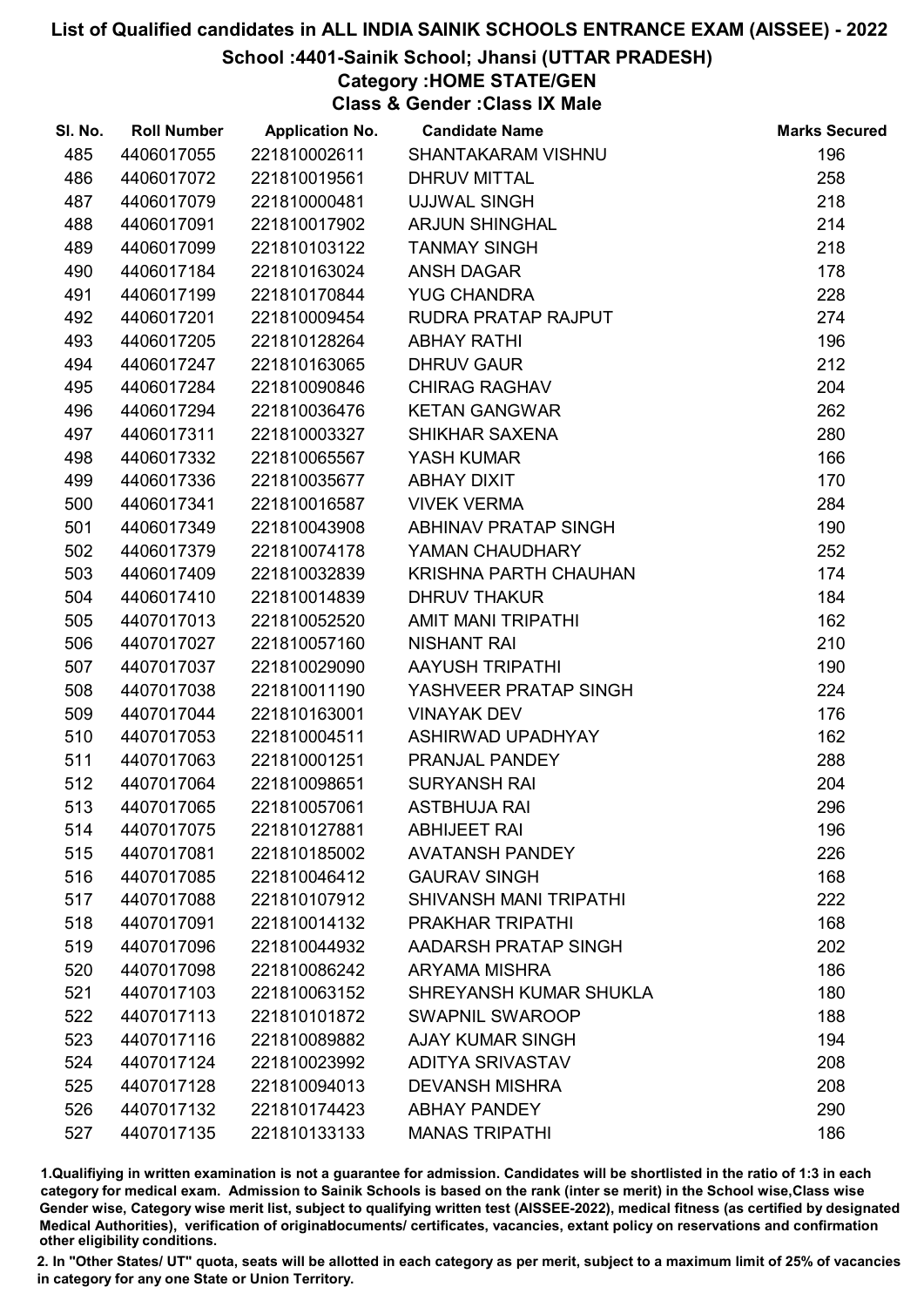# School :4401-Sainik School; Jhansi (UTTAR PRADESH)

# Category :HOME STATE/GEN

Class & Gender :Class IX Male

| SI. No. | <b>Roll Number</b> | <b>Application No.</b> | <b>Candidate Name</b>      | <b>Marks Secured</b> |
|---------|--------------------|------------------------|----------------------------|----------------------|
| 528     | 4407017141         | 221810183243           | <b>SAKSHAM MISHRA</b>      | 174                  |
| 529     | 4407017145         | 221810126543           | <b>JAY KISHAN SHUKLA</b>   | 190                  |
| 530     | 4407017150         | 221810123953           | <b>AYUSH KUMAR RAI</b>     | 196                  |
| 531     | 4407017151         | 221810015063           | <b>AKSHAY PRATAP SINGH</b> | 176                  |
| 532     | 4407017186         | 221810174164           | <b>DIVYANSHU SHUKLA</b>    | 172                  |
| 533     | 4407017209         | 221810033815           | <b>VINAYAK VATS</b>        | 186                  |
| 534     | 4407017213         | 221810125045           | <b>KISHAN TIWARI</b>       | 234                  |
| 535     | 4407017225         | 221810047665           | <b>ATHARV SHUKLA</b>       | 184                  |
| 536     | 4407017231         | 221810026675           | DARSH NARAYAN RAI          | 216                  |
| 537     | 4407017242         | 221810144416           | SHIVAM SRIVASTAVA          | 238                  |
| 538     | 4407017249         | 221810063156           | <b>TANMAY SINGH</b>        | 170                  |
| 539     | 4407017265         | 221810145096           | <b>SHREY SINGH</b>         | 214                  |
| 540     | 4407017272         | 221810087117           | SHASHWAT PANDEY            | 186                  |
| 541     | 4407017274         | 221810149617           | <b>KARTIK TRIPATHI</b>     | 260                  |
| 542     | 4407017276         | 221810017127           | ANURAG UPADHYAY            | 178                  |
| 543     | 4407017277         | 221810189727           | <b>MANVENDRA SINGH</b>     | 162                  |
| 544     | 4407017279         | 221810007927           | <b>ANSHUMAN BAGHEL</b>     | 196                  |
| 545     | 4407017306         | 221810150797           | ARYAVEER PRATAP SINGH      | 204                  |
| 546     | 4407017310         | 221810167708           | PANKAJ SINGH               | 190                  |
| 547     | 4407017311         | 221810183618           | PRATEEK YADAV              | 176                  |
| 548     | 4407017320         | 221810095638           | <b>SAMYAK RAI</b>          | 168                  |
| 549     | 4407017321         | 221810098738           | YASH PANDEY                | 254                  |
| 550     | 4407017322         | 221810144248           | <b>ARHAM ALI</b>           | 174                  |
| 551     | 4407017332         | 221810034678           | PRITHVI SINGH              | 214                  |
| 552     | 4408017003         | 221810077900           | <b>SURYADEV SINGH</b>      | 322                  |
| 553     | 4408017007         | 221810186520           | <b>AYUSH TIWARI</b>        | 186                  |
| 554     | 4408017016         | 221810047540           | PARTH JOSHI                | 184                  |
| 555     | 4408017030         | 221810065590           | <b>ADARSH SINGH</b>        | 200                  |
| 556     | 4408017046         | 221810118161           | <b>ASHUTOSH GUPTA</b>      | 164                  |
| 557     | 4408017047         | 221810028161           | <b>ADITYA RAJ SINGH</b>    | 196                  |
| 558     | 4408017049         | 221810120761           | <b>ATHARVA PATERIYA</b>    | 204                  |
| 559     | 4408017050         | 221810073171           | <b>SAKSHAM TYAGI</b>       | 260                  |
| 560     | 4408017052         | 221810044281           | <b>KISHAN SINGH</b>        | 228                  |
| 561     | 4408017062         | 221810093502           | <b>ADITYA KODWALKAR</b>    | 192                  |
| 562     | 4408017077         | 221810052362           | PRAKHAR SINGH TOMAR        | 194                  |
| 563     | 4408017083         | 221810194682           | <b>ANSH KANKANE</b>        | 210                  |
| 564     | 4408017094         | 221810020313           | SHRESTH VARDHAN SINGH      | 212                  |
| 565     | 4408017107         | 221810053643           | <b>DEEPAK GUPTA</b>        | 290                  |
| 566     | 4408017110         | 221810189163           | <b>SHIVANSH KRISHNA</b>    | 240                  |
| 567     | 4408017113         | 221810148483           | PARTH PATERIYA             | 254                  |
| 568     | 4408017116         | 221810044693           | <b>SATYAM SAHU</b>         | 162                  |
| 569     | 4408017119         | 221810182304           | <b>ANANY BILGAIYAN</b>     | 182                  |
| 570     | 4408017123         | 221810006714           | <b>PUSHKAR SINGH</b>       | 260                  |

1.Qualifiying in written examination is not a guarantee for admission. Candidates will be shortlisted in the ratio of 1:3 in each category for medical exam. Admission to Sainik Schools is based on the rank (inter se merit) in the School wise,Class wise Gender wise, Category wise merit list, subject to qualifying written test (AISSEE-2022), medical fitness (as certified by designated Medical Authorities), verification of originablocuments/ certificates, vacancies, extant policy on reservations and confirmation other eligibility conditions.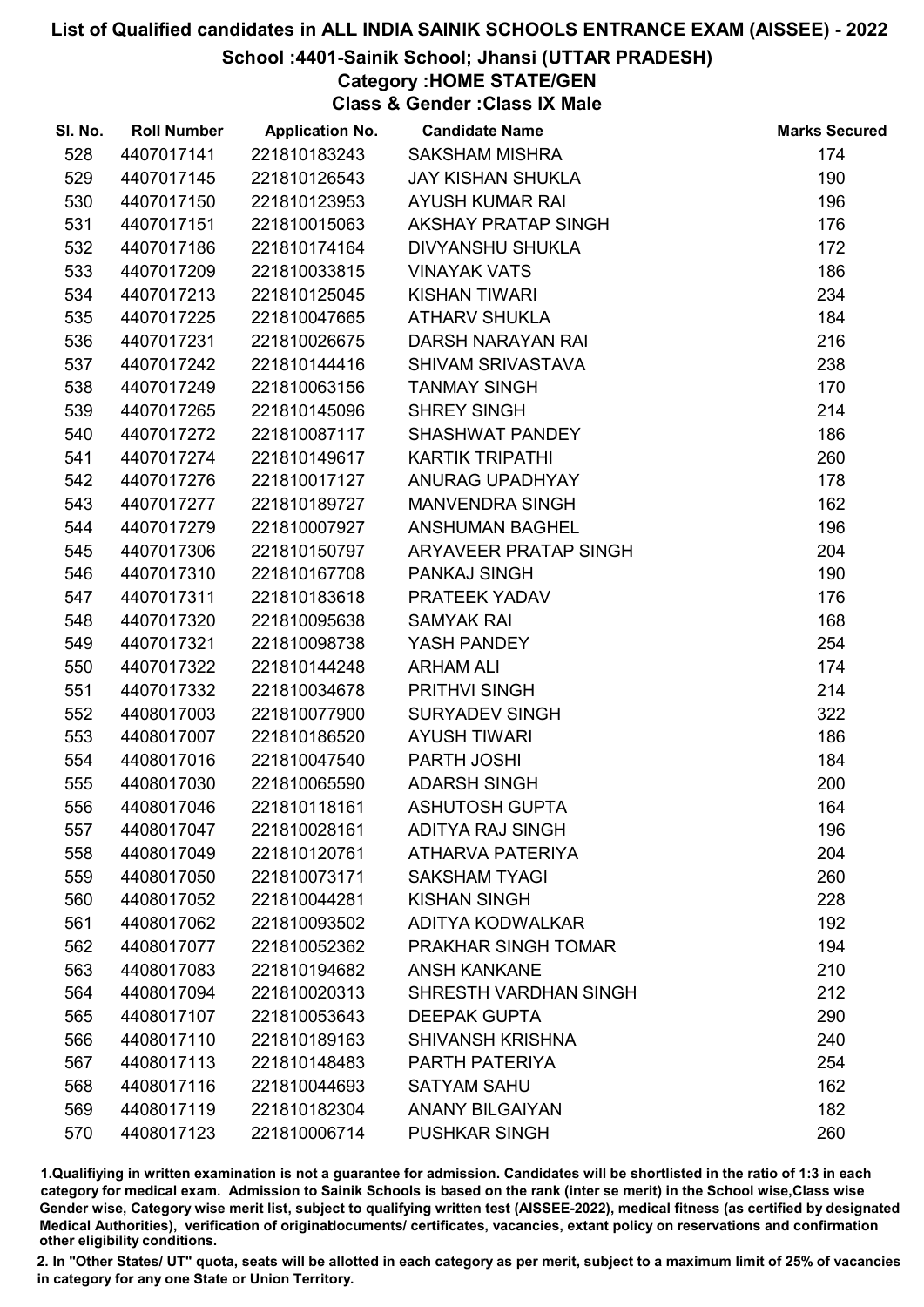## School :4401-Sainik School; Jhansi (UTTAR PRADESH)

Category :HOME STATE/GEN

Class & Gender :Class IX Male

| SI. No. | <b>Roll Number</b> | <b>Application No.</b> | <b>Candidate Name</b>        |           | <b>Marks Secured</b> |
|---------|--------------------|------------------------|------------------------------|-----------|----------------------|
| 571     | 4408017141         | 221810022974           | <b>ARYAN MISHRA</b>          |           | 162                  |
| 572     | 4408017145         | 221810150005           | <b>UJJWAL MISHRA</b>         |           | 280                  |
| 573     | 4408017161         | 221810147235           | <b>SUMUKH BILGAIYAN</b>      |           | 238                  |
| 574     | 4408017164         | 221810067145           | <b>RAGHAV TIWARI</b>         |           | 192                  |
| 575     | 4408017167         | 221810039365           | PRAVAL PRATAP SINGH          |           | 166                  |
| 576     | 4408017183         | 221810003916           | <b>AKSHANSH SHARMA</b>       |           | 166                  |
| 577     | 4408017189         | 221810015636           | <b>SAMARTH JOSHI</b>         |           | 190                  |
| 578     | 4408017193         | 221810009146           | PRATEEK KUSHWAHA             |           | 176                  |
| 579     | 4408017208         | 221810054217           | <b>RISHIKESH HINGWASIA</b>   |           | 166                  |
| 580     | 4408017220         | 221810041677           | MUHAMMAD BILAL MAJID         |           | 284                  |
| 581     | 4408017222         | 221810073787           | <b>KRISHNA GAUTAM</b>        |           | 228                  |
| 582     | 4408017224         | 221810049397           | <b>SHASHWAT MISHRA</b>       |           | 200                  |
| 583     | 4408017230         | 221810058718           | <b>TARUN DUBEY</b>           |           | 232                  |
| 584     | 4408017231         | 221810025918           | <b>DHAIRYA TIWARI</b>        |           | 336                  |
| 585     | 4408017241         | 221810079948           | SARANSH PATERIYA             |           | 190                  |
| 586     | 4408017244         | 221810077178           | <b>SPARSH KHARE</b>          |           | 186                  |
| 587     | 4408017247         | 221810191298           | <b>MRATYUNJAY GUPTA</b>      |           | 216                  |
| 588     | 4408017260         | 221810008849           | KAMAL KISHOR SURYESH         |           | 200                  |
| 589     | 4408017263         | 221810007959           | OM SINGH SENGAR              |           | 188                  |
| 590     | 4409017006         | 221810144610           | <b>HARSH SINGH</b>           |           | 224                  |
| 591     | 4409017011         | 221810080230           | <b>SAKET GUPTA</b>           |           | 198                  |
| 592     | 4409017013         | 221810058040           | <b>HEMANT AGNIHOTRI</b>      |           | 192                  |
| 593     | 4409017015         | 221810075440           | SHAURYA SHIKHAR GUPTA        |           | 272                  |
| 594     | 4409017028         | 221810182780           | <b>SHAURYA DWIVEDI</b>       |           | 210                  |
| 595     | 4409017029         | 221810169780           | RIDDHIMAN SRIVASTAVA         |           | 168                  |
| 596     | 4409017030         | 221810032890           | <b>SAKSHAM</b>               |           | 178                  |
| 597     | 4409017031         | 221810035101           | <b>ADITYA TIWARI</b>         |           | 228                  |
| 598     | 4409017038         | 221810120921           | <b>SHAURYA PRATAP SINGH</b>  |           | 228                  |
| 599     | 4409017044         | 221810145441           | <b>ARYAN TIWARI</b>          |           | 176                  |
| 600     | 4409017048         | 221810186851           | <b>ARYAN SINGH</b>           |           | 194                  |
| 601     | 4409017049         | 221810073561           | <b>RUDRA PRATAP SINGH</b>    |           | 180                  |
| 602     | 4409017054         | 221810006371           | <b>ANSH</b>                  | <b>AR</b> | 236                  |
| 603     | 4409017056         | 221810025971           | ADHYAYAN UPADHYAY            |           | 304                  |
| 604     | 4409017063         | 221810041202           | <b>UJJWAL GAUR</b>           |           | 200                  |
| 605     | 4409017064         | 221810005402           | YASH PRATAP SINGH            |           | 276                  |
| 606     | 4409017078         | 221810108352           | <b>SHIVANG SINGH PARIHAR</b> |           | 228                  |
| 607     | 4409017084         | 221810015372           | PARTH YADAV                  |           | 190                  |
| 608     | 4409017099         | 221810019513           | <b>AMBRISH DWIVEDI</b>       |           | 174                  |
| 609     | 4409017108         | 221810022153           | <b>AKSHAY RATHORE</b>        |           | 192                  |
| 610     | 4409017111         | 221810186363           | <b>ABHINAV SINGH</b>         |           | 172                  |
| 611     | 4409017115         | 221810147083           | <b>ADARSH SINGH</b>          |           | 174                  |
| 612     | 4409017122         | 221810137293           | <b>VAIBHAV SINGH</b>         |           | 212                  |
| 613     | 4409017125         | 221810007514           | PRADYUMAN YADAV              |           | 266                  |

1.Qualifiying in written examination is not a guarantee for admission. Candidates will be shortlisted in the ratio of 1:3 in each category for medical exam. Admission to Sainik Schools is based on the rank (inter se merit) in the School wise,Class wise Gender wise, Category wise merit list, subject to qualifying written test (AISSEE-2022), medical fitness (as certified by designated Medical Authorities), verification of originablocuments/ certificates, vacancies, extant policy on reservations and confirmation other eligibility conditions.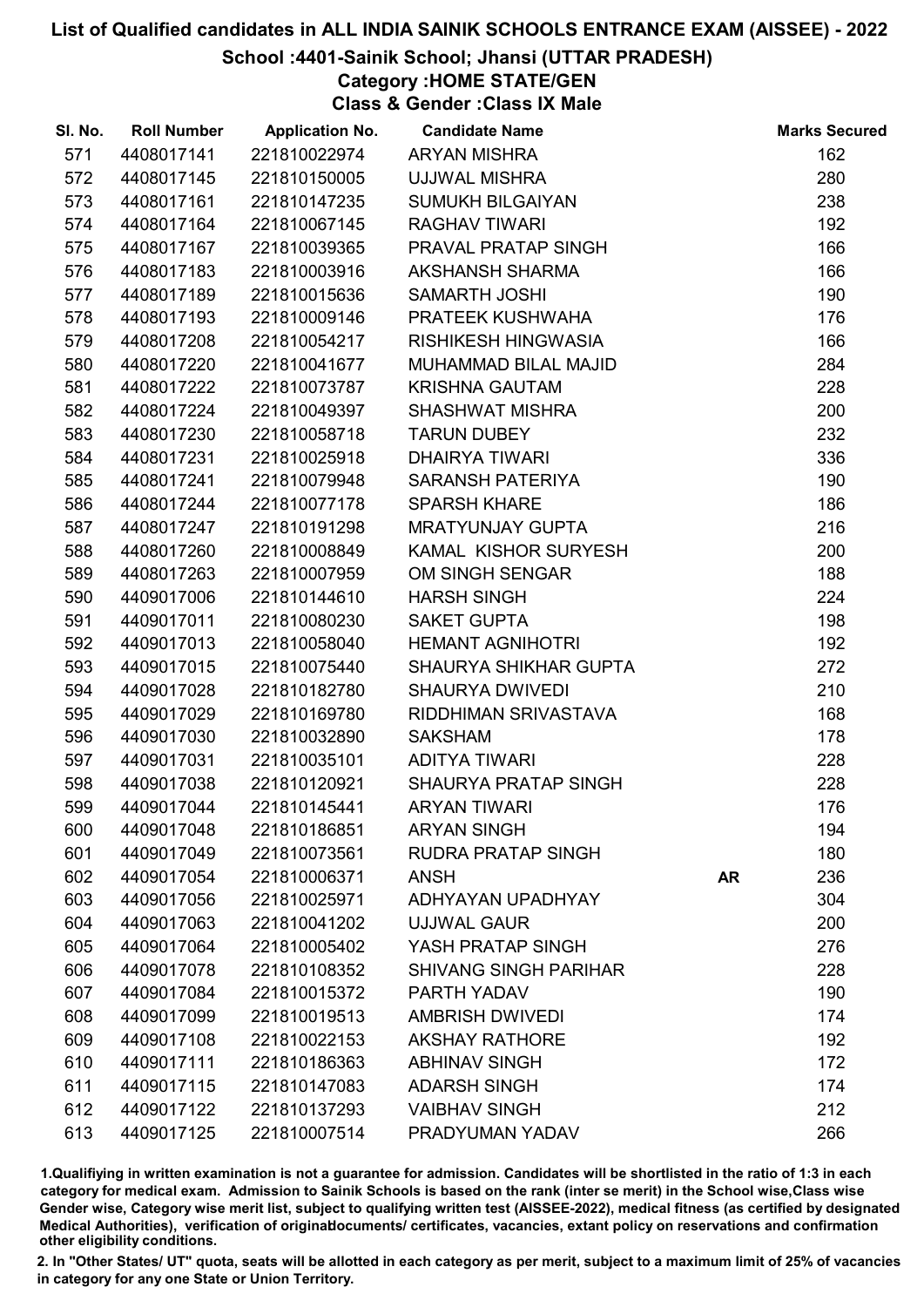## School :4401-Sainik School; Jhansi (UTTAR PRADESH)

Category :HOME STATE/GEN

Class & Gender :Class IX Male

| SI. No. | <b>Roll Number</b> | <b>Application No.</b> | <b>Candidate Name</b>        | <b>Marks Secured</b> |
|---------|--------------------|------------------------|------------------------------|----------------------|
| 614     | 4409017130         | 221810063424           | <b>DHRUV CHAUBEY</b>         | 246                  |
| 615     | 4409017145         | 221810033754           | <b>TANMAY TIWARI</b>         | 200                  |
| 616     | 4409017149         | 221810052684           | <b>RAJ SHEKHAR SHUKLA</b>    | 192                  |
| 617     | 4409017156         | 221810023515           | <b>SUMIT PAL</b>             | 294                  |
| 618     | 4409017158         | 221810157715           | <b>NIKHIL SINGH TOMAR</b>    | 308                  |
| 619     | 4409017159         | 221810046025           | <b>ABHISHEK MISHRA</b>       | 268                  |
| 620     | 4409017160         | 221810015325           | <b>ADITYA SINGH</b>          | 190                  |
| 621     | 4409017162         | 221810117725           | <b>VEDANT MISHRA</b>         | 166                  |
| 622     | 4409017178         | 221810106865           | PRAJWAL GUPTA                | 166                  |
| 623     | 4409017180         | 221810028275           | <b>DAKSH DUBEY</b>           | 188                  |
| 624     | 4409017183         | 221810056875           | <b>ARYAN DIXIT</b>           | 238                  |
| 625     | 4409017187         | 221810005585           | <b>TARKESHWAR PATHAK</b>     | 224                  |
| 626     | 4409017188         | 221810017785           | ABHAY PRATAP SINGH           | 176                  |
| 627     | 4409017190         | 221810103895           | <b>ABHIJEET MOITRA</b>       | 196                  |
| 628     | 4409017193         | 221810110216           | <b>PRANAV SINGH</b>          | 226                  |
| 629     | 4409017199         | 221810008236           | ABHYUDAYA SENGAR             | 256                  |
| 630     | 4409017200         | 221810014536           | <b>MANAS PANDEY</b>          | 172                  |
| 631     | 4409017203         | 221810041046           | PIYUSH SHARMA                | 228                  |
| 632     | 4409017212         | 221810007066           | <b>SHWETANK SINGH</b>        | 186                  |
| 633     | 4409017218         | 221810002486           | PRABHAV CHAUHAN              | 260                  |
| 634     | 4409017228         | 221810026527           | <b>CHITRANSH SINGH TOMAR</b> | 220                  |
| 635     | 4409017235         | 221810104257           | <b>MAYANK RAJ</b>            | 218                  |
| 636     | 4409017236         | 221810044257           | <b>SHAURYA CHANDRA</b>       | 196                  |
| 637     | 4409017240         | 221810061957           | <b>AYUSH MISHRA</b>          | 204                  |
| 638     | 4409017242         | 221810026667           | SIDDHANT AGNIHOTRI           | 220                  |
| 639     | 4409017244         | 221810146577           | <b>VAIBHAV ARORA</b>         | 188                  |
| 640     | 4409017253         | 221810175028           | DHRUV UPADHAYA               | 224                  |
| 641     | 4409017260         | 221810190838           | <b>ISHAN TRIPATHI</b>        | 212                  |
| 642     | 4409017261         | 221810017838           | <b>DIVY DIXIT</b>            | 282                  |
| 643     | 4409017262         | 221810090448           | <b>ARYAN SAHU</b>            | 194                  |
| 644     | 4409017277         | 221810040988           | <b>TARANG SHARMA</b>         | 170                  |
| 645     | 4409017281         | 221810028209           | <b>SHAURYA AWASTHI</b>       | 230                  |
| 646     | 4409017282         | 221810159119           | <b>SRAJAN TIWARI</b>         | 162                  |
| 647     | 4409017293         | 221810039039           | <b>SHIVANSH MISHRA</b>       | 242                  |
| 648     | 4409017301         | 221810127949           | LAKSHYA CHAURASIYA           | 180                  |
| 649     | 4409017307         | 221810006469           | <b>SHRISH YAGNIK</b>         | 178                  |
| 650     | 4410017017         | 221810164320           | <b>ARYAN TIWARI</b>          | 262                  |
| 651     | 4410017020         | 221810163820           | <b>NAVEEN KUMAR</b>          | 204                  |
| 652     | 4410017024         | 221810058530           | <b>ABHAY SINGH</b>           | 222                  |
| 653     | 4410017026         | 221810085830           | <b>SAMRADDH PANDEY</b>       | 292                  |
| 654     | 4410017028         | 221810041240           | <b>ADITYA MISHRA</b>         | 168                  |
| 655     | 4410017041         | 221810007460           | <b>RISHABH MISHRA</b>        | 238                  |
| 656     | 4410017073         | 221810017211           | PRAKHAR MISHRA               | 198                  |

1.Qualifiying in written examination is not a guarantee for admission. Candidates will be shortlisted in the ratio of 1:3 in each category for medical exam. Admission to Sainik Schools is based on the rank (inter se merit) in the School wise,Class wise Gender wise, Category wise merit list, subject to qualifying written test (AISSEE-2022), medical fitness (as certified by designated Medical Authorities), verification of originablocuments/ certificates, vacancies, extant policy on reservations and confirmation other eligibility conditions.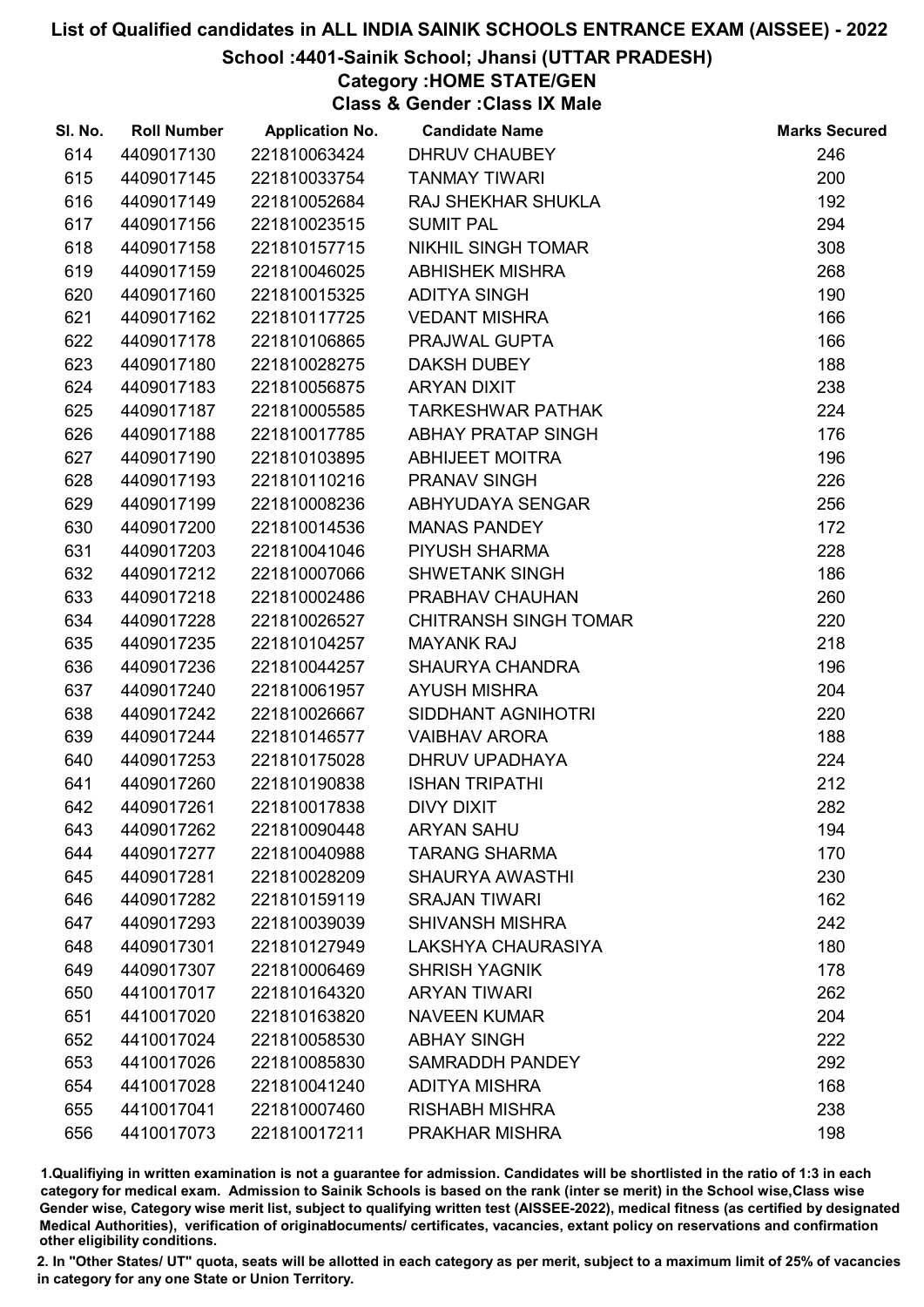## School :4401-Sainik School; Jhansi (UTTAR PRADESH)

Category :HOME STATE/GEN

Class & Gender :Class IX Male

| SI. No. | <b>Roll Number</b> | <b>Application No.</b> | <b>Candidate Name</b>        |    | <b>Marks Secured</b> |
|---------|--------------------|------------------------|------------------------------|----|----------------------|
| 657     | 4410017080         | 221810109021           | <b>DHRUV GUPTA</b>           | CG | 168                  |
| 658     | 4410017097         | 221810025641           | <b>SAJAL GHAI</b>            |    | 182                  |
| 659     | 4410017101         | 221810027251           | <b>SANKALP TIWARI</b>        |    | 160                  |
| 660     | 4410017103         | 221810147551           | NISHCHAY DWIVEDI             |    | 218                  |
| 661     | 4410017105         | 221810023651           | <b>RISHI RAJ SINGH</b>       |    | 278                  |
| 662     | 4410017111         | 221810150271           | SIDDHARTH PATHAK             |    | 276                  |
| 663     | 4410017112         | 221810060181           | AAYUSH TRIPATHI              |    | 216                  |
| 664     | 4410017129         | 221810100602           | <b>KARUNAMAY RAI</b>         |    | 168                  |
| 665     | 4410017132         | 221810159122           | PARTH DWIVEDI                |    | 256                  |
| 666     | 4410017137         | 221810085922           | <b>DIVYANSH VISHEN</b>       |    | 274                  |
| 667     | 4410017147         | 221810077542           | SHISHIR KUMAR TRIVEDI        |    | 212                  |
| 668     | 4410017149         | 221810138842           | <b>DAKSH MAURYA</b>          |    | 226                  |
| 669     | 4410017150         | 221810098052           | SIDDHARTH SOMVANSHI          |    | 208                  |
| 670     | 4410017155         | 221810123952           | ABHIRAJ SHEKHAR SHUKLA       |    | 178                  |
| 671     | 4410017170         | 221810069872           | <b>AYUSH SINGH</b>           |    | 190                  |
| 672     | 4410017175         | 221810079282           | SHIVANSH PRATAP SINGH        |    | 184                  |
| 673     | 4410017182         | 221810134992           | <b>DEV SINGH</b>             |    | 228                  |
| 674     | 4410017184         | 221810073603           | SUDHEER KUMAR PANDEY         |    | 194                  |
| 675     | 4410017207         | 221810053063           | <b>SHAURYA NARAIN SINGH</b>  |    | 182                  |
| 676     | 4410017209         | 221810188563           | SHAURYA SASHWAT SHUKLA       |    | 206                  |
| 677     | 4410017211         | 221810000763           | <b>SHUBH SINGH</b>           |    | 210                  |
| 678     | 4410017239         | 221810025314           | <b>DIPTYANSH MAHI</b>        |    | 270                  |
| 679     | 4410017243         | 221810075914           | <b>VAIBHAV SINGH CHANDEL</b> |    | 228                  |
| 680     | 4410017246         | 221810137524           | <b>ANANT KUMAR</b>           |    | 178                  |
| 681     | 4410017250         | 221810112924           | YUVRAJ SINGH                 |    | 198                  |
| 682     | 4410017251         | 221810124924           | MARUTI NANDAN KASAUDHAN      |    | 166                  |
| 683     | 4410017271         | 221810027864           | <b>JATIN KUMAR</b>           |    | 190                  |
| 684     | 4410017274         | 221810032074           | <b>DIVYANSH KUMAR GUPTA</b>  |    | 194                  |
| 685     | 4410017275         | 221810057174           | <b>SOUMYA OJHA</b>           |    | 242                  |
| 686     | 4410017287         | 221810125594           | <b>ANKIT TIWARI</b>          |    | 198                  |
| 687     | 4410017288         | 221810055894           | <b>ATUL TIWARI</b>           |    | 160                  |
| 688     | 4410017318         | 221810023265           | <b>SARDUL SINGH</b>          |    | 162                  |
| 689     | 4410017320         | 221810172465           | <b>RAGHAV AGRAHARI</b>       |    | 162                  |
| 690     | 4410017321         | 221810005565           | <b>AVINASH RAI</b>           |    | 254                  |
| 691     | 4410017337         | 221810115295           | <b>DEV PANDEY</b>            |    | 164                  |
| 692     | 4410017340         | 221810150106           | <b>SIDDHANT SINGH</b>        |    | 244                  |
| 693     | 4410017347         | 221810178816           | <b>VASU TRIPATHI</b>         |    | 202                  |
| 694     | 4410017350         | 221810008726           | <b>SHLOK KUMAR</b>           |    | 186                  |
| 695     | 4410017355         | 221810092536           | <b>ABHISHEK SINGH</b>        |    | 170                  |
| 696     | 4410017362         | 221810006046           | <b>SHASHWAT SHUKLA</b>       |    | 188                  |
| 697     | 4410017363         | 221810020246           | <b>SWASTIK PANDEY</b>        |    | 208                  |
| 698     | 4410017386         | 221810029476           | <b>MANAS MISHRA</b>          |    | 186                  |
| 699     | 4410017391         | 221810078486           | <b>AMRITANSH UPADHYAY</b>    |    | 196                  |
|         |                    |                        |                              |    |                      |

1.Qualifiying in written examination is not a guarantee for admission. Candidates will be shortlisted in the ratio of 1:3 in each category for medical exam. Admission to Sainik Schools is based on the rank (inter se merit) in the School wise,Class wise Gender wise, Category wise merit list, subject to qualifying written test (AISSEE-2022), medical fitness (as certified by designated Medical Authorities), verification of originablocuments/ certificates, vacancies, extant policy on reservations and confirmation other eligibility conditions.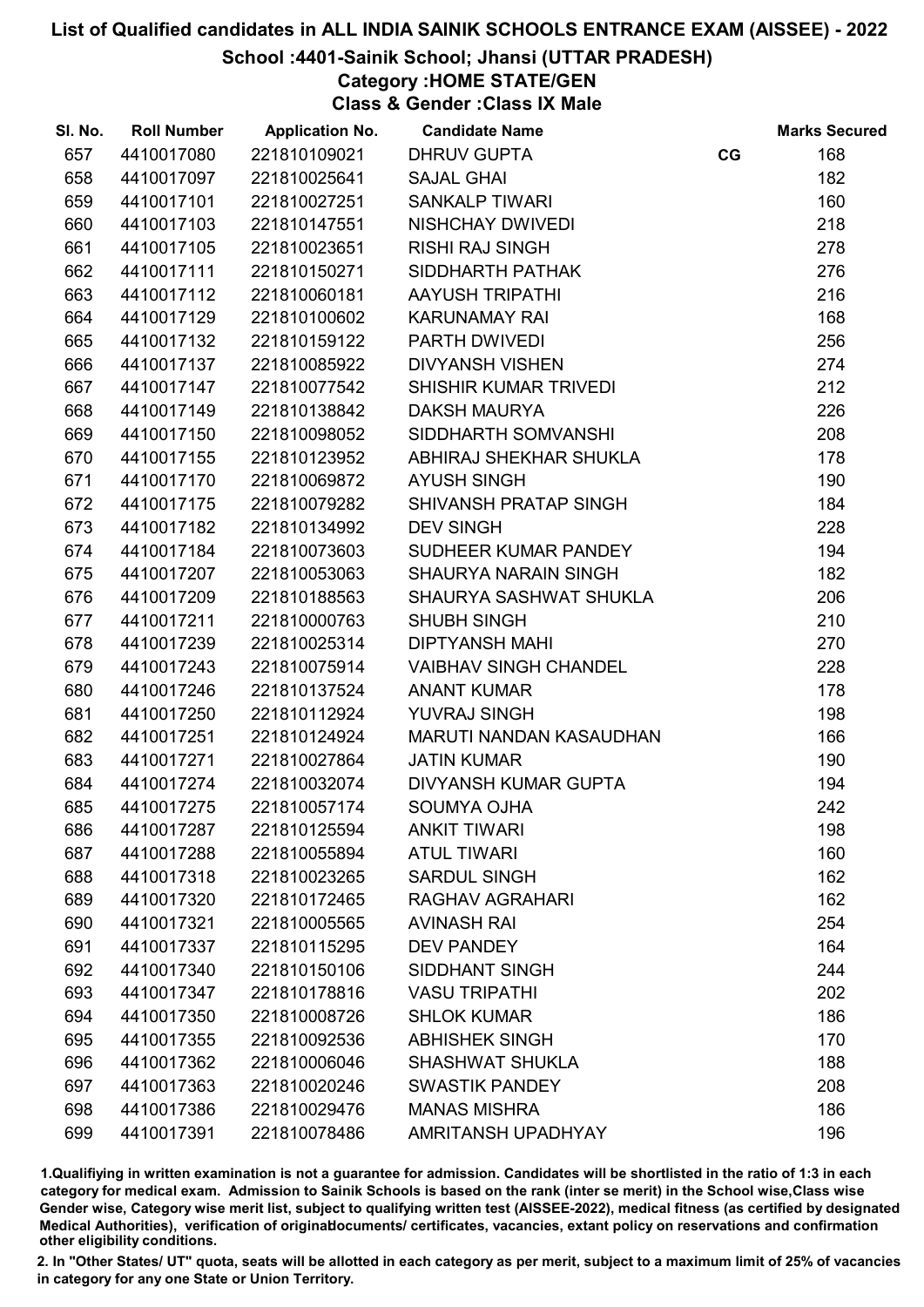# School :4401-Sainik School; Jhansi (UTTAR PRADESH)

Category :HOME STATE/GEN

Class & Gender :Class IX Male

| SI. No. | <b>Roll Number</b> | <b>Application No.</b> | <b>Candidate Name</b>        | <b>Marks Secured</b> |
|---------|--------------------|------------------------|------------------------------|----------------------|
| 700     | 4410017392         | 221810001296           | UTKARSH YADAV                | 170                  |
| 701     | 4410017396         | 221810033696           | <b>SAKSHAM RANGRA</b>        | 214                  |
| 702     | 4410017399         | 221810075896           | <b>SUFIYAN KHAN</b>          | 174                  |
| 703     | 4410017409         | 221810008717           | <b>SARTHAK</b>               | 180                  |
| 704     | 4410017427         | 221810064147           | <b>SANSKAR SINGH</b>         | 164                  |
| 705     | 4410017435         | 221810112257           | <b>SAKSHAM MISHRA</b>        | 208                  |
| 706     | 4410017441         | 221810010467           | <b>SAKSHAM</b>               | 190                  |
| 707     | 4410017448         | 221810172777           | OM RAJPUT                    | 184                  |
| 708     | 4410017449         | 221810025877           | ANSHUMAN SHUKLA              | 174                  |
| 709     | 4410017454         | 221810031397           | <b>SUPRAGYA MISHRA</b>       | 206                  |
| 710     | 4410017462         | 221810034997           | <b>SAMEER TRIVEDI</b>        | 222                  |
| 711     | 4410017478         | 221810062918           | AYUSH PRATAP SINGH           | 174                  |
| 712     | 4410017482         | 221810097528           | <b>DROUN YADAV</b>           | 210                  |
| 713     | 4410017487         | 221810099238           | <b>APURV RAI</b>             | 190                  |
| 714     | 4410017499         | 221810040658           | <b>VIDHAN TRIPATHI</b>       | 222                  |
| 715     | 4410017508         | 221810051368           | <b>ASTITVA TRIPATHI</b>      | 164                  |
| 716     | 4410017510         | 221810119368           | <b>ARYAN GUPTA</b>           | 174                  |
| 717     | 4410017520         | 221810156178           | YATHARTH SHUKLA              | 180                  |
| 718     | 4410017523         | 221810156478           | <b>TANMAY ASHISH</b>         | 180                  |
| 719     | 4410017531         | 221810034688           | SIDDHI VINAYK                | 200                  |
| 720     | 4410017533         | 221810019988           | KRIPA SHANKAR MISHRA         | 198                  |
| 721     | 4410017545         | 221810038698           | <b>SWASTIK SOMVANSHI</b>     | 192                  |
| 722     | 4410017552         | 221810149509           | <b>MANAS SINGH</b>           | 212                  |
| 723     | 4410017560         | 221810119129           | PRIYANSHU KUMAR              | 208                  |
| 724     | 4410017561         | 221810000229           | <b>UJJWAL SINGH</b>          | 204                  |
| 725     | 4410017568         | 221810132449           | <b>SAHAJ GUPTA</b>           | 170                  |
| 726     | 4410017572         | 221810073159           | <b>ARUSH SRIVASTAVA</b>      | 180                  |
| 727     | 4410017589         | 221810005179           | <b>MUDIT TRIPATHI</b>        | 204                  |
| 728     | 4410017593         | 221810159289           | SHASHWAT DIXIT               | 186                  |
| 729     | 4410017594         | 221810063389           | <b>AMAN SINGH</b>            | 270                  |
| 730     | 4410017596         | 221810037589           | <b>DEV VARDHAN SOMVANSHI</b> | 260                  |
| 731     | 4410017599         | 221810077889           | <b>ADWIT OJHA</b>            | 340                  |
| 732     | 4410017603         | 221810058799           | <b>SAUMITRA KHARE</b>        | 236                  |
| 733     | 4411017008         | 221810119040           | <b>VISHWNATH</b>             | 170                  |
| 734     | 4411017011         | 221810157270           | <b>RAKSHIT PANDEY</b>        | 176                  |
| 735     | 4411017014         | 221810009690           | <b>KARTIK GUPTA</b>          | 210                  |
| 736     | 4411017037         | 221810169842           | <b>SAMAR JAIN</b>            | 176                  |
| 737     | 4411017041         | 221810046672           | <b>NIKHIL RATHORE</b>        | 168                  |
| 738     | 4411017056         | 221810164203           | PRABAL PRATAP SINGH          | 196                  |
| 739     | 4411017069         | 221810143673           | PRINCE TOMAR                 | 170                  |
| 740     | 4411017070         | 221810129873           | <b>DEVANSH BHADAURIYA</b>    | 220                  |
| 741     | 4411017072         | 221810033983           | <b>KARTIKEY MISHRA</b>       | 160                  |
| 742     | 4411017080         | 221810043454           | <b>VISHAL KUMAR</b>          | 320                  |

1.Qualifiying in written examination is not a guarantee for admission. Candidates will be shortlisted in the ratio of 1:3 in each category for medical exam. Admission to Sainik Schools is based on the rank (inter se merit) in the School wise,Class wise Gender wise, Category wise merit list, subject to qualifying written test (AISSEE-2022), medical fitness (as certified by designated Medical Authorities), verification of originablocuments/ certificates, vacancies, extant policy on reservations and confirmation other eligibility conditions.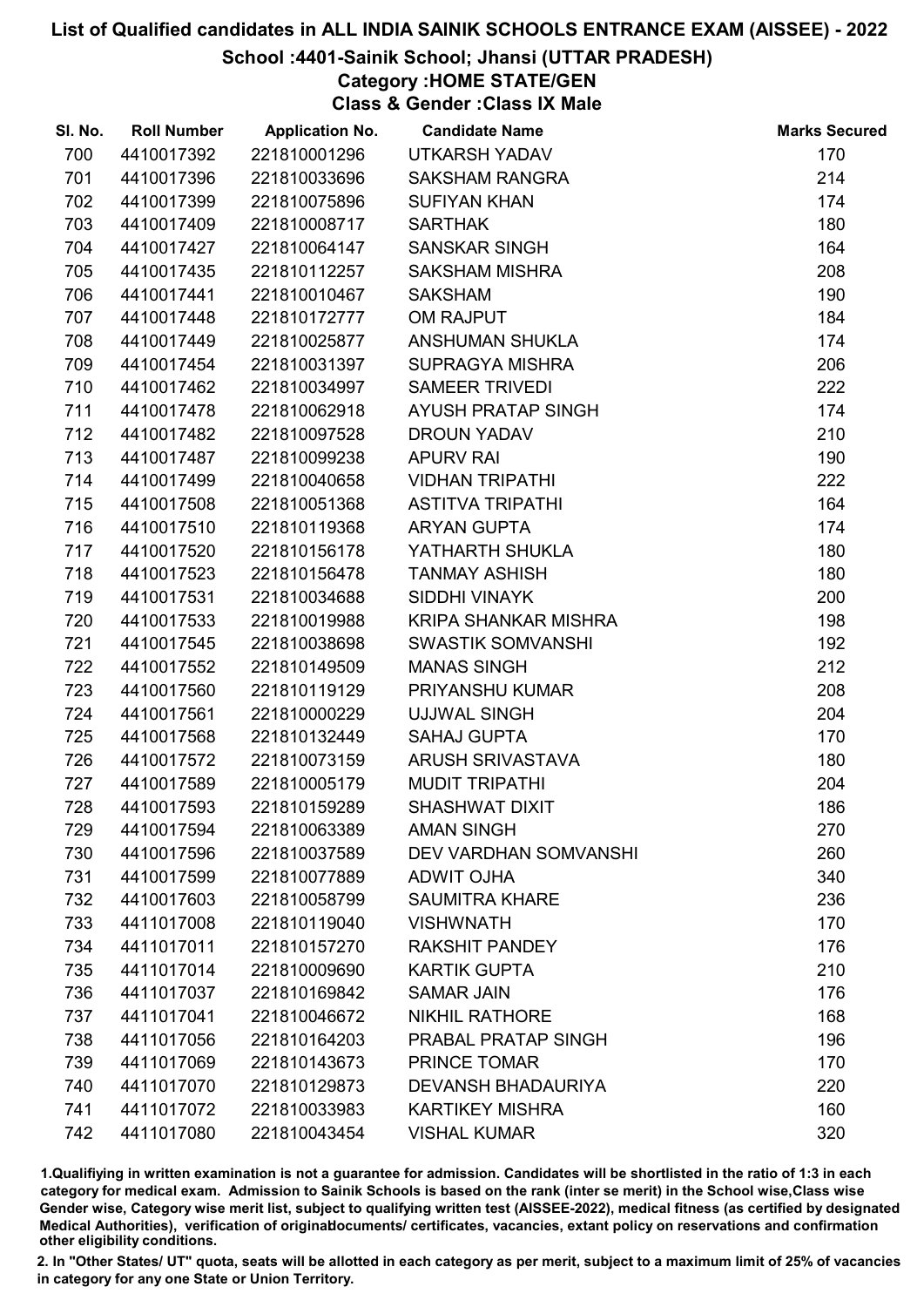# School :4401-Sainik School; Jhansi (UTTAR PRADESH)

Category :HOME STATE/GEN

Class & Gender :Class IX Male

| SI. No. | <b>Roll Number</b> | <b>Application No.</b> | <b>Candidate Name</b>      | <b>Marks Secured</b> |
|---------|--------------------|------------------------|----------------------------|----------------------|
| 743     | 4411017094         | 221810084335           | AKHAND BALVEER SINGH       | 258                  |
| 744     | 4411017108         | 221810161575           | <b>AYUSH UPADHYAY</b>      | 162                  |
| 745     | 4411017126         | 221810006876           | <b>HARSHIT SINGH</b>       | 204                  |
| 746     | 4411017129         | 221810062386           | <b>DIVYANSH CHAUHAN</b>    | 204                  |
| 747     | 4411017133         | 221810173717           | <b>SHREYANSH JAIN</b>      | 172                  |
| 748     | 4411017139         | 221810188167           | <b>DIVYANSH CHAUHAN</b>    | 164                  |
| 749     | 4411017146         | 221810133508           | <b>SHIVANSH KUMAR</b>      | 212                  |
| 750     | 4411017150         | 221810145128           | <b>DAKSH CHAUDHARY</b>     | 240                  |
| 751     | 4411017161         | 221810182468           | <b>SHAURYA</b>             | 202                  |
| 752     | 4411017162         | 221810005468           | AHMAD HANNAN HASHMI        | 212                  |
| 753     | 4411017163         | 221810095088           | <b>VIKRAMADITYA DUBEY</b>  | 208                  |
| 754     | 4411017165         | 221810026098           | <b>AYUSH RAJAWAT</b>       | 248                  |
| 755     | 4411017172         | 221810099749           | PARAS GUPTA                | 174                  |
| 756     | 4412017001         | 221810009100           | <b>VISHNU DUTT MISHRA</b>  | 166                  |
| 757     | 4412017002         | 221810012200           | KUNWAR AYUSH SINGH         | 172                  |
| 758     | 4412017018         | 221810102340           | <b>ATUL PATHAK</b>         | 218                  |
| 759     | 4412017022         | 221810180550           | ADITYA RAJ TIWARI          | 202                  |
| 760     | 4412017027         | 221810121760           | <b>AKASH SINGH</b>         | 186                  |
| 761     | 4412017043         | 221810045911           | <b>ANIKET YADAV</b>        | 160                  |
| 762     | 4412017071         | 221810060691           | <b>PRAKHAR RAI</b>         | 200                  |
| 763     | 4412017078         | 221810128412           | OM NARAYAN PANDEY          | 230                  |
| 764     | 4412017086         | 221810045222           | <b>SATYAM SINGH</b>        | 252                  |
| 765     | 4412017089         | 221810012242           | <b>SHIVKAR SINGH</b>       | 206                  |
| 766     | 4412017111         | 221810111313           | <b>ANSH CHATURVEDI</b>     | 182                  |
| 767     | 4412017125         | 221810043143           | <b>SUMIT KUMAR</b>         | 236                  |
| 768     | 4412017146         | 221810004673           | <b>ANSH SINGH</b>          | 216                  |
| 769     | 4412017160         | 221810154214           | <b>HARSHIT KUMAR SINGH</b> | 240                  |
| 770     | 4412017176         | 221810086654           | AMAN KUMAR PATHAK          | 168                  |
| 771     | 4412017183         | 221810052284           | <b>ANURAG SINGH</b>        | 166                  |
| 772     | 4412017185         | 221810191784           | <b>AYUSH PANDEY</b>        | 190                  |
| 773     | 4412017186         | 221810110984           | SIDDHARTHA CHAUHAN         | 162                  |
| 774     | 4412017187         | 221810193094           | <b>ANSH SRIVASTAVA</b>     | 176                  |
| 775     | 4412017219         | 221810091865           | <b>ABHINAV RAI</b>         | 204                  |
| 776     | 4412017220         | 221810195965           | AMIT SRIVASTAVA            | 256                  |
| 777     | 4412017233         | 221810055906           | <b>SANGAM TRIPATHI</b>     | 254                  |
| 778     | 4412017234         | 221810118016           | <b>NAVEEN KUMAR SINGH</b>  | 166                  |
| 779     | 4412017252         | 221810082946           | PRATYUSH JHA               | 206                  |
| 780     | 4412017255         | 221810012466           | <b>OMKAR SINGH</b>         | 210                  |
| 781     | 4412017276         | 221810138517           | <b>ANIKESH RAI</b>         | 278                  |
| 782     | 4412017284         | 221810139237           | <b>SIDDHARTH TIWARI</b>    | 196                  |
| 783     | 4412017295         | 221810114667           | YATHARTH MISHRA            | 226                  |
| 784     | 4412017316         | 221810120208           | <b>GAUTAM MISHRA</b>       | 184                  |
| 785     | 4412017337         | 221810150668           | <b>TANMAY TRIPATHI</b>     | 180                  |

1.Qualifiying in written examination is not a guarantee for admission. Candidates will be shortlisted in the ratio of 1:3 in each category for medical exam. Admission to Sainik Schools is based on the rank (inter se merit) in the School wise,Class wise Gender wise, Category wise merit list, subject to qualifying written test (AISSEE-2022), medical fitness (as certified by designated Medical Authorities), verification of originablocuments/ certificates, vacancies, extant policy on reservations and confirmation other eligibility conditions.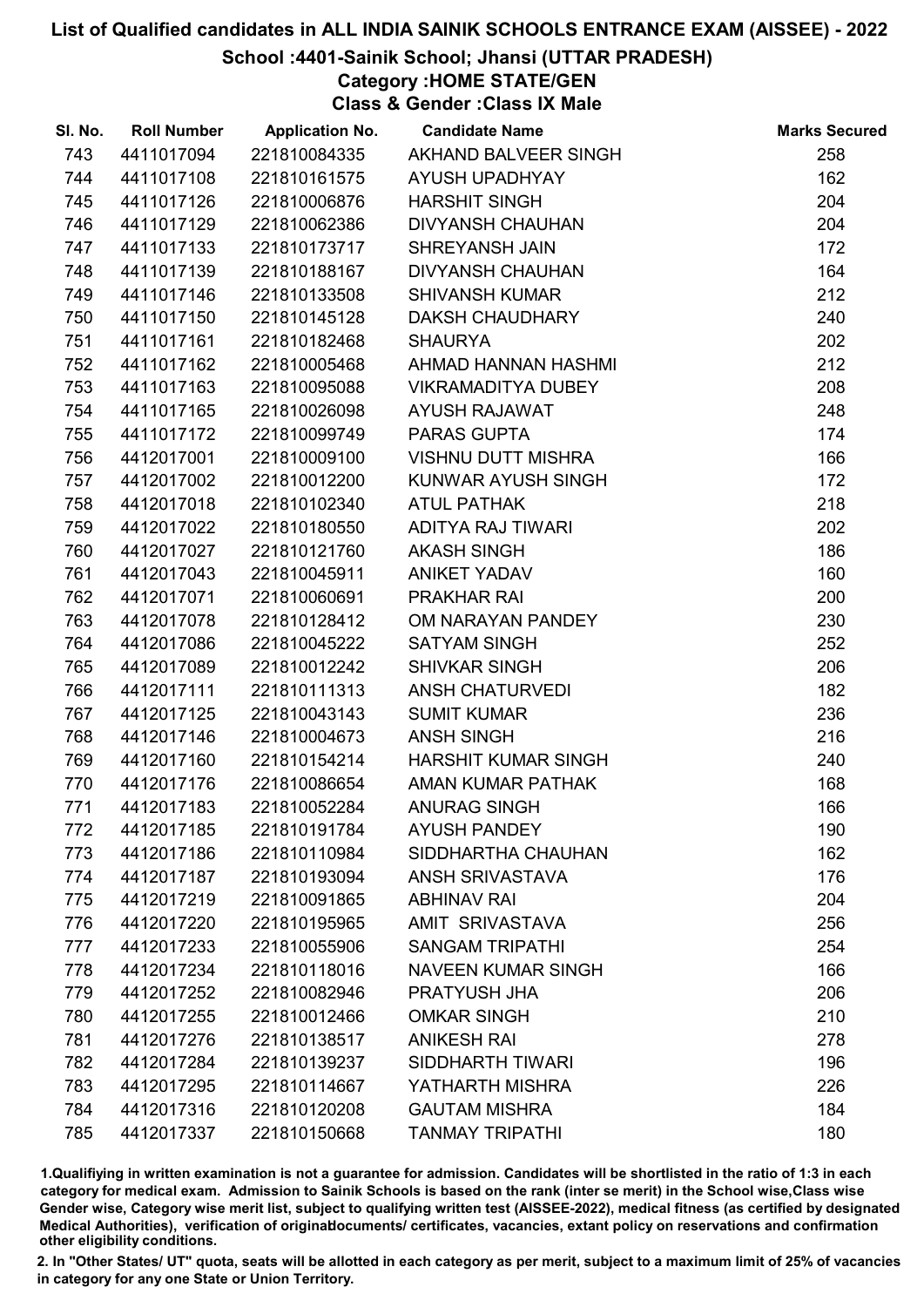#### School :4401-Sainik School; Jhansi (UTTAR PRADESH)

Category :HOME STATE/GEN

Class & Gender :Class IX Male

| SI. No. | <b>Roll Number</b> | <b>Application No.</b> | <b>Candidate Name</b>  | <b>Marks Secured</b> |
|---------|--------------------|------------------------|------------------------|----------------------|
| 786     | 4412017358         | 221810040898           | <b>TANUSH SINGH</b>    | 248                  |
| 787     | 4412017359         | 221810011109           | <b>SHIVAM SINGH</b>    | 192                  |
| 788     | 4412017363         | 221810088019           | <b>SURYANSH MISHRA</b> | 240                  |
| 789     | 4412017374         | 221810019849           | <b>AMRITESH MISHRA</b> | 310                  |
| 790     | 4412017375         | 221810145949           | PARTH AWASTHI          | 220                  |
| 791     | 4502017055         | 221810051960           | PRIYANSHU SAJWAN       | 196                  |
| 792     | 4502017601         | 221810076777           | SANSKAR CHAUDHARY      | 216                  |
| 793     | 4502017619         | 221810090508           | <b>VANSH KAUSHIK</b>   | 184                  |
| 794     | 4504017507         | 221810177548           | AARNAV PRATAP SINGH    | 170                  |
| 795     | 4505017024         | 221810166680           | SAKSHAM PRATAP SINGH   | 262                  |
| 796     | 4505017046         | 221810049341           | <b>NAITIK GAHLOT</b>   | 226                  |
| 797     | 4505017118         | 221810000894           | PARTH AGARWAL          | 278                  |
| 798     | 4505017122         | 221810043115           | <b>CHETAN CHAUHAN</b>  | 174                  |
| 799     | 4505017128         | 221810125815           | <b>ARJUN KUMAR</b>     | 242                  |
| 800     | 4505017146         | 221810114575           | SHASHWAT AGARWAL       | 256                  |
| 801     | 4507017011         | 221810057510           | <b>TEJAS CHOUDHARY</b> | 162                  |
| 802     | 4507017013         | 221810137610           | <b>ANANT SHARMA</b>    | 290                  |
| 803     | 4507017035         | 221810028460           | <b>SAMARTH SHARMA</b>  | 248                  |
| 804     | 4507017089         | 221810071812           | <b>AYAZ AHMAD</b>      | 218                  |
| 805     | 4507017095         | 221810043922           | <b>YUDH</b>            | 190                  |
| 806     | 4507017215         | 221810007765           | <b>ADITYA PUNDIR</b>   | 202                  |
| 807     | 4507017224         | 221810031775           | <b>ADITYA KUMAR</b>    | 232                  |
| 808     | 4507017276         | 221810092027           | AAYUSH SUMRAV          | 206                  |
| 809     | 4507017280         | 221810065437           | ARPIT BHARDWAJ         | 206                  |
| 810     | 4507017282         | 221810019637           | <b>TUSHAR CHAUHAN</b>  | 264                  |
| 811     | 4507017289         | 221810074747           | <b>ANUGRAH NIGAM</b>   | 198                  |
| 812     | 4507017320         | 221810019938           | <b>LAKSHAY POONIA</b>  | 176                  |
| 813     | 4507017333         | 221810004468           | <b>SATVIK SHARMA</b>   | 176                  |
| 814     | 4507017378         | 221810010689           | <b>VANSH BALIYAN</b>   | 160                  |
| 815     | 4508017021         | 221810067560           | <b>DAKSH KHATRI</b>    | 220                  |
| 816     | 4508017112         | 221810058593           | DHRUV CHAUDHARY        | 176                  |
| 817     | 4508017134         | 221810078874           | <b>BHAVYA RAJPOOT</b>  | 160                  |
| 818     | 4602017008         | 221810010640           | KUSHAGRA NARAYAN       | 196                  |

<sup>1.</sup>Qualifiying in written examination is not a guarantee for admission. Candidates will be shortlisted in the ratio of 1:3 in each category for medical exam. Admission to Sainik Schools is based on the rank (inter se merit) in the School wise,Class wise Gender wise, Category wise merit list, subject to qualifying written test (AISSEE-2022), medical fitness (as certified by designated Medical Authorities), verification of originablocuments/ certificates, vacancies, extant policy on reservations and confirmation other eligibility conditions.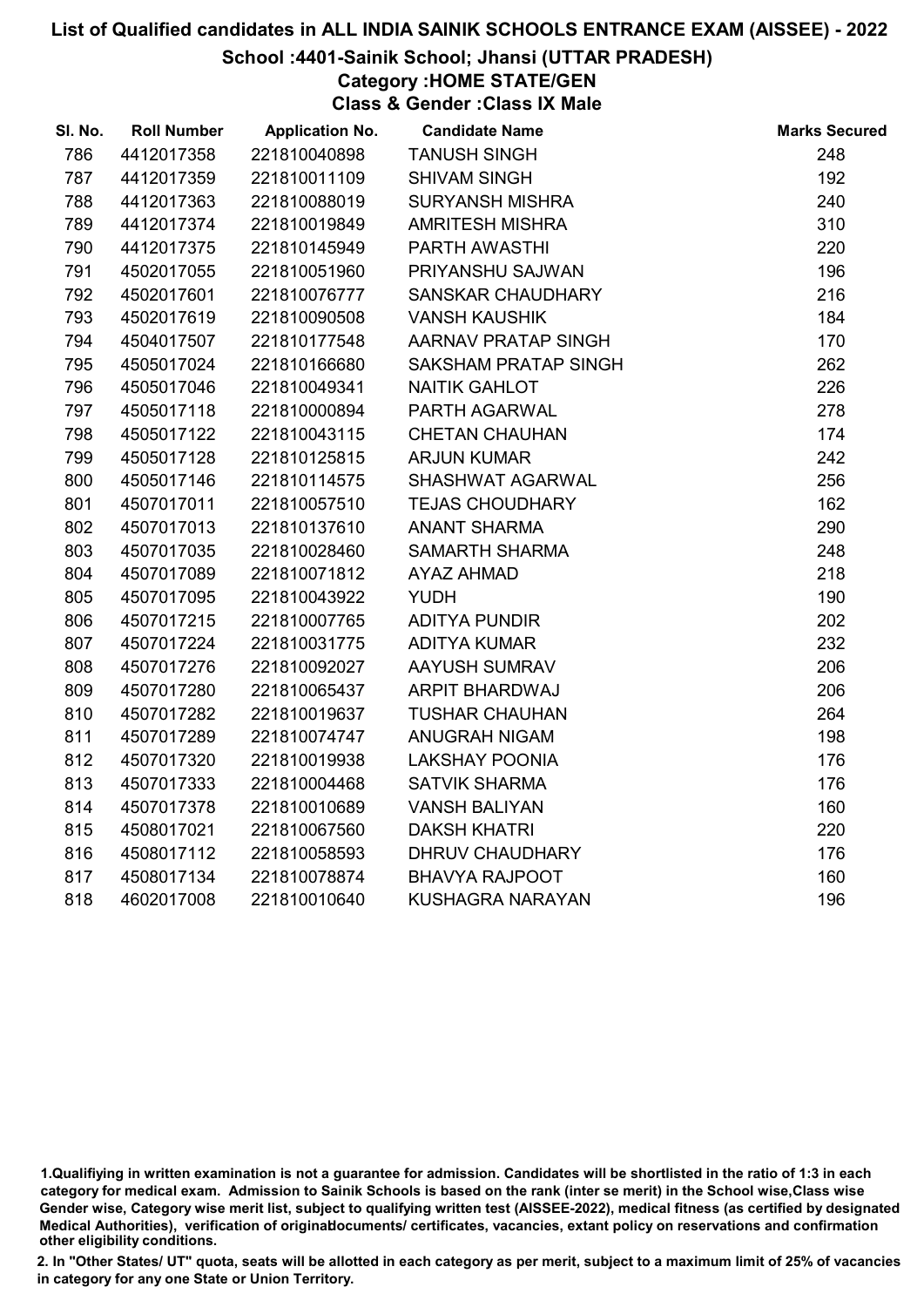## School :4401-Sainik School; Jhansi (UTTAR PRADESH)

# Category :OTHER STATE/GEN

Class & Gender :Class IX Male

| SI. No. | <b>Roll Number</b> | <b>Application No.</b> | <b>Candidate Name</b>        | <b>Marks Secured</b> |
|---------|--------------------|------------------------|------------------------------|----------------------|
| 819     | 1503017038         | 221810065132           | <b>ABHINAV SINGH</b>         | 248                  |
| 820     | 1508017184         | 221810074489           | <b>ABHISHEK KUMAR</b>        | 256                  |
| 821     | 1509017138         | 221810070924           | <b>AMIT KUMAR</b>            | 236                  |
| 822     | 1509017226         | 221810095007           | <b>ARPAN VATS</b>            | 202                  |
| 823     | 1510017102         | 221810175897           | <b>VATSHAL VAIBHAV</b>       | 176                  |
| 824     | 1511017004         | 221810133500           | <b>PREM RANJAN</b>           | 182                  |
| 825     | 1511017523         | 221810067238           | <b>UJJWAL MISHRA</b>         | 192                  |
| 826     | 1511017544         | 221810086058           | OM KUMAR SINGH               | 246                  |
| 827     | 1511017577         | 221810188298           | <b>SAURAV KUMAR</b>          | 202                  |
| 828     | 1702017075         | 221810140485           | ABHISHEK KUMAR SINGH         | 256                  |
| 829     | 1702017118         | 221810138919           | <b>SHASHWAT CHATURVEDI</b>   | 184                  |
| 830     | 1704017038         | 221810016149           | <b>VISHAL DWIVEDI</b>        | 178                  |
| 831     | 1705017037         | 221810019161           | K. RAJEEV                    | 168                  |
| 832     | 1705017057         | 221810036232           | <b>ANIRUDH TIWARI</b>        | 232                  |
| 833     | 1705017116         | 221810078754           | <b>ABHINAV TIWARI</b>        | 200                  |
| 834     | 1705017140         | 221810072455           | <b>AGNEAY PRATAP SINGH</b>   | 164                  |
| 835     | 1705017154         | 221810094285           | DHAIRYA PRATAP SINGH         | 168                  |
| 836     | 2001017018         | 221810011110           | SIDDHANT GOYAL               | 210                  |
| 837     | 2001017036         | 221810000020           | <b>KAMAL SINGH</b>           | 196                  |
| 838     | 2001017161         | 221810126770           | <b>PIYUSH</b>                | 226                  |
| 839     | 2001017167         | 221810065180           | PRASANNA SINGH               | 168                  |
| 840     | 2001017172         | 221810127480           | <b>MEET TIWARI</b>           | 196                  |
| 841     | 2001017229         | 221810145121           | <b>KRISH</b>                 | 184                  |
| 842     | 2001017270         | 221810026251           | KANISHAK SHARMA              | 224                  |
| 843     | 2001017286         | 221810016461           | <b>HARSHVARDHAN</b>          | 248                  |
| 844     | 2001017305         | 221810030571           | <b>BHAVISHAY</b>             | 170                  |
| 845     | 2001017312         | 221810093971           | <b>DAKSH OHLAN</b>           | 222                  |
| 846     | 2001017323         | 221810059881           | <b>MARTANDA PRATAP SINGH</b> | 260                  |
| 847     | 2001017338         | 221810072491           | <b>EKLAVYA RAY</b>           | 198                  |
| 848     | 2001017457         | 221810160362           | MEGHRAJ DEVRAO NAGRALE       | 238                  |
| 849     | 2001017521         | 221810070992           | <b>MUKUL SHARMA</b>          | 184                  |
| 850     | 2001017536         | 221810074603           | YASH CHAUDHARY               | 160                  |
| 851     | 2001017617         | 221810114753           | <b>ASHISH KUMAR</b>          | 168                  |
| 852     | 2001027010         | 221810052165           | <b>VEER CHANAKYA JHA</b>     | 188                  |
| 853     | 2001027042         | 221810044975           | <b>RUMIT ARYAN</b>           | 242                  |
| 854     | 2001027091         | 221810085116           | <b>VENGAT KRISHNAA</b>       | 184                  |
| 855     | 2001027134         | 221810045246           | <b>ABHISHEK RAJ</b>          | 186                  |
| 856     | 2001027164         | 221810025956           | <b>LAKSHYA SINGH</b>         | 316                  |
| 857     | 2001027187         | 221810084276           | <b>DAKSH KHARE</b>           | 172                  |
| 858     | 2001027224         | 221810052096           | NAIVEDHYA SHARMA             | 168                  |
| 859     | 2001027334         | 221810018567           | <b>DEV SHARMA</b>            | 172                  |
| 860     | 2001027459         | 221810063248           | <b>AADARSH MISHRA</b>        | 242                  |
| 861     | 2001027469         | 221810138748           | <b>PARAS WALIA</b>           | 172                  |

1.Qualifiying in written examination is not a guarantee for admission. Candidates will be shortlisted in the ratio of 1:3 in each category for medical exam. Admission to Sainik Schools is based on the rank (inter se merit) in the School wise,Class wise Gender wise, Category wise merit list, subject to qualifying written test (AISSEE-2022), medical fitness (as certified by designated Medical Authorities), verification of originablocuments/ certificates, vacancies, extant policy on reservations and confirmation other eligibility conditions.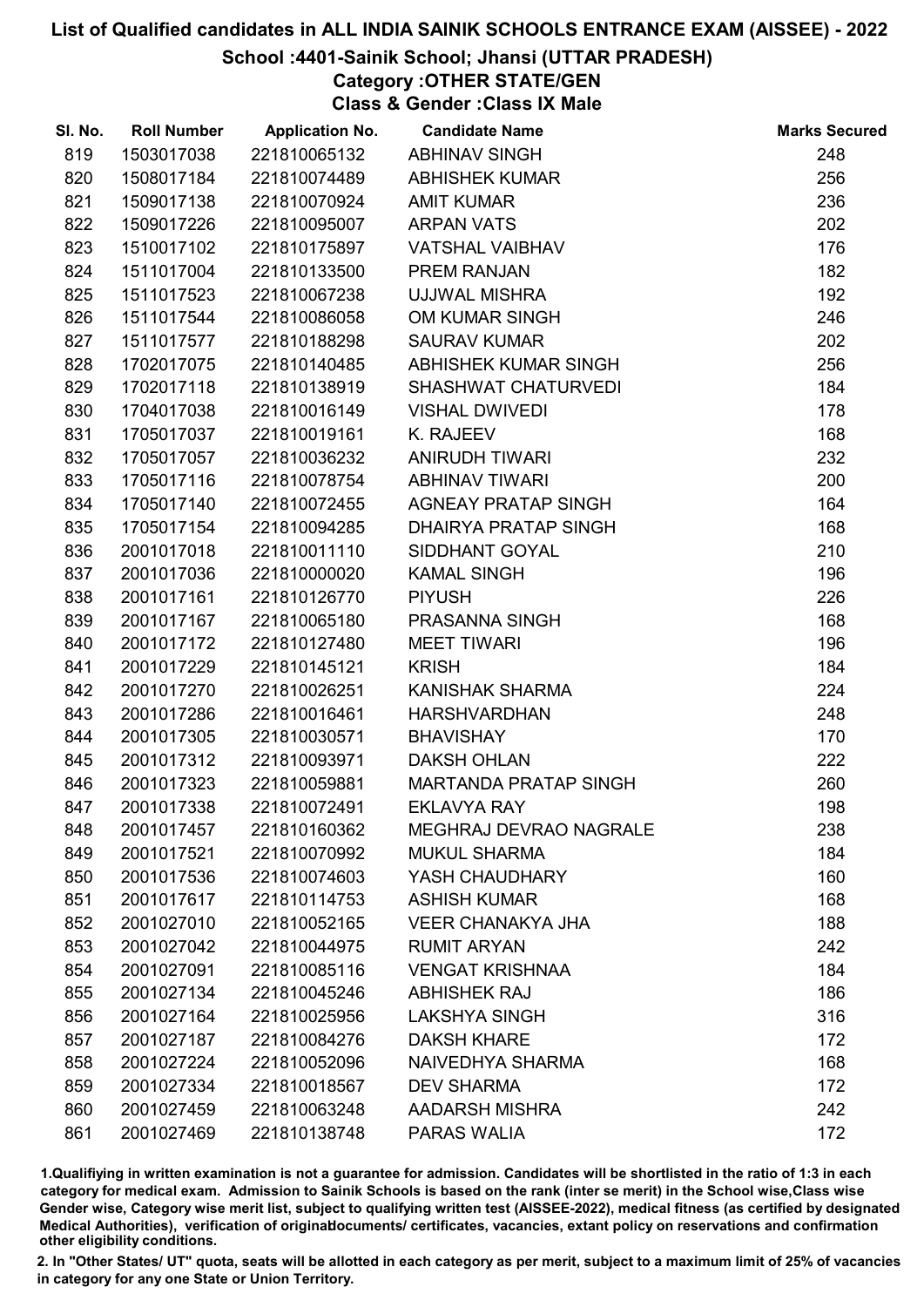# School :4401-Sainik School; Jhansi (UTTAR PRADESH)

# Category :OTHER STATE/GEN

Class & Gender :Class IX Male

| SI. No. | <b>Roll Number</b> | <b>Application No.</b> | <b>Candidate Name</b>     | <b>Marks Secured</b> |
|---------|--------------------|------------------------|---------------------------|----------------------|
| 862     | 2001027493         | 221810190368           | <b>BHAVIN CHOUDHRY</b>    | 170                  |
| 863     | 2001027527         | 221810108188           | <b>RAUNAK SINGH</b>       | 160                  |
| 864     | 2001027572         | 221810010709           | <b>AYUSH GUPTA</b>        | 278                  |
| 865     | 2001027589         | 221810058319           | <b>UJJWAL KAUSHIK</b>     | 180                  |
| 866     | 2001027690         | 221810020979           | <b>BHAVADITYA SINGH</b>   | 174                  |
| 867     | 2001027725         | 221810026699           | <b>EKANSH SINGH BISHT</b> | 164                  |
| 868     | 2301017140         | 221810146282           | <b>AKSHAT TYAGI</b>       | 210                  |
| 869     | 2302017140         | 221810014892           | <b>RITESH ARYA</b>        | 170                  |
| 870     | 2302017340         | 221810042407           | <b>RAHUL BANSAL</b>       | 322                  |
| 871     | 2303017056         | 221810168550           | <b>KESHAV</b>             | 188                  |
| 872     | 2303017075         | 221810140370           | <b>KUSH RAWAT</b>         | 202                  |
| 873     | 2303017084         | 221810128880           | <b>ANUJ</b>               | 170                  |
| 874     | 2303017151         | 221810138841           | <b>ROHIT KUMAR</b>        | 168                  |
| 875     | 2303017287         | 221810103472           | <b>PRINCE</b>             | 160                  |
| 876     | 2303017339         | 221810073333           | <b>GAURAV</b>             | 168                  |
| 877     | 2303017367         | 221810173273           | ASHWANI JHA               | 178                  |
| 878     | 2303017421         | 221810026514           | <b>MADHUR SOLANKI</b>     | 206                  |
| 879     | 2303017448         | 221810140144           | <b>MILAN SINGH</b>        | 200                  |
| 880     | 2303017481         | 221810181374           | <b>UTKARSH YADAV</b>      | 216                  |
| 881     | 2303017532         | 221810040115           | <b>JATIN KUMAR</b>        | 180                  |
| 882     | 2303017543         | 221810165225           | <b>ANIRUDH SOLANKI</b>    | 178                  |
| 883     | 2303017577         | 221810015655           | <b>AAKASH VERMA</b>       | 256                  |
| 884     | 2303017588         | 221810099265           | <b>TIRTH</b>              | 166                  |
| 885     | 2303017671         | 221810139946           | <b>ARUN SANGWAN</b>       | 186                  |
| 886     | 2303017708         | 221810165486           | <b>VISHAL</b>             | 170                  |
| 887     | 2303017712         | 221810169096           | <b>JIGYASU</b>            | 226                  |
| 888     | 2303017736         | 221810080227           | AADITYA BHARDWAJ          | 240                  |
| 889     | 2303017768         | 221810040347           | ANUJ DHANDHI              | 200                  |
| 890     | 2303017786         | 221810065457           | DAKSHVEER SEHRAWAT        | 234                  |
| 891     | 2303027013         | 221810038528           | <b>HIND KUMAR</b>         | 276                  |
| 892     | 2303027018         | 221810120238           | <b>SHIKHAR</b>            | 240                  |
| 893     | 2303027158         | 221810166459           | <b>NIKHIL YADAV</b>       | 298                  |
| 894     | 2304017045         | 221810043440           | <b>VIRENDER</b>           | 218                  |
| 895     | 2304017063         | 221810088460           | <b>SHEETAL</b>            | 192                  |
| 896     | 2304017330         | 221810072563           | <b>NISHU</b>              | 212                  |
| 897     | 2304017450         | 221810043994           | <b>SHUBHAM</b>            | 170                  |
| 898     | 2304017507         | 221810151755           | <b>HARSH HOODA</b>        | 178                  |
| 899     | 2304017559         | 221810102606           | <b>DAKSH</b>              | 204                  |
| 900     | 2304017579         | 221810134326           | <b>KARTIK</b>             | 164                  |
| 901     | 2304017664         | 221810031917           | <b>TANMAY GAUR</b>        | 204                  |
| 902     | 2304017692         | 221810082357           | <b>YASH</b>               | 200                  |
| 903     | 2304017838         | 221810031719           | <b>MANAV GULIA</b>        | 332                  |
| 904     | 2304017841         | 221810124919           | <b>DEEPANSHU SHARMA</b>   | 236                  |

1.Qualifiying in written examination is not a guarantee for admission. Candidates will be shortlisted in the ratio of 1:3 in each category for medical exam. Admission to Sainik Schools is based on the rank (inter se merit) in the School wise,Class wise Gender wise, Category wise merit list, subject to qualifying written test (AISSEE-2022), medical fitness (as certified by designated Medical Authorities), verification of originablocuments/ certificates, vacancies, extant policy on reservations and confirmation other eligibility conditions.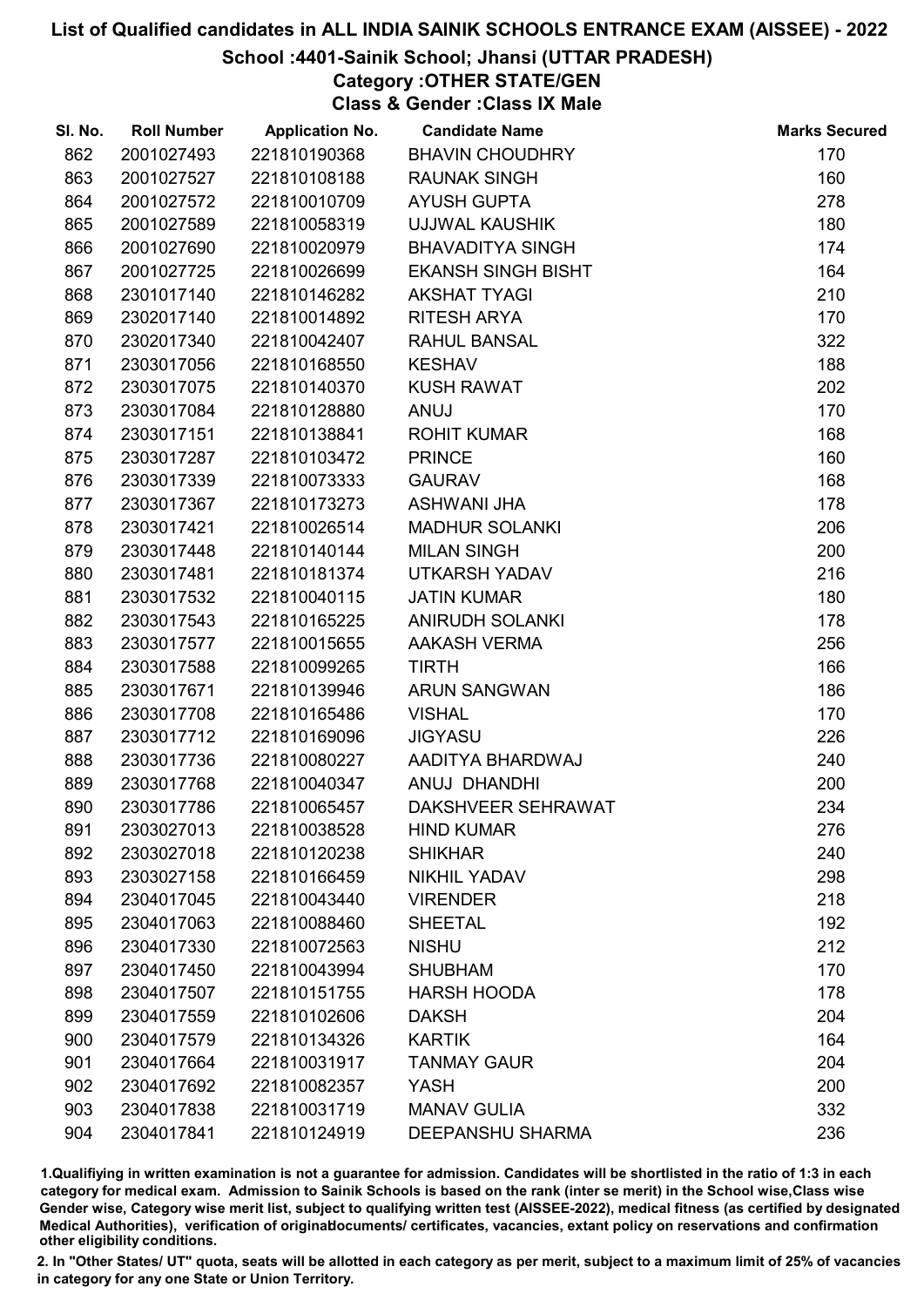#### School :4401-Sainik School; Jhansi (UTTAR PRADESH)

# Category :OTHER STATE/GEN

Class & Gender :Class IX Male

| SI. No. | <b>Roll Number</b> | <b>Application No.</b> | <b>Candidate Name</b>        | <b>Marks Secured</b> |
|---------|--------------------|------------------------|------------------------------|----------------------|
| 905     | 2304017855         | 221810072539           | <b>LALIT SIWACH</b>          | 244                  |
| 906     | 2304017862         | 221810076349           | <b>KESHAV RATHEE</b>         | 226                  |
| 907     | 2304017914         | 221810173599           | <b>BHUMESH</b>               | 234                  |
| 908     | 2701017065         | 221810032891           | <b>AYAN SINGH</b>            | 166                  |
| 909     | 3001017048         | 221810143060           | ATHARVA SHRIVASTAVA          | 174                  |
| 910     | 3001017050         | 221810171160           | <b>RUDRANSH BHAJNI</b>       | 172                  |
| 911     | 3001017087         | 221810146311           | <b>MANN SURJAN</b>           | 168                  |
| 912     | 3001017088         | 221810025811           | ATHARVA DESHMUKH             | 196                  |
| 913     | 3001017117         | 221810179161           | <b>MANAV MISHRA</b>          | 188                  |
| 914     | 3001017120         | 221810143461           | ARJUN SINGH BHADORIYA        | 174                  |
| 915     | 3001017161         | 221810169712           | LOVE SHUKLA                  | 166                  |
| 916     | 3001017186         | 221810142742           | <b>KRITAGYA PARSAI</b>       | 220                  |
| 917     | 3001017197         | 221810003162           | YASH SISODIYA                | 164                  |
| 918     | 3001017199         | 221810192562           | AKSHAT SHRIVASTAVA           | 204                  |
| 919     | 3001017206         | 221810147072           | <b>YUVRAJ PATHAK</b>         | 178                  |
| 920     | 3001017213         | 221810137082           | <b>HARMAN SHARMA</b>         | 172                  |
| 921     | 3001017234         | 221810063813           | <b>AKSHAY</b>                | 226                  |
| 922     | 3001017254         | 221810085643           | <b>KESHAV BANKEY</b>         | 230                  |
| 923     | 3001017261         | 221810177553           | <b>ISHAN SHARMA</b>          | 164                  |
| 924     | 3001017316         | 221810110124           | <b>PIYUSH RAI</b>            | 256                  |
| 925     | 3001017344         | 221810177264           | <b>ANURAG MISHRA</b>         | 168                  |
| 926     | 3001017348         | 221810109074           | <b>HERAMB YADAV</b>          | 172                  |
| 927     | 3001017384         | 221810030015           | SAMBHAV DUBEY                | 168                  |
| 928     | 3001017421         | 221810158645           | <b>DIVYANSH SHARMA</b>       | 174                  |
| 929     | 3001017439         | 221810096965           | <b>VIRAT TIWARI</b>          | 236                  |
| 930     | 3001017458         | 221810008595           | <b>ANMOL ASATI</b>           | 170                  |
| 931     | 3001017459         | 221810171895           | <b>JAVELIN EMMANUEL</b>      | 208                  |
| 932     | 3001017464         | 221810115806           | JAY ADITYA UPADHYAY          | 188                  |
| 933     | 3001017471         | 221810096516           | RAMANUJ SHRIVASTAVA          | 198                  |
| 934     | 3001017503         | 221810085466           | <b>GANTAVYA SHANDILYA</b>    | 174                  |
| 935     | 3001017511         | 221810179776           | <b>TANISH AGRAWAL</b>        | 246                  |
| 936     | 3001017532         | 221810008907           | RUDHRAPRATAP SHRIVASTAVA     | 172                  |
| 937     | 3001017534         | 221810176317           | PIYUSH KUKREJA               | 180                  |
| 938     | 3001017541         | 221810152427           | <b>HARSH PATHAK</b>          | 178                  |
| 939     | 3001017555         | 221810061747           | <b>VARAD DUBEY</b>           | 186                  |
| 940     | 3001017597         | 221810197297           | YATHARTH PATHAK              | 214                  |
| 941     | 3001017610         | 221810075108           | <b>SATYAM MISHRA</b>         | 176                  |
| 942     | 3001017651         | 221810176388           | <b>VIRENDRA KUMAR MISHRA</b> | 172                  |
| 943     | 3001017684         | 221810101429           | <b>TIGMANSH NATANI</b>       | 166                  |
| 944     | 3001017699         | 221810005539           | AAYUSH SHRIVASTAVA           | 208                  |
| 945     | 3001017704         | 221810180549           | <b>VEDANT SINGH RAJPUT</b>   | 206                  |
| 946     | 3001017729         | 221810158779           | <b>OM SINGH</b>              | 160                  |
| 947     | 3002017004         | 221810095010           | DIVYANSH SINGH BHADORIA      | 174                  |

1.Qualifiying in written examination is not a guarantee for admission. Candidates will be shortlisted in the ratio of 1:3 in each category for medical exam. Admission to Sainik Schools is based on the rank (inter se merit) in the School wise,Class wise Gender wise, Category wise merit list, subject to qualifying written test (AISSEE-2022), medical fitness (as certified by designated Medical Authorities), verification of originablocuments/ certificates, vacancies, extant policy on reservations and confirmation other eligibility conditions.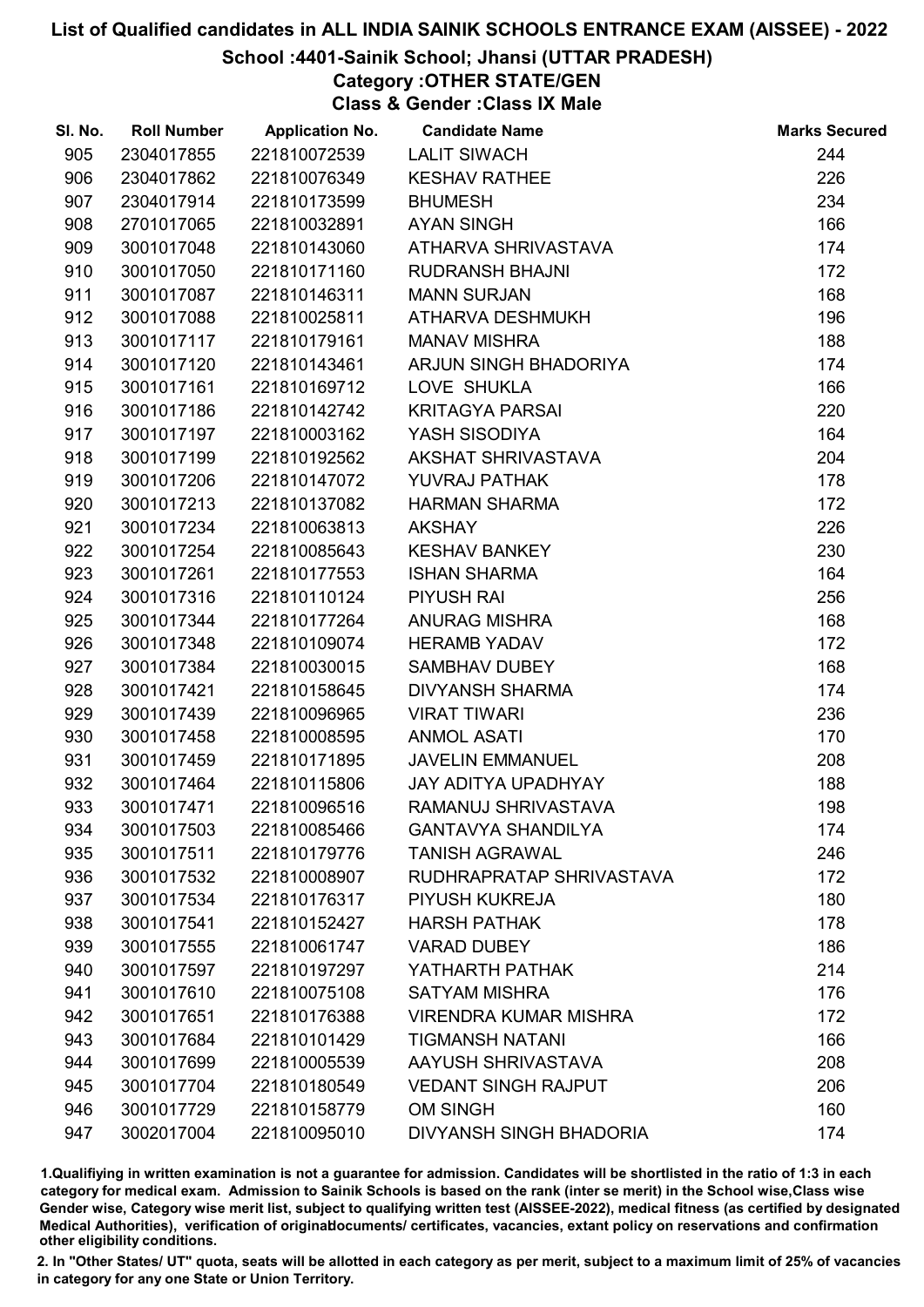## School :4401-Sainik School; Jhansi (UTTAR PRADESH)

Category :OTHER STATE/GEN

Class & Gender :Class IX Male

| SI. No. | <b>Roll Number</b> | <b>Application No.</b> | <b>Candidate Name</b>        | <b>Marks Secured</b> |
|---------|--------------------|------------------------|------------------------------|----------------------|
| 948     | 3002017005         | 221810004510           | <b>MADAN SHARMA</b>          | 210                  |
| 949     | 3002017006         | 221810154710           | ANUGRAH UDENIYA              | 176                  |
| 950     | 3002017025         | 221810095850           | <b>SAMARTH GUPTA</b>         | 314                  |
| 951     | 3002017030         | 221810037070           | <b>ABHAY GOYAL</b>           | 214                  |
| 952     | 3002017032         | 221810096170           | ADITYA PRATAP SINGH CHAUHAN  | 304                  |
| 953     | 3002017037         | 221810100870           | <b>VIVEK SINGH</b>           | 244                  |
| 954     | 3002017053         | 221810095401           | ANURAG SINGH TOMAR           | 202                  |
| 955     | 3002017054         | 221810188701           | OM SINGH BHADORIYA           | 170                  |
| 956     | 3002017064         | 221810114421           | PIYUSH SINGH TOMAR           | 172                  |
| 957     | 3002017069         | 221810027531           | <b>ADITYA JOSHI</b>          | 184                  |
| 958     | 3002017070         | 221810140731           | NACHIKET CHAUDHARY           | 196                  |
| 959     | 3002017090         | 221810006202           | ARSHIT SINGH BHADORIA        | 198                  |
| 960     | 3002017102         | 221810019542           | <b>ANSH SHARMA</b>           | 214                  |
| 961     | 3002017106         | 221810190842           | <b>VAIBHAV SINGH KUSHWAH</b> | 162                  |
| 962     | 3002017108         | 221810031152           | <b>HIMANSHU SINGH TOMAR</b>  | 176                  |
| 963     | 3002017134         | 221810035213           | <b>KUSHAGRA GUPTA</b>        | 190                  |
| 964     | 3002017145         | 221810127333           | <b>SHIVAM JUYAL</b>          | 164                  |
| 965     | 3002017150         | 221810023143           | <b>ASHUTOSH PARIHAR</b>      | 162                  |
| 966     | 3002017156         | 221810012353           | <b>SAMEER SHARMA</b>         | 176                  |
| 967     | 3002017161         | 221810006163           | <b>OMKAR</b>                 | 168                  |
| 968     | 3002017163         | 221810043263           | <b>PURN MISHRA</b>           | 184                  |
| 969     | 3002017167         | 221810073663           | <b>JATIN SINGH TOMAR</b>     | 234                  |
| 970     | 3002017179         | 221810107293           | YASHVARDHAN SHARMA           | 206                  |
| 971     | 3002017180         | 221810191393           | ANIMESH DUBEY                | 278                  |
| 972     | 3002017189         | 221810114804           | <b>AJAY SINGH TOMAR</b>      | 214                  |
| 973     | 3002017191         | 221810014214           | <b>TANISHK JAIN</b>          | 200                  |
| 974     | 3002017195         | 221810031814           | RUDRAKSH SINGH BHADAURIA     | 208                  |
| 975     | 3002017197         | 221810012324           | <b>AMAN SHARMA</b>           | 170                  |
| 976     | 3002017201         | 221810084134           | <b>UTKARSH MISHRA</b>        | 300                  |
| 977     | 3002017202         | 221810115134           | <b>DIVYANSH KORI</b>         | 238                  |
| 978     | 3002017204         | 221810028234           | <b>KRISHNKANT PATHAK</b>     | 192                  |
| 979     | 3002017211         | 221810038544           | BHEESHMA PRATAP SINGH TOMAR  | 212                  |
| 980     | 3002017227         | 221810005894           | <b>AYUSH KUMAR SINGH</b>     | 226                  |
| 981     | 3002017232         | 221810178125           | <b>DHRUV SHARMA</b>          | 180                  |
| 982     | 3002017239         | 221810083835           | <b>KARTIK DUBEY</b>          | 170                  |
| 983     | 3002017253         | 221810012955           | <b>SATYAM SHARMA</b>         | 162                  |
| 984     | 3002017265         | 221810138285           | RUDRA SARAIYA                | 182                  |
| 985     | 3002017272         | 221810040806           | PARTH DUBEY                  | 208                  |
| 986     | 3002017274         | 221810081016           | <b>ARPIT BARUA</b>           | 164                  |
| 987     | 3002017283         | 221810063526           | <b>ANUJ SINGH PARMAR</b>     | 160                  |
| 988     | 3002017287         | 221810016436           | <b>SUMIT SHARMA</b>          | 210                  |
| 989     | 3002017294         | 221810187446           | <b>SHREYANSH SINGH</b>       | 264                  |
| 990     | 3002017303         | 221810023076           | <b>DIVYANSH TIWARI</b>       | 182                  |

1.Qualifiying in written examination is not a guarantee for admission. Candidates will be shortlisted in the ratio of 1:3 in each category for medical exam. Admission to Sainik Schools is based on the rank (inter se merit) in the School wise,Class wise Gender wise, Category wise merit list, subject to qualifying written test (AISSEE-2022), medical fitness (as certified by designated Medical Authorities), verification of originablocuments/ certificates, vacancies, extant policy on reservations and confirmation other eligibility conditions.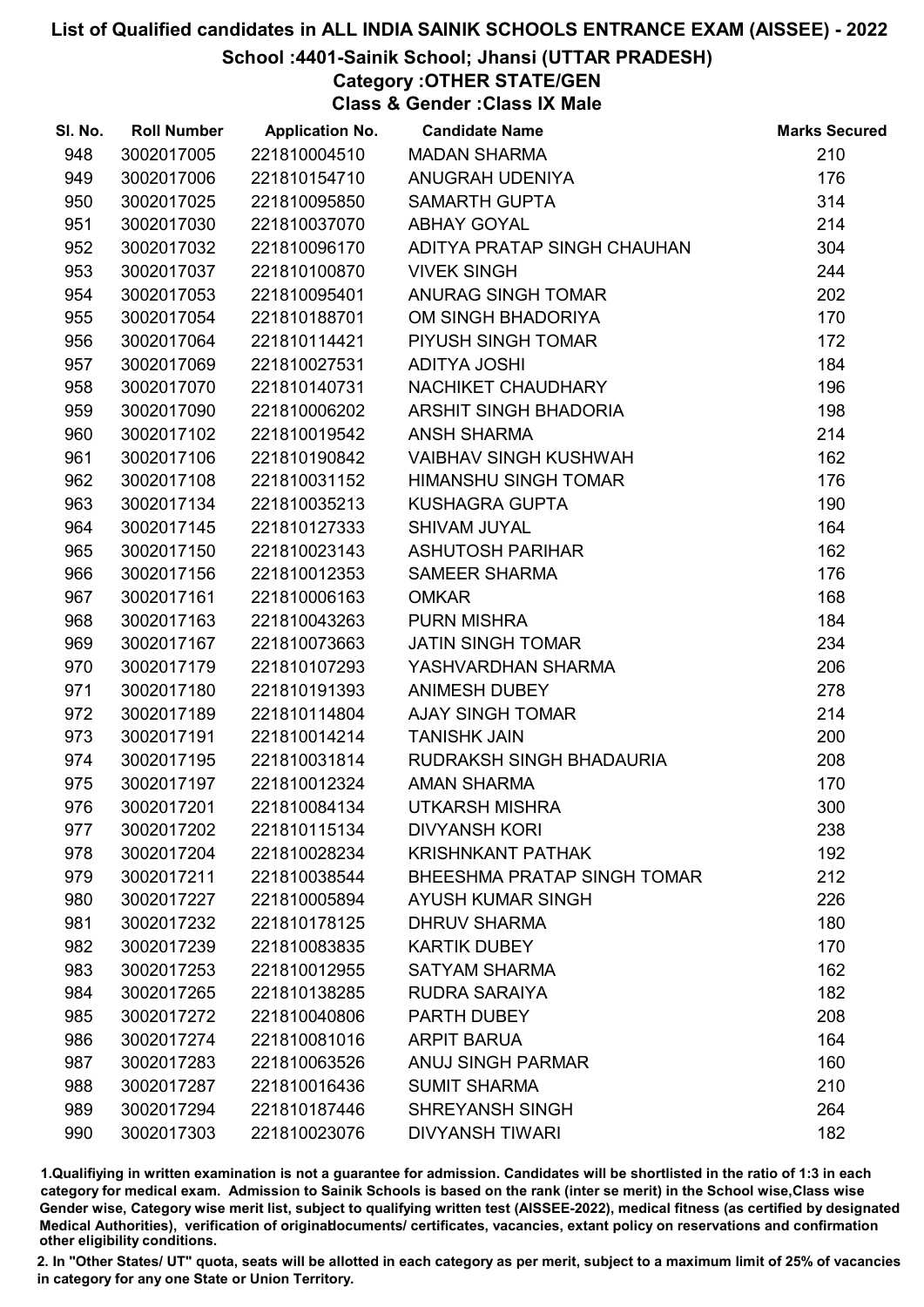## School :4401-Sainik School; Jhansi (UTTAR PRADESH)

Category :OTHER STATE/GEN

Class & Gender :Class IX Male

| SI. No. | <b>Roll Number</b> | <b>Application No.</b> | <b>Candidate Name</b>       | <b>Marks Secured</b> |
|---------|--------------------|------------------------|-----------------------------|----------------------|
| 991     | 3002017314         | 221810104796           | <b>VANSH UPADHYAY</b>       | 172                  |
| 992     | 3002017320         | 221810073707           | HIMANSHU JAIN               | 186                  |
| 993     | 3002017326         | 221810177227           | <b>VARUN SHARMA</b>         | 206                  |
| 994     | 3002017332         | 221810033137           | <b>DEEVANSHU JAIN</b>       | 160                  |
| 995     | 3002017342         | 221810042847           | DHRUV DIXIT                 | 274                  |
| 996     | 3002017351         | 221810087667           | <b>SHIVENDRA SHARMA</b>     | 204                  |
| 997     | 3002017354         | 221810175077           | <b>JAYANSH SONI</b>         | 164                  |
| 998     | 3002017376         | 221810152028           | <b>SOM DANDOTIYA</b>        | 160                  |
| 999     | 3002017388         | 221810010158           | MR. PRASHANT SHARMA         | 230                  |
| 1000    | 3002017416         | 221810037809           | KARTIK KALHOTRA             | 166                  |
| 1001    | 3002017422         | 221810078919           | <b>ANSH TOMAR</b>           | 160                  |
| 1002    | 3002017429         | 221810025039           | <b>CHITRANSH SHARMA</b>     | 162                  |
| 1003    | 3002017438         | 221810047549           | <b>VINAY TYAGI</b>          | 208                  |
| 1004    | 3003017007         | 221810052620           | <b>AYUSH SINGH</b>          | 180                  |
| 1005    | 3003017044         | 221810052091           | <b>ANSH GARG</b>            | 214                  |
| 1006    | 3003017050         | 221810005512           | <b>SHRIYASH MISHRA</b>      | 196                  |
| 1007    | 3003017073         | 221810069833           | <b>SATVIK RAI</b>           | 162                  |
| 1008    | 3003017077         | 221810135843           | <b>PAURUSH MISHRA</b>       | 228                  |
| 1009    | 3003017095         | 221810005214           | <b>ANKUR TIWARI</b>         | 160                  |
| 1010    | 3003017122         | 221810064925           | <b>SHREYASH HAZARI</b>      | 248                  |
| 1011    | 3003017124         | 221810049235           | <b>SUYASH DIXIT</b>         | 268                  |
| 1012    | 3003017131         | 221810095745           | <b>SHOBHIT TIWARI</b>       | 232                  |
| 1013    | 3003017155         | 221810051726           | <b>SHIVANSH TIWARI</b>      | 314                  |
| 1014    | 3003017162         | 221810108956           | <b>ABHI MISHRA</b>          | 330                  |
| 1015    | 3003017167         | 221810177476           | PRITHVIRAJ SINGH PRMAR      | 166                  |
| 1016    | 3003017170         | 221810043386           | <b>KRISHNA SINGH</b>        | 190                  |
| 1017    | 3003017181         | 221810181107           | <b>SURYANSH CHANDEL</b>     | 170                  |
| 1018    | 3003017200         | 221810152177           | AAYUSH SHANKAR              | 268                  |
| 1019    | 3003017202         | 221810117277           | <b>AVIRAL SHRIVASTAVA</b>   | 174                  |
| 1020    | 3003017203         | 221810103377           | <b>SHAURYA KHARE</b>        | 200                  |
| 1021    | 3003017208         | 221810137787           | <b>GANGA SHARAN DUBEY</b>   | 186                  |
| 1022    | 3003017249         | 221810010549           | <b>VANSHAJ GUPTA</b>        | 168                  |
| 1023    | 3003017255         | 221810103269           | <b>ARYAN MISHRA</b>         | 168                  |
| 1024    | 3003017256         | 221810014269           | <b>AADITYA RAJ BAHRE</b>    | 286                  |
| 1025    | 3003017267         | 221810144489           | <b>SWAPNIL PANDEY</b>       | 162                  |
| 1026    | 3004017002         | 221810017210           | <b>SHUBHANSH GUPTA</b>      | 198                  |
| 1027    | 3004017012         | 221810069540           | ARCHITMAN SINGH CHAUHAN     | 192                  |
| 1028    | 3004017021         | 221810184360           | <b>ASIT TIWARI</b>          | 190                  |
| 1029    | 3004017024         | 221810003090           | <b>MRIDUL SINGH CHAUHAN</b> | 174                  |
| 1030    | 3004017027         | 221810032301           | <b>HARIBANSH SHUKLA</b>     | 246                  |
| 1031    | 3004017038         | 221810115821           | <b>AYUSH DWIVEDI</b>        | 188                  |
| 1032    | 3004017044         | 221810012251           | <b>AMAN TIWARI</b>          | 186                  |
| 1033    | 3004017046         | 221810144271           | <b>SAKET SINGH</b>          | 216                  |

1.Qualifiying in written examination is not a guarantee for admission. Candidates will be shortlisted in the ratio of 1:3 in each category for medical exam. Admission to Sainik Schools is based on the rank (inter se merit) in the School wise,Class wise Gender wise, Category wise merit list, subject to qualifying written test (AISSEE-2022), medical fitness (as certified by designated Medical Authorities), verification of originablocuments/ certificates, vacancies, extant policy on reservations and confirmation other eligibility conditions.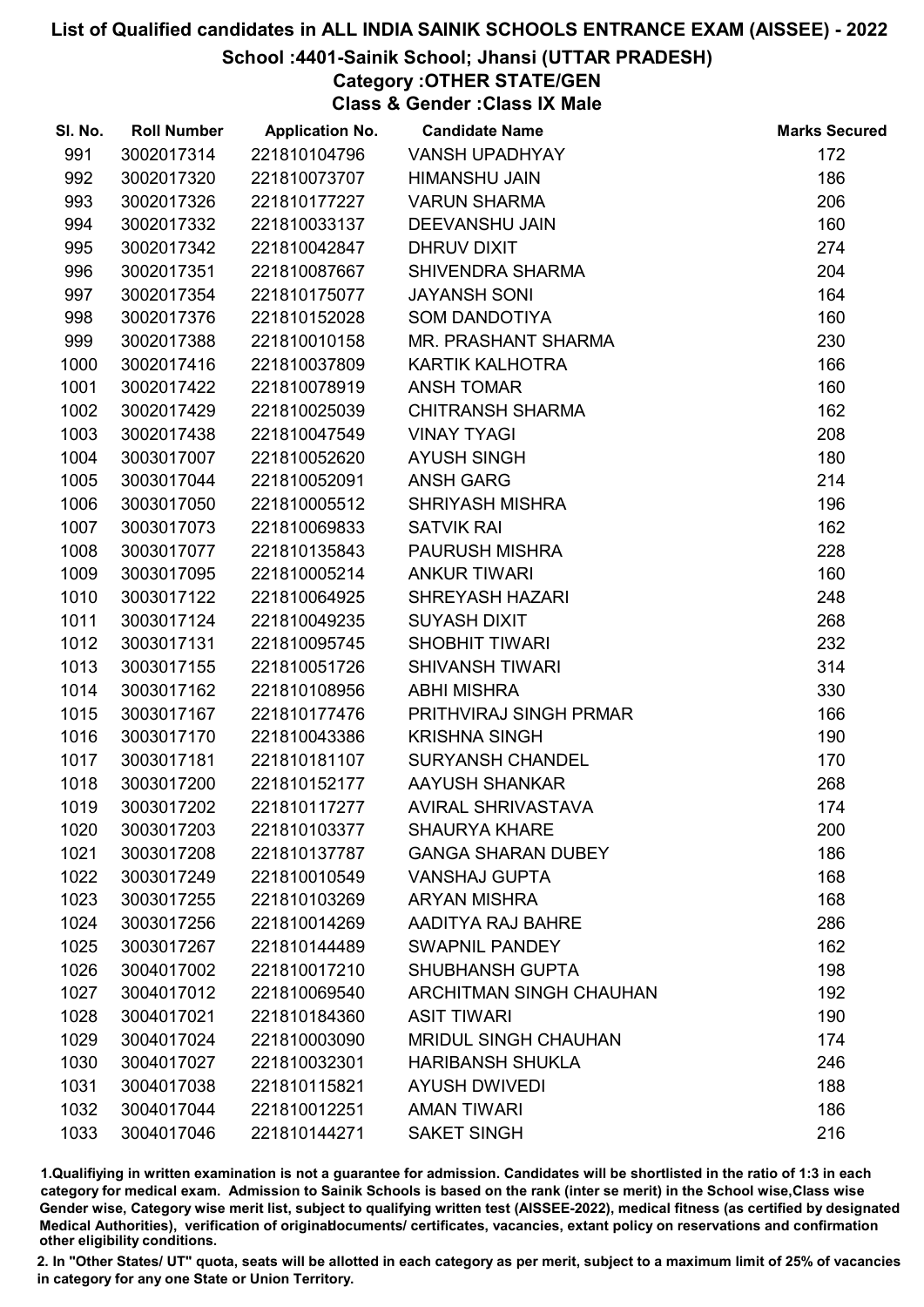# School :4401-Sainik School; Jhansi (UTTAR PRADESH)

Category :OTHER STATE/GEN

Class & Gender :Class IX Male

| SI. No. | <b>Roll Number</b> | <b>Application No.</b> | <b>Candidate Name</b>           | <b>Marks Secured</b> |
|---------|--------------------|------------------------|---------------------------------|----------------------|
| 1034    | 3004017047         | 221810003371           | <b>RUDRA DEV SINGH</b>          | 180                  |
| 1035    | 3004017053         | 221810174781           | <b>TANISH GUPTA</b>             | 160                  |
| 1036    | 3004017055         | 221810128191           | RAJ VARDHAN SINGH               | 178                  |
| 1037    | 3004017060         | 221810075012           | <b>HARSH DWIVEDI</b>            | 204                  |
| 1038    | 3004017062         | 221810108812           | <b>SATWIK TIWARI</b>            | 194                  |
| 1039    | 3004017064         | 221810062022           | KULSHRESHTH PAYASI              | 276                  |
| 1040    | 3004017091         | 221810063423           | ABHEESHTA ARNAV SINGH           | 184                  |
| 1041    | 3004017101         | 221810040743           | <b>PIYUSH TIWARI</b>            | 216                  |
| 1042    | 3004017113         | 221810105793           | <b>VEDANT SINGH GAHARWAR</b>    | 168                  |
| 1043    | 3004017115         | 221810072214           | <b>SHANTANU SINGH</b>           | 164                  |
| 1044    | 3004017116         | 221810159224           | <b>VISHAL TIWARI</b>            | 206                  |
| 1045    | 3004017119         | 221810095534           | <b>AYUSH KHARE</b>              | 170                  |
| 1046    | 3004017131         | 221810066274           | <b>VATSAL GUPTA</b>             | 194                  |
| 1047    | 3004017133         | 221810081084           | <b>SHIVA GAUTAM</b>             | 234                  |
| 1048    | 3004017136         | 221810062284           | SHIKHAR SINGH PARIHAR           | 284                  |
| 1049    | 3004017149         | 221810054045           | PRAJWAL DWIVEDI                 | 248                  |
| 1050    | 3004017157         | 221810104665           | <b>ANURAG TIWARI</b>            | 200                  |
| 1051    | 3004017166         | 221810025385           | <b>RAGHAV PANDEY</b>            | 256                  |
| 1052    | 3004017175         | 221810011916           | <b>RAJEEV MISHRA</b>            | 202                  |
| 1053    | 3004017187         | 221810139456           | <b>SURAJ SHRIVASTAVA</b>        | 188                  |
| 1054    | 3004017200         | 221810138196           | <b>SHRAJAL TIWARI</b>           | 202                  |
| 1055    | 3004017201         | 221810032807           | ADYA NAND MISHRA                | 198                  |
| 1056    | 3004017207         | 221810180627           | SHIKHAR SRIVASTAVA              | 202                  |
| 1057    | 3004017208         | 221810146137           | <b>KARTIKEY BAJPAI</b>          | 184                  |
| 1058    | 3004017229         | 221810170208           | <b>KARTIKEY MISHRA</b>          | 160                  |
| 1059    | 3004017238         | 221810083158           | <b>MOHIT MISHRA</b>             | 296                  |
| 1060    | 3004017245         | 221810006478           | <b>SHUBH MISHRA</b>             | 202                  |
| 1061    | 3004017251         | 221810061788           | NAGENDRA TRIPATHI               | 182                  |
| 1062    | 3004017252         | 221810164098           | <b>SHUBH KESARI</b>             | 176                  |
| 1063    | 3004017263         | 221810047419           | <b>SHARAD DIXIT</b>             | 244                  |
| 1064    | 3004017274         | 221810170369           | <b>HARSH MISHRA</b>             | 230                  |
| 1065    | 3004017277         | 221810069969           | PRATHAM AGRAWAL                 | 172                  |
| 1066    | 3004017278         | 221810156079           | <b>TARANVEER SINGH RAKHRA</b>   | 222                  |
| 1067    | 3004017281         | 221810080579           | <b>ARPIT KUMAR PANDEY</b>       | 160                  |
| 1068    | 3106017043         | 221810121165           | AMAN BHARDWAJ                   | 172                  |
| 1069    | 3114017055         | 221810018111           | <b>JASH SHAH</b>                | 232                  |
| 1070    | 3605017013         | 221810113589           | PRATYUSHA KUMAR SAHOO           | 260                  |
| 1071    | 3901017008         | 221810162930           | <b>MOHAMMAD ATEEKUR RAHMAN</b>  | 172                  |
| 1072    | 3903017009         | 221810136160           | KULDEEP SINGH SARANGDEVOT       | 174                  |
| 1073    | 3903017138         | 221810133346           | <b>ANANT SOMANI</b>             | 270                  |
| 1074    | 3903017197         | 221810090798           | <b>JEEVAN RAJ SINGH RATHORE</b> | 164                  |
| 1075    | 3904017164         | 221810004942           | <b>HARSHIT SINGH</b>            | 160                  |
| 1076    | 3904017213         | 221810197323           | PRANAV BANSAL                   | 162                  |

1.Qualifiying in written examination is not a guarantee for admission. Candidates will be shortlisted in the ratio of 1:3 in each category for medical exam. Admission to Sainik Schools is based on the rank (inter se merit) in the School wise,Class wise Gender wise, Category wise merit list, subject to qualifying written test (AISSEE-2022), medical fitness (as certified by designated Medical Authorities), verification of originablocuments/ certificates, vacancies, extant policy on reservations and confirmation other eligibility conditions.